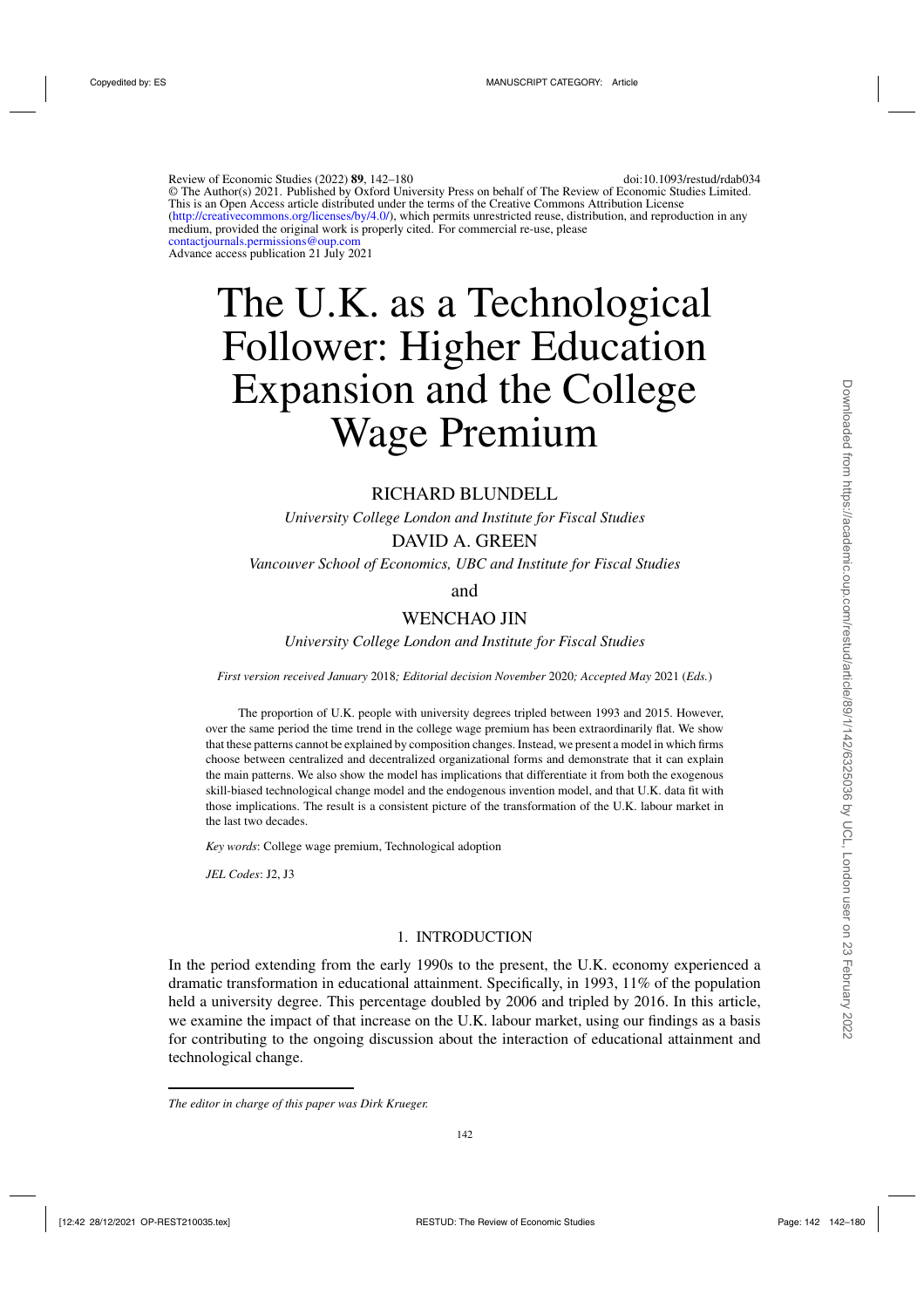There is a strong consensus among economists that the Information Technology (IT) revolution has played a central role in determining wage and employment outcomes in many economies in the last four decades and that the effects of education should be viewed in conjunction with that revolution (see [Acemoglu and Autor](#page-37-0) [\(2011](#page-37-0)) for a comprehensive review of the literature on these topics, which started with [Katz and Murphy](#page-38-0) [\(1992\)](#page-38-0)). Most famously, changes in the wage distribution have been described as a race between skill-biased demand shifts emanating from IT innovations and increases in skills generated by changes in education levels (**?**). The core idea underlying this consensus is that the new technologies are complementary with skills. Intertwined with the broad literature on the effects of technology on the wage structure in general is a literature on skills, IT, and the organizational structure of the firm (*e.g.* [Bresnahan et al.,](#page-37-0) [2002](#page-37-0); [Caroli and Van Reenen,](#page-37-0) [2001;](#page-37-0) [Bloom et al.](#page-37-0), [2014](#page-37-0), which build on [Becker and Murphy](#page-37-0) [\(1992\)](#page-37-0) and [Radner](#page-38-0) [\(1993](#page-38-0)) among others). This literature seeks to look inside the "black box" of the firm to understand how skills complement IT. Its main message is that IT, by altering information flows and communications within firms, implies a shift in the optimal organization of the firm toward a form that is more decentralized and flexible. Decisions, information transfer, and co-ordination of tasks happen throughout the organization instead of through top-down direction as in the previous, Taylorist form—the form in which tasks are broken into small sub-components with central direction. The shift in organizational form is the channel through which more educated workers benefit from the broad technological change since human capital investment gives workers greater ability to deal with increased change and decision making and makes them relatively more productive in the new environment. On the other side, a large literature on polarization argues that IT replaces routine tasks to the detriment of less educated workers [\(Acemoglu and Autor](#page-37-0), [2011](#page-37-0)). Our approach, both theoretically and empirically, incorporates both the decentralization and routinization elements of the IT revolution and how they intersect with educational change.

Much of the empirical work and the clear majority of the theorizing on the interaction between education and technological change has been done on the U.S. economy. However, there are good reasons to believe that the U.S. is the technological leader in this period and, because of that, may exhibit special relationships between technological change and education that do not apply even to other advanced economies. Given this, we view the U.K. educational expansion as an opportunity to study the relationship between education and technological change in a technological follower, as we believe the U.K. has been in terms of skill biased technologies and firm organizational forms. We will argue that taking this perspective has an impact on which model of technological change and education one adopts. In particular, we argue for a model in which firms choose among existing technologies rather than one with new invention. Our claim is that a technological choice model provides a natural explanation for a remarkable fact for the U.K.: that its very substantial increase in education level was accompanied by a complete lack of change in the university-high school wage differential. We present a model that captures this fact but also has further testable implications that we show are supported in the data.

Our key message is that technological change is not one size fits all. Many papers look for evidence of the importance of technological change in common movements in the relation between educational attainment and wage differentials across countries. The argument being that if new technologies are accessible in all developed countries then, conditional on mediation through relative skill supply shifts, it should act as a common force showing up in the same way in all developed countries. In contrast, differential movements in the combination of educational attainment and skill based wage differentials across countries is taken as evidence of the impact of other, non-technological factors (*e.g.* [Caroli and Van Reenen](#page-37-0) [\(2001\)](#page-37-0)'s examination of French and English data or [Antoncyzk et al.](#page-37-0) [\(2010](#page-37-0))'s assessment of education and wage movements in the Germany and the U.S.). In contrast, we argue that the same changes in factor supplies interacting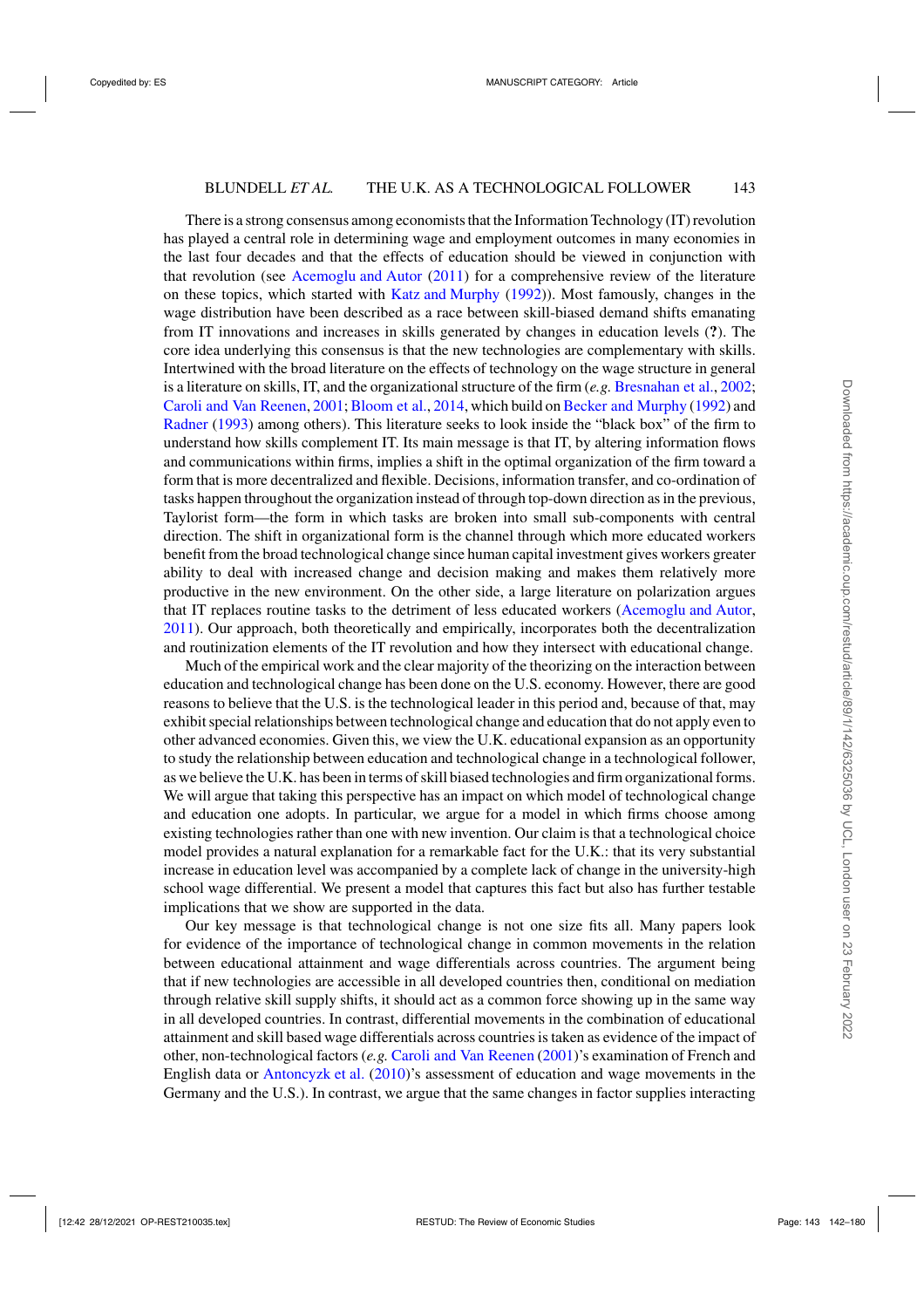with the same technology can dictate quite different wage outcomes for two countries depending on whether they are leaders or followers in the adoption of that technology.

The article proceeds in six sections including the introduction. In the second section, we establish the core patterns for the U.K., relying largely on Labour Force Survey (LFS) data between 1993 and 2016. We show that, despite a rapid increase in the proportion of university graduates, the college wage premium is flat across our time period.<sup>1</sup> We demonstrate the robustness of the two findings: they cannot be explained as, for example, declines in the actual wage differential that are masked by changes in composition. We consider compositional changes related to increases in the female participation rate, the shift toward more advanced university degrees over time, the difference between the public sector and the private sector, and the substantial increase in immigration. We also consider changes in unobserved abilities, using a bounding approach. None of these exercises alters the core result that the education wage differential was essentially unchanged during a period of rapid educational growth.

The combination of an increase in the supply of education and no change in the educational differential points to an offsetting relative demand shift favouring more educated workers. Such a shift has, of course, been the focus of considerable investigation, with a common conclusion that technological change associated with the IT revolution has been a key driving force. In the third section, we investigate competing models of technological change: the canonical model of exogenous skill biased technological change; models in which increases in education induce skill biased invention; and models of technological choice, in which firms choose among existing technologies. To test among the models, we employ wage and relative wage regressions derived from a general production function that nests all three possibilities. Based on estimates of those regressions, we argue that a model with exogenous technological change (either in its classic form or in a task based form) cannot explain the skill and wage patterns in the U.K. data. In particular, in the context of those models our estimates would imply that skilled and unskilled labour are nearly perfect substitutes and that there has been no exogenous skill biased demand shift, neither of which seems reasonable. This echoes previous papers that conclude that the canonical model also does not fit more recent U.S. data [\(Card and DiNardo,](#page-37-0) [2002](#page-37-0); [Beaudry and Green](#page-37-0), [2005](#page-37-0); [Acemoglu and Autor,](#page-37-0) [2011\)](#page-37-0). The implied substitution patterns are also relevant for empirical specifications derived from the endogenous invention model when holding technological change constant. For those specifications, as well, the findings of near perfect substitutability and no ongoing skill bias to demand shifts do not match the model. Implications from the endogenous invention model when not holding technological change constant also do not fit with the U.K. data patterns. We also present evidence that, viewed through the lens of an endogenous invention model, the U.S. is a strong candidate for being the technological leader where the new skill biased inventions were made. It had both a higher level of education and a higher amount of investment in IT before any other developed economies. The U.K., on the other hand was a laggard in educational attainment. We argue that once the U.K. did start to increase the educational level of its workforce, its firms could choose to pick up the technologies and organizational forms already developed in the U.S. In that sense, it is more natural to think of the U.K. in the context of the third type of model: a model of endogenous technological choice.

In the fourth section, we set out a model of endogenous technological choice which has the ability to capture the core data patterns and the results of our estimation. The model is a variant of models in [Rosen](#page-38-0) [\(1978](#page-38-0)) and [Borghans and ter Weel](#page-37-0) [\(2006\)](#page-37-0) which focuses on the role of decentralization of decisions and information. It is also related to the model of endogenous technological choice in [Beaudry and Green](#page-37-0) [\(2003](#page-37-0)). Firms use skilled and unskilled labour and

1. Note that the period investigated in the article is after the period when the college wage premium in the U.K. increased substantially [\(Machin and McNally](#page-38-0), [2007\)](#page-38-0).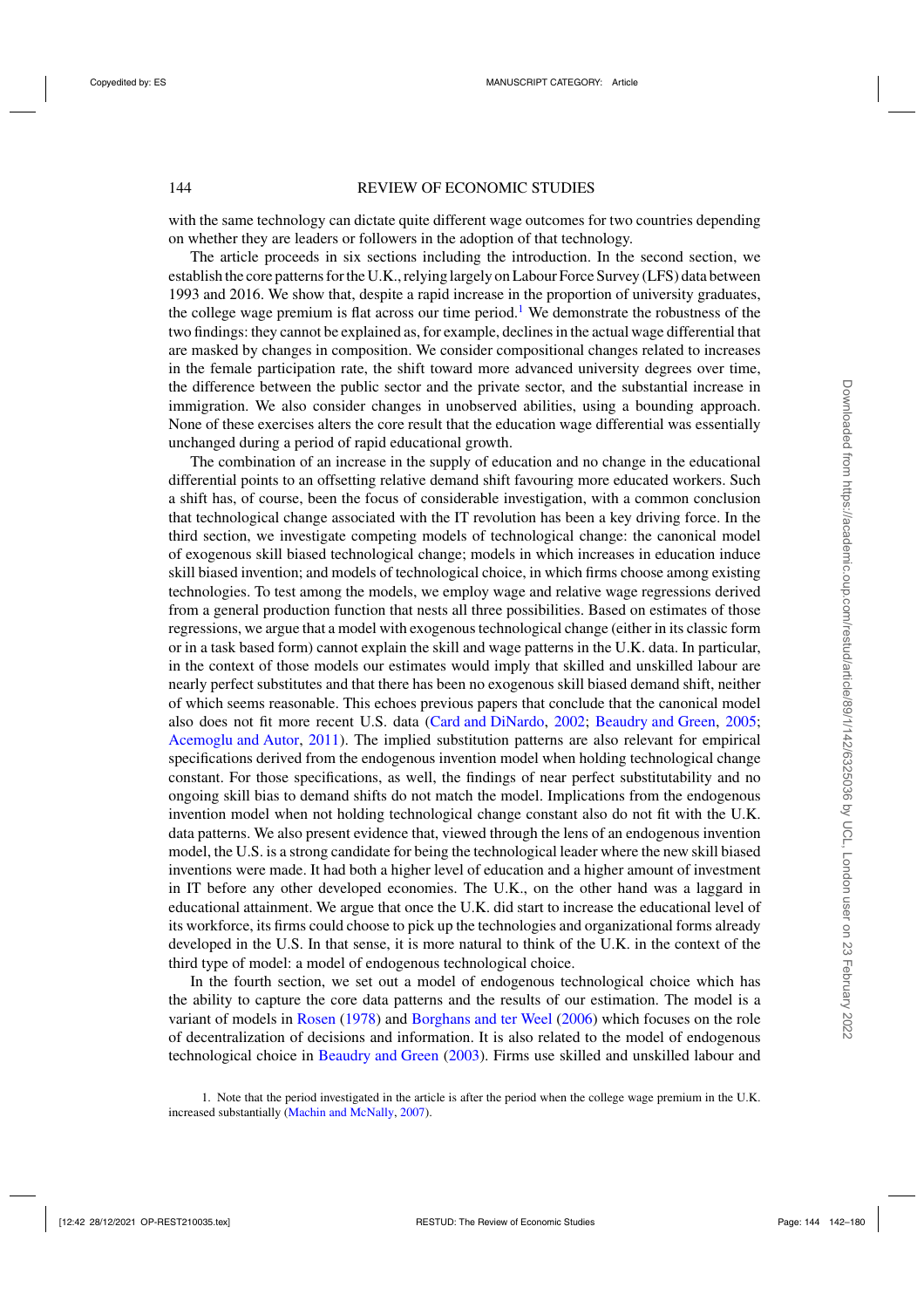choose between an older, centralized mode of operation and a newer, decentralized mode. The model endogenously generates an unchanging college wage premium. This was the point of using this type of model, and so that outcome provides no proof of the model's relevance. However, the model also generates testable added implications about the pattern of employment in manager positions for skilled and unskilled workers as the relative supply of skilled workers increases as well as strong implications about the form of the aggregate production function.

We examine these empirical implications of our model in section five. In that section, we also investigate further implications by examining the relationship between the educational composition of the workforce and the extent to which workers feel they control how they do their own work using matched worker–workplace survey data from the U.K. Workplace and Employer (WERS) data. We show that the areas where the increases in the BA proportion were largest had the greatest uptake of decentralized organizational forms. We establish that this is a causal relationship using an IV strategy using a combination of parental education and the population share of the birth cohorts most affected by the educational increase, measured in 1995 (*i.e.* before the entry of the most affected cohorts into the labour force). We view this as a credible strategy since the validity of the instrument just requires that differences in fertility rates across areas were not driven by changes in firm organizational forms 20 years later. Thus, the data fit with a model in which increased educational attainment induces more and more firms to choose a decentralized organizational form. One interesting implication of the model that is confirmed in these data are that increases in education levels in an area induce larger increases in individual decision making among less educated than among more educated workers. This arises because under the old, centralized technology, more educated workers were disproportionately managers and were already making their own decisions. It is for the less educated that decentralization is a particularly big revolution.

In Section 5, we also briefly provide evidence that several other developed and developing economies in this period also experienced a combination of a rapid increase in educational attainment with little change in the education wage differential. That is, in our terms, the U.K. was not the only technological follower. The sixth section of the article contains conclusions.

We are not the first researchers to note the substantial increase in degree-holding in the U.K. For example, [Carpentier](#page-37-0) [\(2004](#page-37-0)) documented the trend in student numbers from 1920 to 2002, showing that it increased sharply around the early 90s. He also showed a reduction in university expenditure per student around the same time. Many other studies have also documented the substantial increase in the share of graduates in the 1990s or across cohorts [\(OLeary and Sloane](#page-38-0), [2005](#page-38-0); [Walker and Zhu,](#page-38-0) [2008;](#page-38-0) [Green and Zhu,](#page-38-0) [2010](#page-38-0); [Devereux and Fan](#page-38-0), [2011](#page-38-0)).

Previous papers have also noted the lack of a reduction in the college wage premium over time or across recent U.K. cohorts [\(McIntosh,](#page-38-0) [2006;](#page-38-0) [Machin and McNally](#page-38-0), [2007](#page-38-0); [Walker and Zhu](#page-38-0), [2008](#page-38-0)). However, those papers either appeal to offsetting relative demand shifts stemming from exogenous skill biased technical change or do not attempt to explain the lack of change in the relative wages at all. We add to the previous literature, in part, by providing an explanation that does not rely on exogenous skill biased demand shifts that just happen to be the right size to match the change in educational attainment across a range of years. Instead, we present a model in which this pattern arises endogenously, which has ramifications for how we think about the interactions of technological change, factor supplies, and factor demand. We also differ from earlier studies in our explicit emphasis on the firm organization part of the process—that is where our empirical work focuses. Combined, these give us new insights into how technological change affects economies. Overall, we view studying the U.K. as an opportunity to examine the impact of education policy on technological adoption and, through it, on wages in the situation that is likely relevant for most countries—being a technological follower.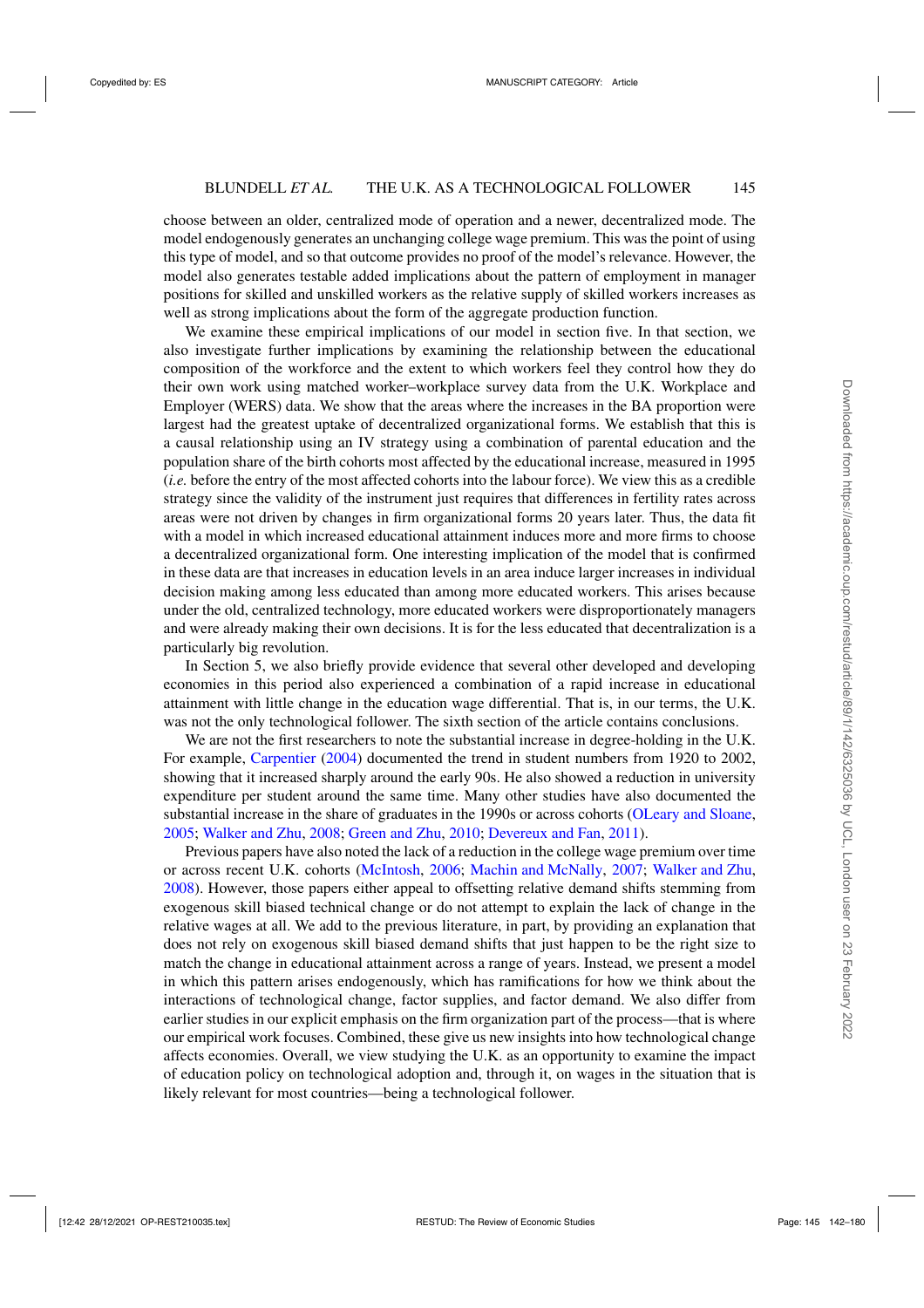# 146 REVIEW OF ECONOMIC STUDIES

# 2. DATA AND CORE PATTERNS

# 2.1. *Data*

Our main empirical work is based on the demographic, education, employment, wage, and occupation variables in the U.K. Labour Force Survey (LFS). The LFS is a representative quarterly survey of approximately 100,000 adults that is the basis for U.K. labour force statistics. It is similar in nature to the U.S. Current Population Survey (CPS) which we use as a comparison. We make use of U.K. LFS data running from the first quarter of 1993 to the last quarter of 2016.

Consistent definitions of education levels over time are obviously important in our investigations. The LFS asks respondents about their highest level of educational qualification, with the potential categories changing over time. We take advantage of detail in the potential responses to construct six more aggregate categories that are consistent over time. For our main discussion, we then further aggregate those categories into three broader groups: a university degree level or above; secondary or some tertiary education below a university degree level; and below secondary qualifications. We draw the bottom line of secondary education as Grade C in the General Certificate of Secondary Education (GCSE), which are exams that students take at age 16 after 11 years of formal schooling. The GCSEs mark the first major point of exit from education in England: around one fifth of the working-age population have GCSEs Grade C or above or equivalents as their highest level of qualification in 2016. We consider a grade of at least C to be equivalent to High School graduation (HS) in the U.S. because the proportion of people strictly below the threshold in the U.K. is close to the proportion of HS drop-outs in the U.S.<sup>2</sup> Under UNESCO's International Standard Classification of Education (ISCED 2011), both U.S. High School Diploma and U.K.'s GCSE Grade C or above fall into ISCED level 3 "upper secondary education." We have investigated alternative definitions of education groups and they make little difference to our main results.<sup>3</sup> We restrict our samples to people between ages 20 and 59 because the education qualification question was not asked of people over age 60 before 2007 unless they were working at the time of the survey.

Wages are surveyed in the first and fifth quarters an individual is in the survey. We use the hourly wage derived from the weekly wage in the main job and actual weekly hours. Our sample contains 30,000–75,000 wage observations per year. As we are interested in the real cost of labour to firms, we deflate wages by the GDP deflator<sup>4</sup> [https://stats.oecd.org/](https://stats.oecd.org/OECDStatprotect LY1	extunderscore Metadata/ShowMetadata.ashx?Dataset=MEI_ARCHIVE&Coords=%5bVAR%5d.%5b108%5d&ShowOnWeb=true&Lang=en(Link)) [OECDStat\\_Metadata/ShowMetadata.ashx?Dataset=MEI\\_ARCHIVE&Coords=%5bVAR%5d.](https://stats.oecd.org/OECDStatprotect LY1	extunderscore Metadata/ShowMetadata.ashx?Dataset=MEI_ARCHIVE&Coords=%5bVAR%5d.%5b108%5d&ShowOnWeb=true&Lang=en(Link)) [%5b108%5d&ShowOnWeb=true&Lang=en\(Link\).](https://stats.oecd.org/OECDStatprotect LY1	extunderscore Metadata/ShowMetadata.ashx?Dataset=MEI_ARCHIVE&Coords=%5bVAR%5d.%5b108%5d&ShowOnWeb=true&Lang=en(Link))

In places, we use the U.S. CPS to form a comparison. We again use individuals aged 20 to 59. The data are from the Outgoing Rotation Group samples. Following [Lemieux](#page-38-0) [\(2006\)](#page-38-0), we do not use observations with imputed wages when calculating wage statistics. Wages and employment status refer to the week prior to the survey week, and we only use wage and occupation data for individuals who are employed in the reference week. We aggregate the U.S. workers into three education groups: high school drop-outs; high school graduates (which includes workers with some or completed post-secondary education below a Bachelor's degree); and university degree holders (Bachelors and higher).

<sup>2.</sup> For example, 10.6% of 25–34 year olds in the U.S. are HS drop-outs in 2012. Coincidentally, the proportion of this age group in the U.K. who do not have qualifications equivalent to or higher than GCSE Grade C is also 10.6%; and 19.8% have qualifications equivalent to GCSE Grade C and no higher qualifications.

<sup>3.</sup> These are reported in the [Supplementary Appendix.](https://academic.oup.com/restud/article-lookup/doi/10.1093/restud/rdab034#supplementary-data) One particular alternative we have tried is to define the U.K. HS group by A-levels instead of GCSEs. A-levels are typically taken at age 18 and are required for university admission.

<sup>4.</sup> Source: we use the variable "GDP: Total implicit price deflator" in the dataset called "MEI Original Release Data and Revisions" from OECD.stats.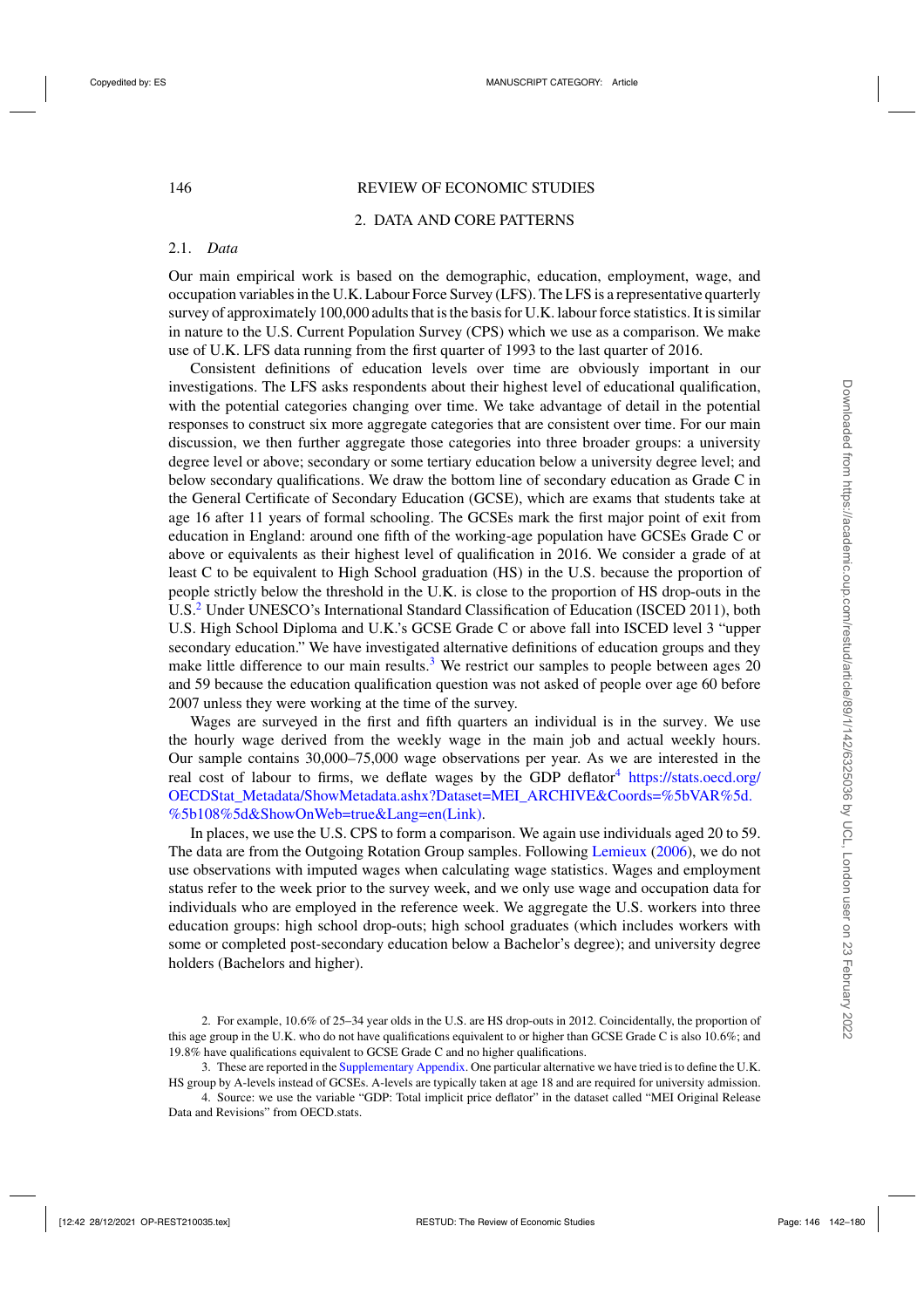#### 2.2. *U.K. Wage and Educational Attainment Movements*

**2.2.1. Changes in educational attainment.** We begin with a figure showing the level of university attainment over time for the U.K., with the U.S. as a benchmark. We will use the shorthand of calling the group with university degrees BA's, even though it includes other types of Bachelors degrees and more advanced degrees. For both the U.S. and the U.K., we summarize the data by plotting year effects from an exercise in which we first calculate the BA proportion for the set of cells defined by year and 5-year wide age ranges then regress those proportions on a complete set of year and age range dummies. We control for age in this way because we are concerned that the movement of the baby boom through the age structure will affect our BA proportion measure.

Figure [1](#page-6-0) contains plots of the year effects for the BA proportion for both the U.K. and the U.S. The figure includes year effects from the General Household Survey (GHS) for the U.K. for the years before 1993 along with the same proportions from the LFS starting in 1984.<sup>5</sup> The sample sizes for the GHS are small, especially for the more educated, so we do not use it in our main analysis, but it does provide longer term context for the LFS data patterns. For the overlapping years, both of the U.K. datasets show a gradually increasing trend, although the level differs. As shown in Figure [1,](#page-6-0) the BA proportion in the U.K. showed a gradual increase in the 1970's and 1980's but it was still only about 0.13 in 1990, half of the value for the U.S. in that year. Beginning around 1993, however, the U.K. proportion underwent a rapid acceleration. By 2010, it had surpassed the  $U.S.<sup>6</sup>$ 

The big increase in the U.K. proportion in the BA group starting in the mid-1990s corresponds to a rapid increase in higher education enrolment from 1988 to 1994. This increase has been documented in many studies [\(OLeary and Sloane,](#page-38-0) [2005;](#page-38-0) [Carpentier](#page-37-0), [2006](#page-37-0); [Walker and Zhu](#page-38-0), [2008](#page-38-0); [Green and Zhu](#page-38-0), [2010](#page-38-0); [Devereux and Fan](#page-38-0), [2011\)](#page-38-0) and has been used as an arguably exogenous source of variation in studies of the causal impact of education [Devereux and Fan](#page-38-0) [\(2011\)](#page-38-0). The expansion of higher education over these decades reflects a sequence of specific policy choices made by the U.K. government. Further details are provided in the online appendix.

**2.2.2. Changes in relative wages.** The second main pattern relates to wages. In Figure [2,](#page-7-0) we plot the ratio of BA to high school median hourly wage by year for the U.K. We will refer to this ratio as the college wage premium. As with the BA proportion, the plot corresponds to year effects from a regression in which age is held constant.<sup>7</sup> The striking point in this figure is its flatness. Over the span of years from 1993 to 2016, the wage ratio shows only minor fluctuations around a flat line. The absence of significant changes to the relative wages is consistent with previous studies which found the U.K. graduate wage premium to be stable in the 90s and early 2000s [\(Chevalier et al.,](#page-38-0) [2004;](#page-38-0) [McIntosh,](#page-38-0) [2006;](#page-38-0) [Machin and Vignoles](#page-38-0), [2006](#page-38-0); [Machin and McNally,](#page-38-0) [2007;](#page-38-0) [Walker and Zhu,](#page-38-0) [2008\)](#page-38-0).<sup>8</sup> The flatness of the ratio seems to us to be

<sup>5.</sup> The LFS underwent significant changes in 1984 and in 1992. Before 1984, it was a bi-annual survey. From 1984 to 1991, it was annual. From 1992Q2 onwards, it was quarterly.

<sup>6.</sup> The rate of increase and the catch-up to the U.S. is even clearer when the data is plotted by birth cohort [\(Appendix A\)](https://academic.oup.com/restud/article-lookup/doi/10.1093/restud/rdab034#supplementary-data).

<sup>7.</sup> In [Supplementary Appendix,](https://academic.oup.com/restud/article-lookup/doi/10.1093/restud/rdab034#supplementary-data) we present the college wage premium over the life-cycle by birth cohort. The differential is increasing over age in a concave pattern for each cohort. Because of this life-cycle pattern, one would expect the education wage ratio for the economy as a whole to increase as the population in our 20–59 sample ages, due to the baby boomers getting older. Holding age constant allows us to look past these composition related changes to the underlying wage changes.

<sup>8.</sup> Two earlier papers [\(OLeary and Sloane](#page-38-0), [2005](#page-38-0); [Walker and Zhu](#page-38-0), [2005](#page-38-0)), using data up to 2003, found the university premium to have fallen somewhat over the cohorts that experienced the higher education expansion. However, the authors later revised their cohort conclusions with more years of LFS data in [Walker and Zhu](#page-38-0) [\(2008](#page-38-0)).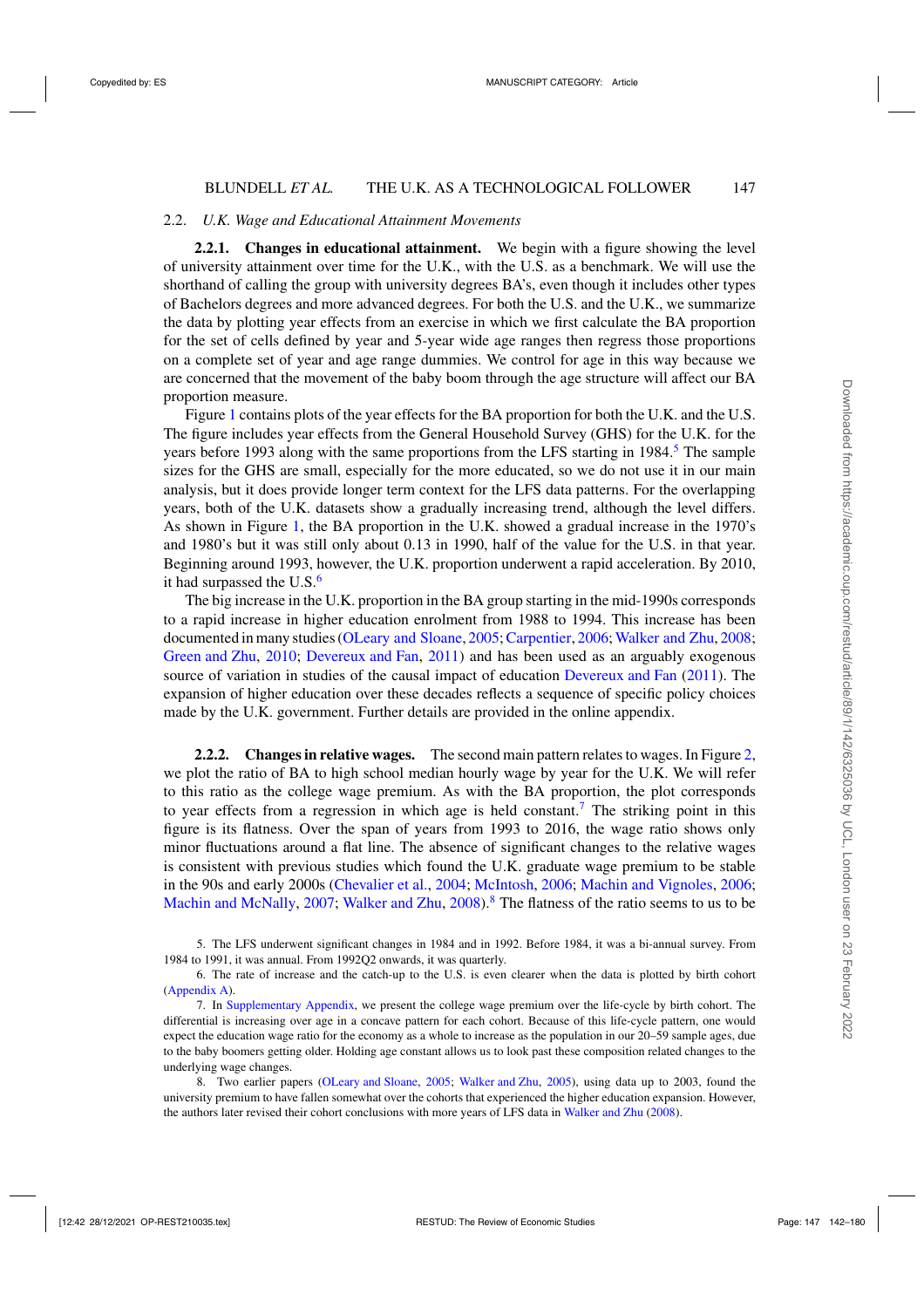<span id="page-6-0"></span>

*Notes*: BA refers to individuals who have a bachelors or higher degree. We aggregate each dataset to the level of year and 5-year age band, and regress the BA proportion on year dummies and age-band dummies. The proportion BA numbers are year effects from these regressions plus the level in 1992 for the 30–34 age band.

*Source:* Authors' calculation from the U.K. Labour Force Survey, the U.K. General Household Survey, and the U.S. Current Population Survey.

striking in light of the near tripling of the proportion of the working age population with a BA over this same period. Our goal in this article is to provide an explanation for this pair of patterns.

# 2.3. *The effects of composition shifts on the core patterns*

One possible explanation for why such substantial increases in educational attainment were associated with little or no change in educational wage differentials is that compositional shifts are obscuring the true patterns. To see this, it is helpful to think of workers as bundles of efficiency units of tasks. More able workers supply a larger number of efficiency units per hour worked, and, in a standard neoclassical model, their observed wages will reflect this. As a result, observed average wages can increase either because of increases in the market price per efficiency unit or because the composition of workers shifts in the direction of a higher average number of efficiency units per worker. Since our result is that the observed college wage premium has not fallen as we might expect, the scenario of greatest potential interest is one in which the price differential for BA versus HS tasks declines while the differential in average efficiency units between BA and HS workers increases.

**2.3.1. Observable characteristic composition.** Perhaps the most obvious compositional shift in terms of observable worker characteristics is related to the increase in female labour force participation. If the added female entrants with BA's are successively more able (compared to the added HS females) then their entry could hide a decline in the education differential in prices per efficiency unit. However, even the most cursory glance at the data indicates that gender composition shifts are not a source of problems since the wage patterns are the same for males and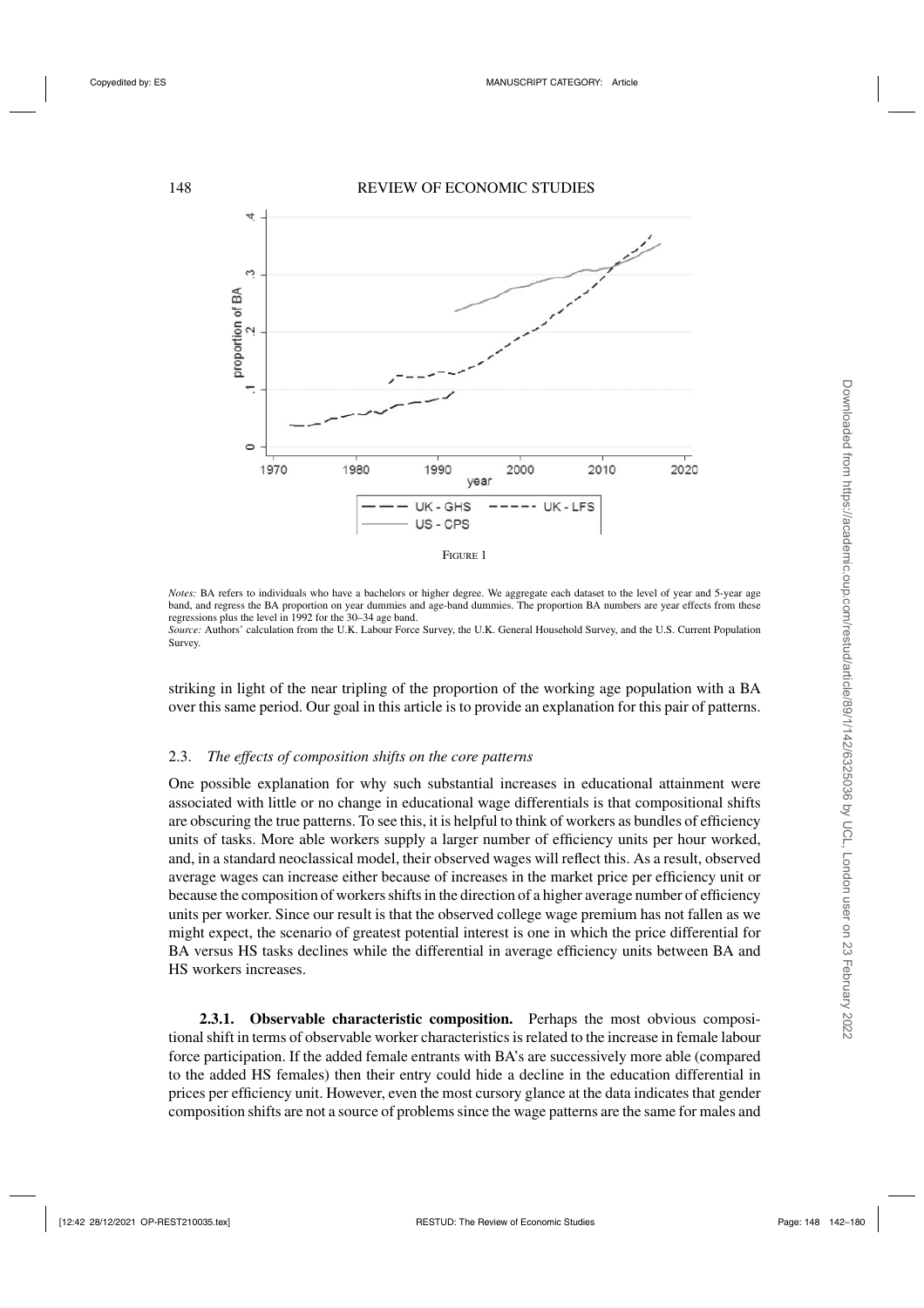<span id="page-7-0"></span>

Ratio of BA median wage to that of high-school graduates 1993–2016, U.K.

*Notes:* Wage is hourly. The sample is 20–59 year olds in LFS 1993–2016. BA refers to individuals who have a bachelors or higher degree. We aggregate LFS to the level of year and 5-year age groups, and regress the log BA to HS median wage ratio on year dummies and age-band dummies. The figure plots the estimated year effects normalized to zero in 1993.





U.K. year effects on BA proportion and college wage premium by gender *Note:* The year effects use the same sample selection and regression specification as for Figure 2 but here are separated by gender.

females. In Figure 3, we plot the Proportion of BA's and the college wage premium for males and females separately (again, obtaining year effects from regressions including age polynomials). For both genders, we see the dramatic increase in the BA proportion after 1993, with a faster increase for females. The wage differential remains flat over time for each gender, with each series showing nearly identical values for the differential in 1993 and 2016, and so a change in weighting between men and women would not alter the overall wage picture.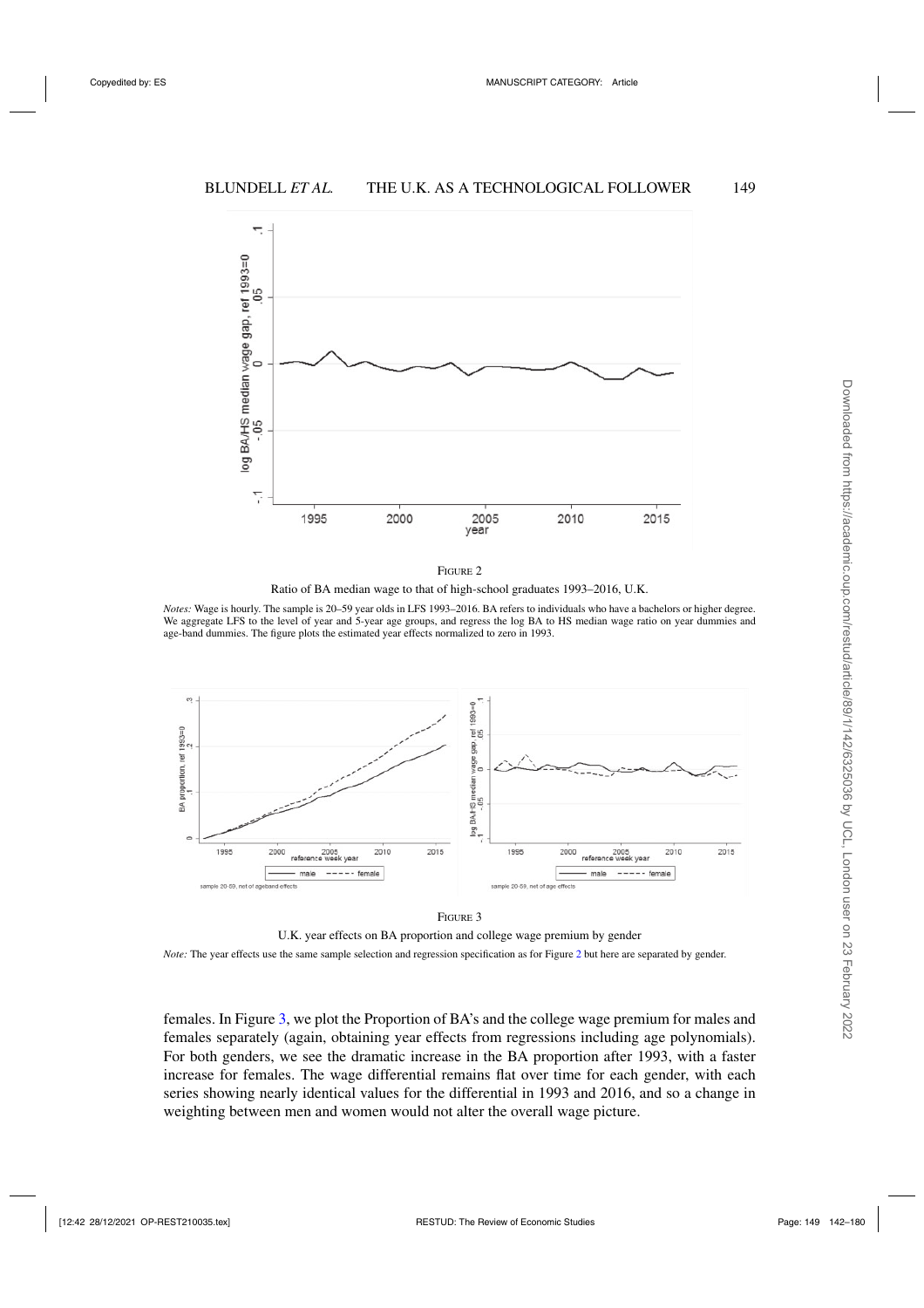# 150 REVIEW OF ECONOMIC STUDIES

In [Supplementary Appendix,](https://academic.oup.com/restud/article-lookup/doi/10.1093/restud/rdab034#supplementary-data) we present several further exercises. First, we consider the increase in the proportion of university degree holders with post-graduate degrees. We show that replotting the wage line in Figure [2](#page-7-0) including and not including workers with post-graduate degrees among the BA's does not change the main pattern: both lines show nearly identical values in 1993 and 2016. This is a reflection of the fact that, while the proportion of workers with a postgraduate degree increased rapidly, the proportion of university graduates with these degrees was still small at the end of our period. Second, we consider immigration as another potential source of compositional change since the proportion of U.K. workers born outside the U.K. doubled over the past two decades and immigrant returns to education are lower than those of the native born [\(Dustmann et al.](#page-38-0), [2013](#page-38-0)). However, the combination of strong increases in education with no accompanying changes in the college wage premium is present even if we look at the U.K. nationals alone, implying that composition changes related to immigration are not driving our main patterns. We also break the data down into public versus private sector employment and wages. Over the sample period, the public sector's employment share has remained around 25%. Both sectors saw very large increases in the BA proportion, with somewhat faster increases in the private sector. Both sectors again experienced relatively flat movements in the college wage premium, though the private sector trend is slightly more negative (amounting to about a 3% decline over the period from 1994 to 2016 as shown in [Figure 8](https://academic.oup.com/restud/article-lookup/doi/10.1093/restud/rdab034#supplementary-data) in the [Supplementary](https://academic.oup.com/restud/article-lookup/doi/10.1093/restud/rdab034#supplementary-data) [Appendix.](https://academic.oup.com/restud/article-lookup/doi/10.1093/restud/rdab034#supplementary-data))

Overall, we conclude that shifts in composition with respect to observable worker characteristics cannot explain our main pattern of substantial education increases paired with an invariant education wage premium.

**2.3.2. Unobservable characteristic composition.** It is still possible, of course, that changes in the composition of unobservable characteristics has shifted across education groups in a way that could explain the wage patterns. As higher education expands, it draws in pupils from a wider and wider range of prior attainment and perhaps innate ability. The expansion of university education in the U.K. after 1988 came with a fall in per student resources and was accomplished in part by transforming polytechnic institutions into universities. Both of those changes might also have had a negative impact on the quality of courses and hence of graduates. Thus, it seems possible that the average quality of BA workers has declined across cohorts. It is important to note, however, that this does not necessarily imply that the observed college wage premium is biased one way or the other relative to the composition constant differential. The quality of HS-educated workers is also likely to fall if the more able individuals among those who would have stopped at a HS education level in earlier cohorts now go to university and if some of those who would have been HS dropouts previously now obtain secondary qualifications. Thus, it is theoretically ambiguous whether the ability-composition constant college wage premium is greater or smaller than the observed one.

The idea that BAs have a lower and wider range of quality after the higher education expansion has been advocated in [OLeary and Sloane](#page-38-0) [\(2005\)](#page-38-0) and [Walker and Zhu](#page-38-0) [\(2008\)](#page-38-0). Both papers use quantile regressions to estimate the university wage premium across different periods or cohorts, and they report a greater decline in the premium at lower quantiles than at higher quantiles. While it's tempting to interpret such results as evidence of declining quality of BAs at the lower end of the BA wage distribution, examining the wage distributions for BA and HS workers separately suggests a different conclusion. Working with 5-year wide birth cohorts, in [Supplementary](https://academic.oup.com/restud/article-lookup/doi/10.1093/restud/rdab034#supplementary-data) [Appendix](https://academic.oup.com/restud/article-lookup/doi/10.1093/restud/rdab034#supplementary-data) we show that the decline in the wage differential at lower quantiles is driven by relative increases in lower end wages for the HS-educated. The 50–10 differential of the BA wage distribution is unchanged across cohorts entering the labour market in our period. Thus, it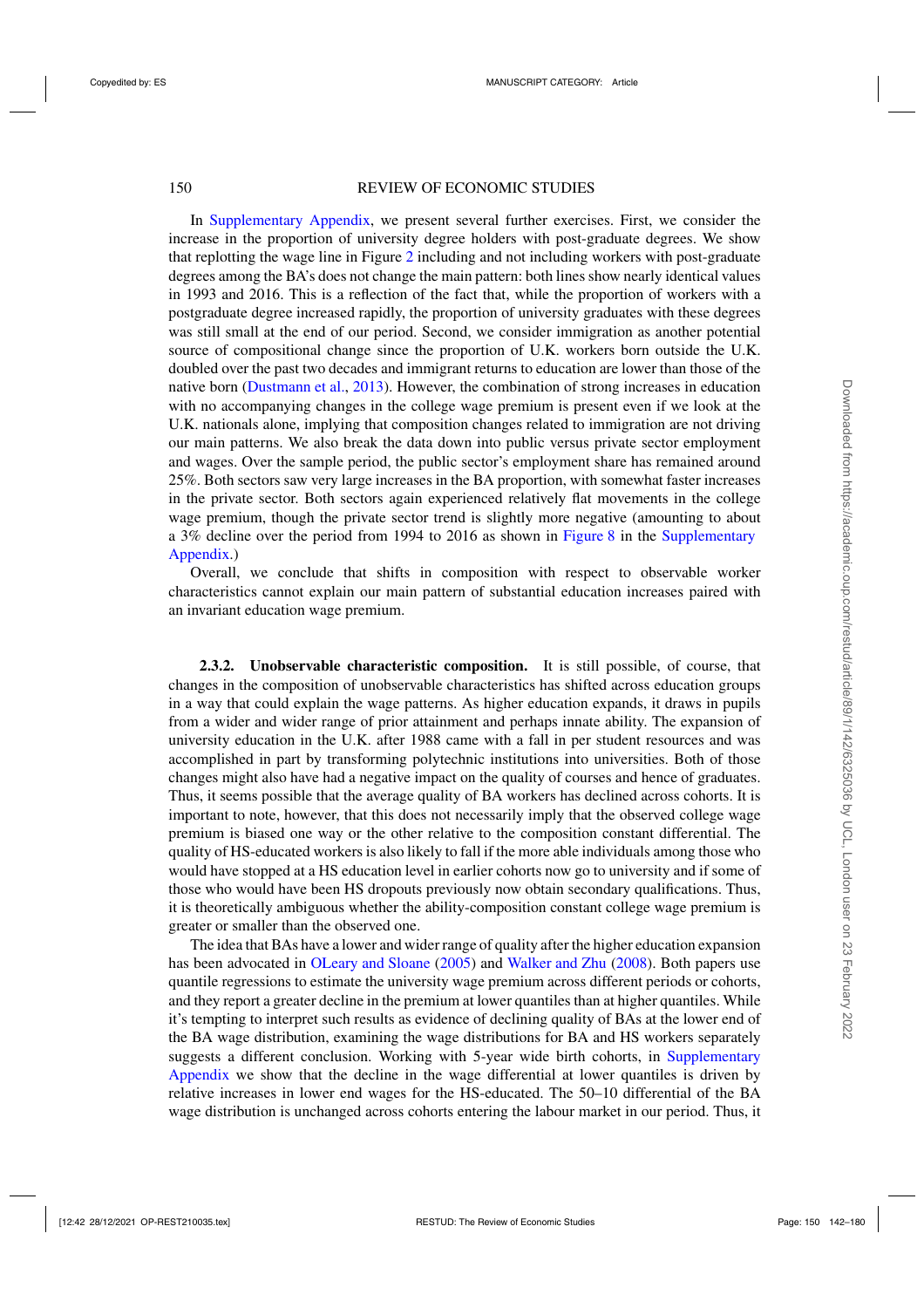is difficult to conclude that the fall of the graduate premium at lower quantiles is due to a greater deterioration in the quality of BAs than HS workers at their respective lower ends.

In [Supplementary Appendix,](https://academic.oup.com/restud/article-lookup/doi/10.1093/restud/rdab034#supplementary-data) we also present a bounding exercise to examine the limits of the potential impact of shifts in the distribution of unobservable characteristics on the college wage premium. We work at the level of 5-year birth cohorts because any such shifts would be clearest in looking at different cohorts of potential university graduates. Our exercise follows [Manski](#page-38-0) [\(1994\)](#page-38-0), [Blundell et al.](#page-37-0) [\(2007](#page-37-0)), and [Lee](#page-38-0) [\(2009](#page-38-0)), and works directly from a bounding approach in a Roy Model context set out in [Gottschalk et al.](#page-38-0) [\(2014](#page-38-0)).

Underlying our approach is an hierarchical model of ability. In this model, there is a single, unidimensional ability that is more productive the higher is an individual's education level. Under standard assumptions on costs, higher ability individuals sort to higher levels of education. In this situation, there is a set of individuals (or, more properly, ability levels) who choose to go to university even in the pre-expansion period when universities were more costly to access. With the expansion of the university system these "university stayers" continue to get a higher education but they are joined by a set of "university joiners" who have been induced to enter university by the declining costs. Thus, the pre-expansion wage distribution for BA's consists only of university stayer wages while the post-expansion BA distribution includes both stayers and joiners. We have no way of identifying who is a stayer and who is a joiner in the post-expansion distribution, but by making extreme assumptions on which workers are joiners, we can construct extreme bounds on the median wages for stayers. Comparing those bounded values to the median wage for BA's before the expansion (who, remember, consist only of university stayers), we get bounds on movements in the median university stayer wage. Since the stayers are a consistent group over time, these bounds reflect wage movements for a composition constant group.

We can make one of two extreme assumptions in order to form bounds. In the first, the "joiners" are the lowest wage earners in the post-expansion cohort wage distribution. Thus, the "stayers" wage distribution can be obtained by trimming from the lower tail of the observed wage distribution the proportion by which the set of university educated workers has expanded between the two cohorts (where the proportion is expressed as a proportion of the post-expansion set of BA workers). At the other extreme, the "joiners" would be better workers. But as [Gottschalk et al.](#page-38-0) [\(2014\)](#page-38-0) show, under a standard Roy model, the "joiners" can be at best as good as the "stayers." If they were better than they would already have entered the BA sector. Thus, the other bound is the actual observed post-expansion distribution. Performing an analogous exercise with HS workers, we can form bounds on movements in the high school wage and on the college premium.<sup>9</sup>

We present detailed results from the bounding exercise in the [Supplementary Appendix.](https://academic.oup.com/restud/article-lookup/doi/10.1093/restud/rdab034#supplementary-data) The nature of the exercise is such that the bounds are defined as movements relative to a base cohort in our implementation, the 1965–69 cohort. That cohort entered university age just before the major policy generated university expansion that began in 1988 and had a university graduate proportion of 0.16. The following two 5-year birth cohorts (born 1970–4 and 1975–9) represent the main part of the increase in educational attainment. For the 1975–9 cohort, the proportion graduating university reached 0.34. The bounds on the change in the college wage premium between the 1965–9 and 1975–9 cohorts range between an upper bound of 0 and a lower bound of −0.05. That is, even under extreme assumptions, the movements in the relative wage distribution and the proportion of each cohort who graduated university fit with very small changes in the

<sup>9.</sup> In forming the ratio, we use the benchmark case where the upper bound scenarios for the BA and HS workers correspond to one another (*i.e.* the movements out of the top of the HS distribution become the movements into the bottom of the BA distribution). We can then obtain one bound on the movement in the university—high school wage differential by taking the difference between the upper bound on the movement in the university median and the upper bound on the movement in the high school median. The other bound is the actual change in the median wage ratios.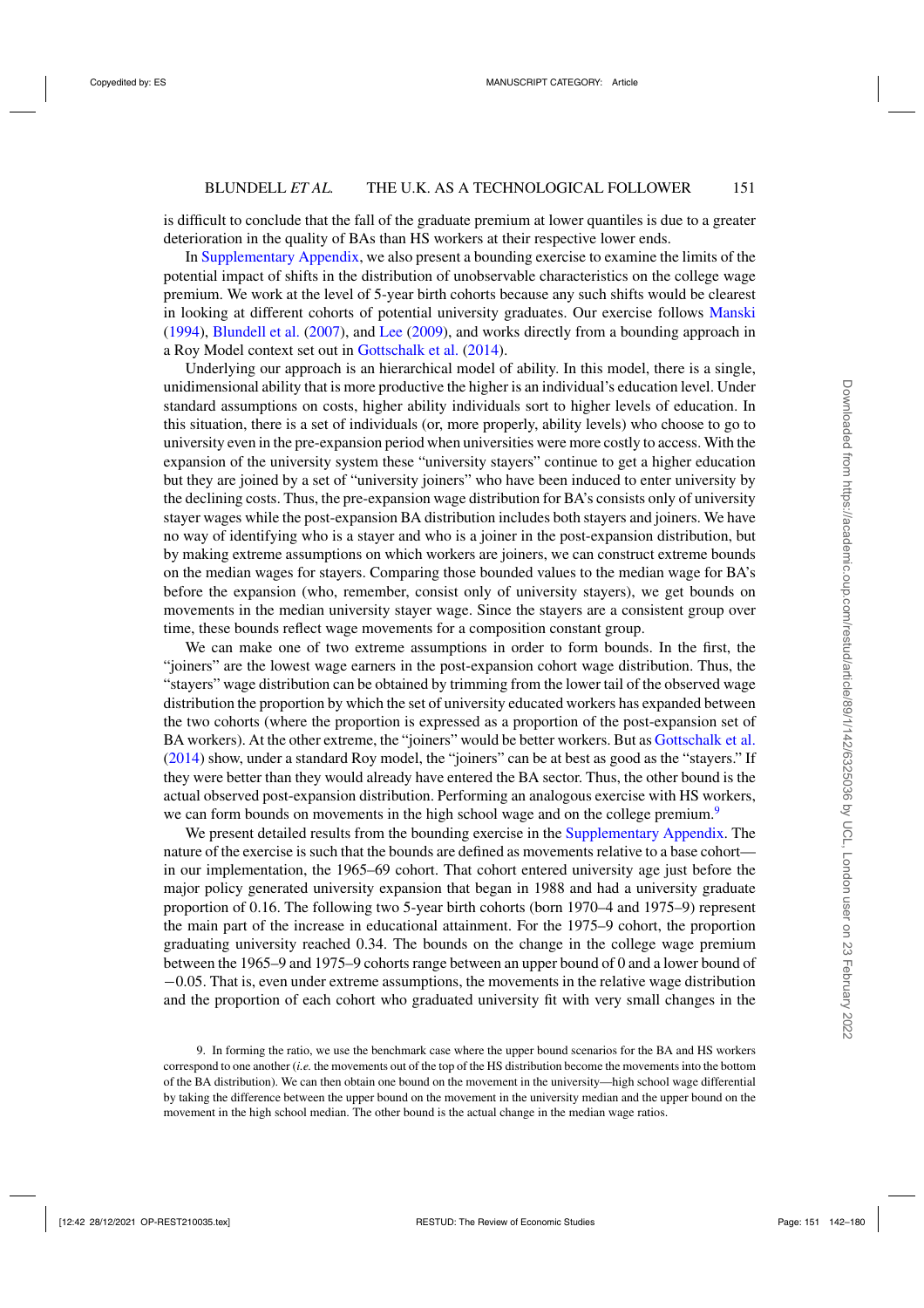# 152 REVIEW OF ECONOMIC STUDIES

college wage premium. In the following cohorts—ones over which the proportion with a university degree increased at a much slower rate—the bounds move to around −0.15 for the 1985–9 cohort. Re-examining Figure [2](#page-7-0) in light of this finding, it is possible to see a small (though statistically insignificant) decline in the college premium after 2010. To the extent this is true, it would suggest a decline in the premium that occurs after the main increases in the educational supply. We will return to that possibility later in our discussion. But, our overall conclusion from the bounding exercise is that, under this model of ability, selection on unobservables cannot explain why we do not see a large decline in the education wage differential for the cohorts with the largest increase in their education level.

# 3. TECHNOLOGICAL LEADERSHIP AND MODELS OF TECHNOLOGICAL **CHANGE**

To this point, we have established that since the mid-1990s, the U.K. experienced a substantial upgrading in the education level of its workforce but virtually no change in the wage differential between university and high school educated workers. The obvious implication is that the increase in the relative supply of more educated workers was exactly offset by an increase in the relative demand for more educated workers. That type of skill biased demand shift is, of course, the focus of a very large literature in which much of the attention focuses on the role of technological change. We are convinced by papers such as [Bresnahan et al.](#page-37-0) [\(2002\)](#page-37-0), [Caroli and Van Reenen](#page-37-0) [\(2001](#page-37-0)), and [Bloom et al.](#page-37-0) [\(2014](#page-37-0)) which argue that the key technological change in recent decades is broader than just the use of computer hardware and software in specific tasks, taking in changes in organizational form that make use of newly invented IT features. For that reason, we will couch our investigations of the impact of technological change in that wider, organizational context.

One can think of the interaction of increased human capital attainment with technological change in terms of three main models. The first is one in which the technological change is exogenous: a new technology is introduced for an unspecified reason and is so dominant in terms of cost savings over existing technologies that it is adopted on a wide scale. Wage differentials are then determined by the interaction of relative demand shifts arising from this technological change (hinging on the skill bias of the technological change) and shifts in supply. Early versions of this model that focused directly on the college wage premium have generally been shown not to fit the data well [\(Card and DiNardo](#page-37-0), [2002;](#page-37-0) [Beaudry and Green](#page-37-0), [2005;](#page-37-0) [Acemoglu and Autor,](#page-37-0) [2011\)](#page-37-0) but the more recent literature on polarizing changes in technology also has this broad form (*e.g.* [Autor and Dorn](#page-37-0), [2013\)](#page-37-0). In all of these models, wage differentials reflect the classic race between technological change and education, with wages in higher skilled groups (defined by education or occupation) rising less if educational policy generates increases in the supplied labour in that group ((**?**)).

The second model type is one in which the invention of new technologies is a function of movements in the relative factor endowments in an economy. Thus, an increase in the education level in an economy provides an incentive for inventors to create new technologies that are relatively intensive in the use of higher educated labour [\(Acemoglu](#page-37-0), [1998;](#page-37-0) [Kiley,](#page-38-0) [1999](#page-38-0)). In this case, the relative increase in demand for skills is actually induced by the increase in their supply. [Acemoglu](#page-37-0) [\(2007\)](#page-37-0) shows that in cases where innovation is created by government funded research or by monopolistic or oligopolistic firms, if the elasticity of substitution between skilled and unskilled labour is high enough then an increase in the relative supply of skilled workers can induce an increase in the relative wage of the skilled workers. In this sense, in the context of this model, attempts to combat inequality by increasing educational attainment could backfire.

The third type of model is one in which a set of technological options already exist and firms choose among them. These endogenous choice models have the structure of a 2 sector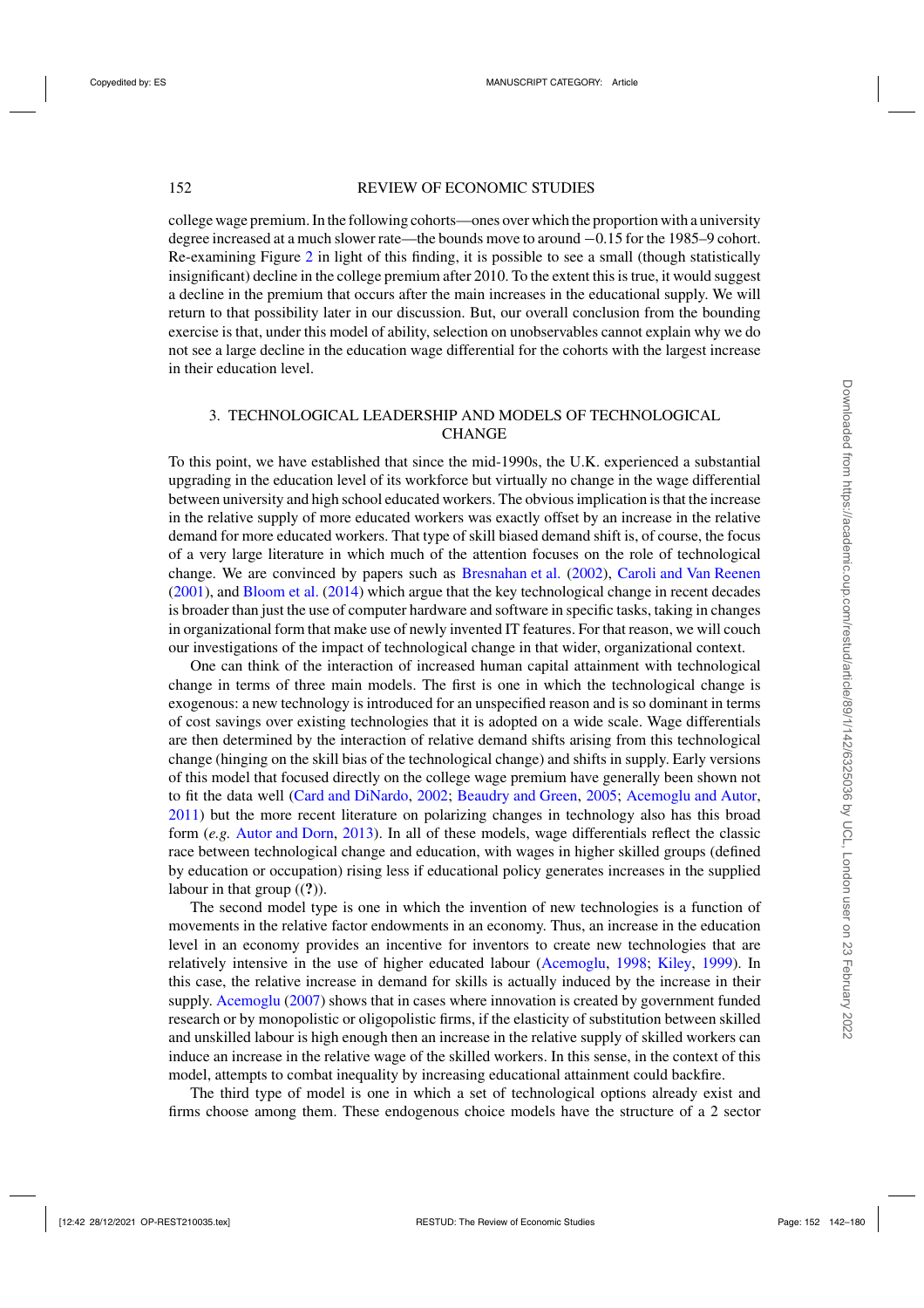by n factor trade model, where the sectors correspond to different technologies, and inherit implications of that model. In particular, if  $n > 2$  and all factors are inelastically supplied then these models can yield the same implications as the induced invention models, i.e., that increases in the relative supply of skill can generate increases in the skilled wage differential [\(Beaudry and Green](#page-37-0), [2003](#page-37-0); [Beaudry et al.](#page-37-0), [2010](#page-37-0)). On the other hand if all but two of the factors are perfectly elastically supplied (as one might expect if new organizational capital, for example, requires a one-time investment but widely accessible information thereafter) then even large increases in the relative supply of educated labour will leave skill group wages unchanged if the economy remains within a region in which both the new and old technologies are in use (the cone of diversification) [\(Beaudry and Green,](#page-37-0) [2003](#page-37-0)).<sup>10</sup> We believe this class of models fits with the spirit of the literature on decentralization and organizational form which, starting with [Milgrom and Roberts](#page-38-0) [\(1990](#page-38-0))'s seminal contribution, often approaches organizational form as something firms optimally choose given existing options (*e.g.* [Caroli and Van Reenen,](#page-37-0) [2001](#page-37-0); [Bresnahan et al.](#page-37-0), [2002](#page-37-0)). It also follows a line of reasoning dating back to [Griliches](#page-38-0) [\(1958\)](#page-38-0) which emphasize endogenous adoption of technologies as the cost of adoption changes (see *e.g.* [Doms et al.](#page-38-0) [\(1997\)](#page-38-0) and [Borghans and ter Weel](#page-37-0) [\(2007\)](#page-37-0).

Deciding which of these models is relevant for an economy is important because, as we have just described, they can have quite different implications for the effect of education policy on inequality. But which model is relevant is potentially context contingent. There may be technologies that are so superior that the exogenous technical change model is clearly relevant (though we suspect those situations are extremely rare). On the other hand, in economies that are technological leaders in time periods when new technological possibilities are opening up, the induced invention model may be more appropriate. However, for other, following economies (and even in the technological leaders in periods after the initial invention is complete) the endogenous technological choice models, with firms choosing from an already invented set of options, may be the most relevant.

Much of the theorizing about these different models has been done with the U.S. economy and U.S. stylized facts in mind. But the U.S. context may be quite unique. In particular, we will argue that there are good reasons to believe that the U.S. has been a technological leader in the development of skill biased technologies and their associated organizational forms in recent decades. The U.K.—and, potentially, other developed economies - are, then, technological followers. In the remainder of the paper, we investigate the claim that the U.K. is a technological follower and that, as a result, endogenous technological choice models best describe the functioning of its economy.

# 3.1. *Testing among models of technological change*

In this section, we use an empirical specification derived from a relatively general production function with U.K. data to establish the claim that the exogenous technological change and endogenous innovation models do not match patterns in the U.K. data market in recent decades. Given that, in subsequent sections, we set out a model of endogenous technological choice and investigate its implications, including for the wage specifications derived and implemented in this section.

<sup>10.</sup> Note that this is different from the first, competitive model in [Acemoglu](#page-37-0) [\(2007\)](#page-37-0). In that model, firms choose among technologies but those technologies are included as another input in a standard, unitary production function. The technological choice models we are referring to involve choosing among completely different technologies with different substitution elasticities.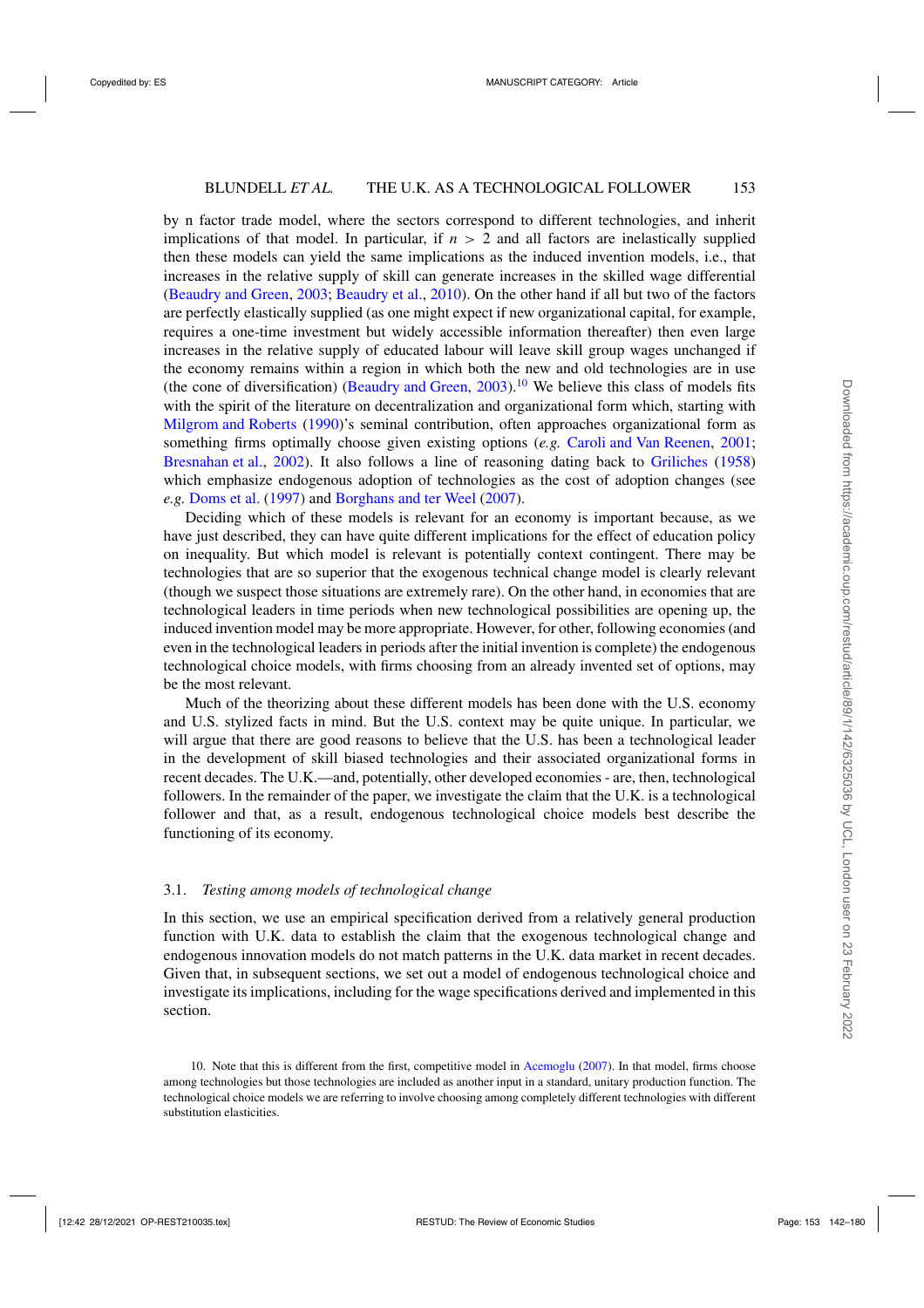<span id="page-12-0"></span>To investigate the various models, we derive an empirical specification that nests all three models. Here, we provide a brief description of the derivation, with details in Appendix [A.](#page-35-0) We adopt a specification set out in [Beaudry and Green](#page-37-0) [\(2005](#page-37-0)) in which there is an aggregate production function given by,  $F(\theta_{st}S_t, \theta_{ut}U_t, K_t)$ , where  $S_t$  is skilled labour used in production,  $U_t$  is unskilled labour,  $K_t$  is capital, and  $\theta_{st}$  and  $\theta_{ut}$  are skilled and unskilled labour enhancing technological change parameters, respectively. Given the focus of the existing literature and to keep the discussion simple, we assume that technological change is labour enhancing, implying that our specification does not nest factor neutral technical change. We discuss the implications of using a form of factor neutral technical change in [Supplementary Appendix.](https://academic.oup.com/restud/article-lookup/doi/10.1093/restud/rdab034#supplementary-data) We will also assume that  $F(.,.,.)$  is constant returns to scale. Apart from that, the production function is left purposefully general so that it can be seen as reflecting any of the three models of technological change. Because we are concerned that there could be age effects arising from the movement of different sized cohorts into the education system, we follow Card and Lemieux (2001) in assuming that both skilled and unskilled labour can be written as CES aggregates of labour supplied by

workers of different ages, *i.e.*,  $S_t = \left(\sum_j \Gamma_j S_{jt}^{\frac{\sigma_a-1}{\sigma_a}}\right)^{\frac{\sigma_a}{\sigma_a-1}}$  and  $U_t = \left(\sum_j \Omega_j U_{jt}^{\frac{\sigma_a-1}{\sigma_a}}\right)^{\frac{\sigma_a}{\sigma_a-1}}$ , where  $S_{jt}$ is the amount of skilled labour from age group j that is employed in period t,  $U_{it}$  is defined analogously,  $\Gamma$ <sub>*j*</sub> and  $\Omega$ *<sub>j</sub>* are age specific factor augmenting parameters, and  $\sigma$ <sup>*a*</sup> is the elasticity of substitution between age groups within a skill group. In our estimation, we use over time variation within geographic sub-regions in the U.K. but in our initial exposition we will focus on a single region, suppressing the regional subscript.

Assuming competitive labour markets and employing a log linear approximation, we obtain,

$$
\ln w_{ujt} \approx \ln \Omega_j - \frac{1}{\sigma_a} \ln \tilde{U}_{jt} + \ln \theta_{ut} + \alpha_1 \ln \left( \frac{S_t}{U_t} \right) + \alpha_1 \ln \left( \frac{\theta_{st}}{\theta_{ut}} \right) + \alpha_2 \ln \left( \frac{K_t}{\theta_{ut} U_t} \right) \tag{1}
$$

and,

$$
\ln w_{sjt} \approx \ln \Gamma_j - \frac{1}{\sigma_a} \ln \tilde{S}_{jt} + \ln \theta_{st} + \beta_1 \ln \left( \frac{\theta_{st} S_t}{\theta_{ut} U_t} \right) + \beta_2 \ln \left( \frac{K_t}{\theta_{st} S_t} \right)
$$
(2)

where,  $\ln \tilde{S}_{jt} = (\ln S_{jt} - \ln S_t)$  and  $\ln \tilde{U}_{jt}$  is defined analogously. Concavity of the production function implies  $\beta_1 - \beta_2 \leq 0$  and  $\alpha_1 + \alpha_2 \geq 0$ .

The difference between the two log wage expressions gives

$$
\ln \frac{w_{sjt}}{w_{ujt}} \approx (\ln \Gamma_j - \ln \Omega_j) - \frac{1}{\sigma_a} (\ln \tilde{S}_{jt} - \ln \tilde{U}_{jt}) + (\alpha_2 - \beta_2) \ln \theta_{ut} + (\beta_1 - \beta_2 - \alpha_1) \ln \left( \frac{S_t}{U_t} \right)
$$

$$
+ (1 + \beta_1 - \beta_2 - \alpha_1) \ln \left( \frac{\theta_{st}}{\theta_{ut}} \right) + (\beta_2 - \alpha_2) \ln \left( \frac{K_t}{U_t} \right) \tag{3}
$$

Equation (3) is a generalization of the specification in Card and Lemieux (2001). In that paper, as in most papers in the skill biased technical change literature, only a relative wage equation is estimated. But there is relevant information in the underlying wage equations as well, and we will focus on the skilled wage equation along with the wage ratio equation. With estimates of those two, the unskilled wage equation is redundant.

In order to take the skilled wage equation and the relative wage equation to the data we need to address the fact that the productivity parameter ratio  $\left(\ln\left(\frac{\theta_{st}}{\theta_{ut}}\right)\right)$  and the  $\theta_{ut}$  parameter that enter both equations are unobserved. We address these issues using the approach in [Beaudry and Green](#page-37-0) [\(2005](#page-37-0)), capturing general productivity increases with measured TFP and allowing for exogenous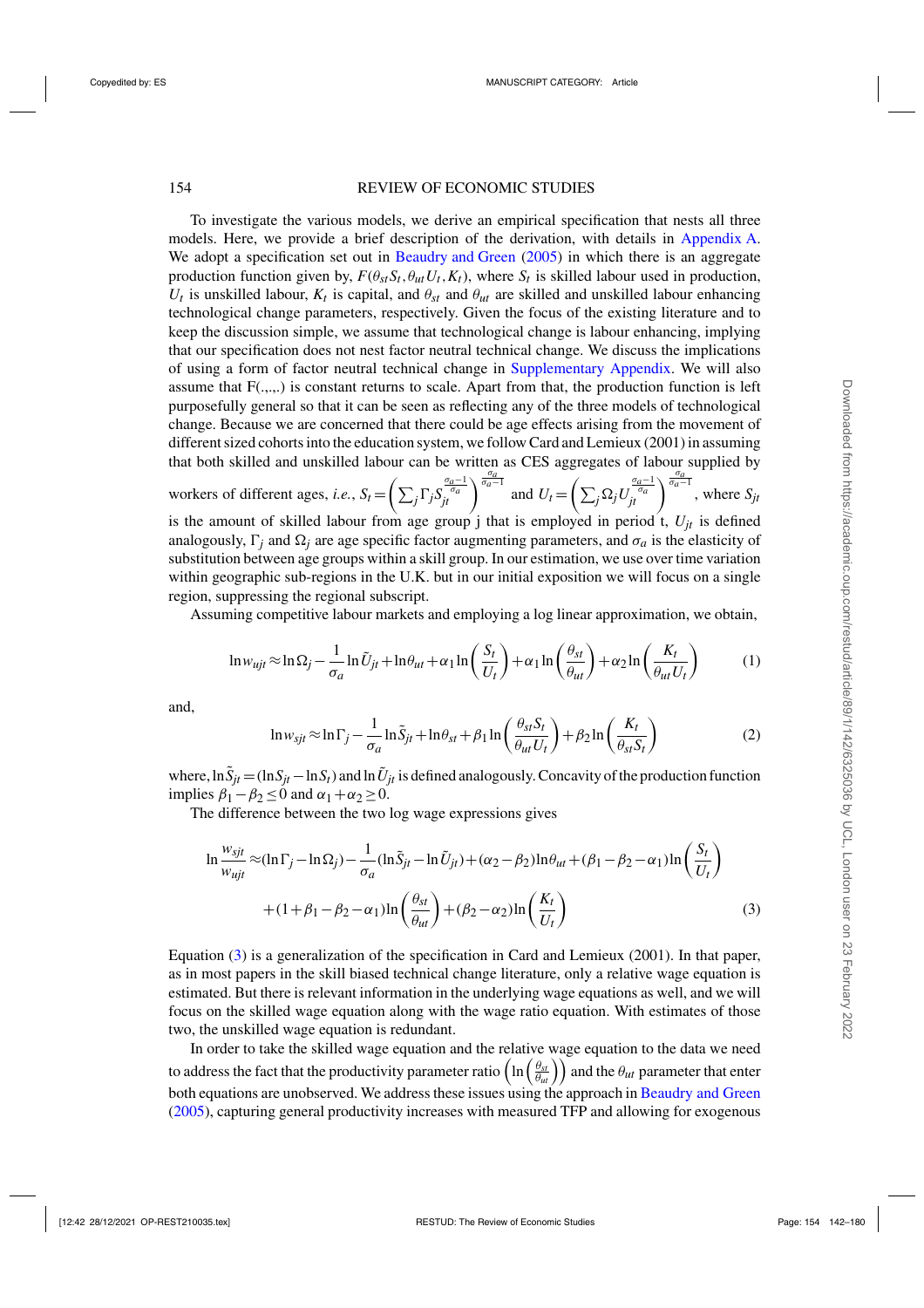<span id="page-13-0"></span>skill-biased shifts using a quadratic function of time. This allows for a bit more flexibility than the common linear skill biased technical change assumption, which is obviously nested in this specification.

Based on this, we arrive at an estimable specification for the skilled wage equation similar to the one in [Beaudry and Green](#page-37-0) [\(2005\)](#page-37-0), given by:

$$
\ln w_{sgit} = b_{0j} + b_{0g} + b_0 t + b_1 t^2 + b_2 \ln \left( \frac{S_{gt}}{U_{gt}} \right) + b_3 \frac{\ln TFP_t}{(s_t^u + s_t^s)} + b_4 \ln \left( \frac{K_t}{U_{gt}} \right) + b_5 \ln \tilde{S}_{gt} + \epsilon_{1git}
$$
\n(4)

where  $\epsilon_{1git}$  is an error that contains approximation error and is assumed to be independent of the right hand side variables. We also obtain a relative wage specification given by:

$$
\ln \frac{w_{sgjt}}{w_{ugjt}} = d_{0j} + d_{0g} + d_0t + d_1t^2 + d_2\ln\left(\frac{S_{gt}}{U_{gt}}\right) + d_3\frac{\ln TFP_t}{(s_t^u + s_t^s)} + d_4\ln\left(\frac{K_t}{U_{gt}}\right) + d_5(\ln \tilde{S}_{gt} - \ln \tilde{U}_{gt}) + \epsilon_{2gt},
$$
\n(5)

where, again,  $\epsilon_{2git}$  corresponds to approximation error. Note that both equations include a complete set of age band effects. In addition, we have introduced a subscript, g, corresponding to geographic region. We include a complete set of region effects  $(d_{0g})$  and, so, are using withinregion and age group, over-time variation. We construct the wage and employment variables at the region by age group by time level, but it is important to highlight that neither the  $TFP_t$  variable components nor  $K_t$  have g subscripts, *i.e.*, the relevant values for both are assumed to be at the national level. For *TFPt*, this reflects an assumption that technologies are available equally in all regions of the country. The same assumption underlies the lack of a g subscript on the time trend coefficients. For  $K_t$ , the corresponding assumption is that the capital market is national. With capital and technology defined at the national level, we use regional level data to see how regional variation in skill supplies alter sub-national differences in technological adoption and, so, wages. We view differences in regional outcomes within a common capital market as a good scenario in which to examine implications of the relationship between skill supplies and wages. The detailed derivation of these equations in the Appendix provides the direct mapping of the *b* and *d* coefficients onto the underlying structural ( $\alpha$ ,  $\beta$ , and  $\sigma_a$ ) parameters. We also include there a discussion of the conditions under which our specification reduces to the [Card and Lemieux](#page-37-0) [\(2001\)](#page-37-0) version of the canonical specification, which does not include capital or TFP terms.

The exogenous technical change model and the induced innovation model have similar testable implications for the estimated coefficients in our model. In particular, in the canonical exogenous technical change model, the *d*<sub>2</sub> coefficient equals  $-\frac{1}{\sigma}$ , where  $\sigma$  is the elasticity of substitution between skilled and unskilled labour, and must be negative [\(Card and Lemieux](#page-37-0), [2001](#page-37-0)). Further, the coefficients on the time variables in the wage ratio equation should imply a positive and significant trend, representing the exogenous technological shift favouring skilled workers. Given our expanded specification, skill biased technical change could, alternatively, show up as a positive and significant coefficient on  $\frac{\ln TFP_t}{(s_t^u + s_t^x)}$  in the wage ratio equation, implying that observed technological change favours skilled workers. In the endogenous innovation model, holding technology constant (as we do using the combination of the time trend and TFP),  $d_2$  is also equal to  $-\frac{1}{\sigma}$  and, so, faces the same restrictions as with the exogenous technological change model [\(Acemoglu](#page-37-0), [2007](#page-37-0), equation (18)). Further, if we estimate a specification in which we do not control for technology then the coefficient on  $\ln\left(\frac{S_{gt}}{U_{gt}}\right)$  in the wage ratio equation is an amalgam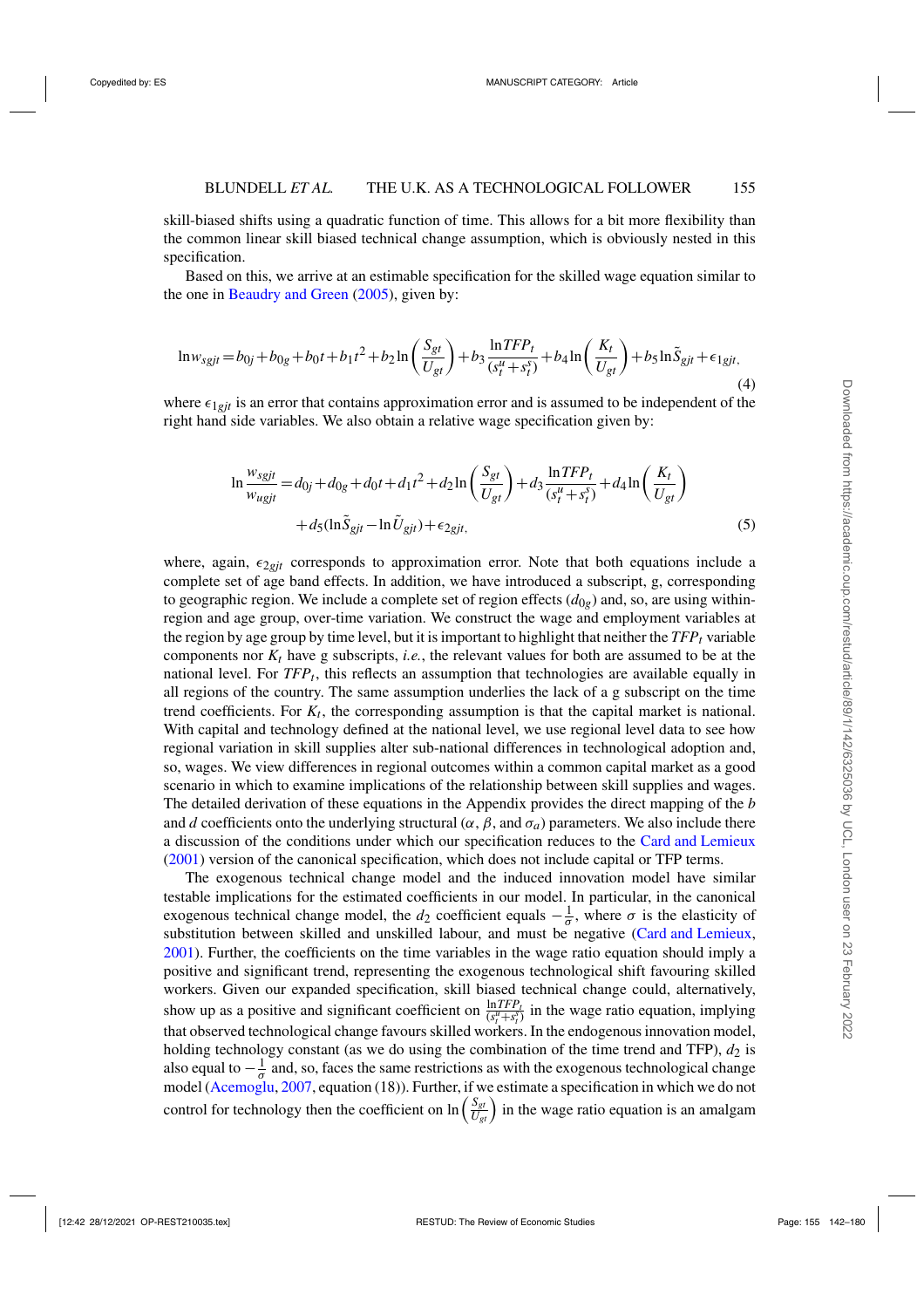of the substitution effect and a potentially offsetting innovation effect that would raise the relative wage of skilled workers. The theory implies a connection between the estimated coefficients with and without controls for technology: if the elasticity of substitution estimated when controlling for technology is large then the effect of a shift in relative skill supply on the relative wage should be large and positive. Thus, in order to test the implications of the innovation model, we implement our full specification as well as a specification in which we do not include either time or TFP variables. For comparison to previous estimates, we also estimate the [Card and Lemieux](#page-37-0) [\(2001](#page-37-0)) variant of the canonical model for the wage ratio, i.e., a specification that includes all the variables in [\(5\)](#page-13-0) except  $\ln TFP_t$  and  $\ln \left( \frac{K_t}{U_t} \right)$ . In the appendix, we present further specifications in which we drop  $\ln\left(\frac{K_t}{U_t}\right)$  and replace it with the log price of capital,  $\ln r_t$ . Our conclusions are robust to these variations.

We use U.K. LFS data from 1993 to 2016, restricting our sample to 20–59 year olds for whom we observe wages and education. We aggregate to the level of cells defined by 5-year wide age groups and geographic regions, which allows us to control for compositional changes associated with the growing importance of London and other urban centres in our time period. For sample size reasons, we pool the data in 3 year groups. $\frac{11}{1}$ 

Within each age  $\times$  region cell, we obtain the median real log wage for BA and for HS workers. We take the difference of those to form our wage gap dependent variable. We measure  $S_{eit}$  and  $U_{\text{git}}$  as the total number of hours worked by BA and HS workers, respectively, who are in region *g*, age-band *j* and year *t*. We measure  $S_{gt}$  and  $U_{gt}$  as the simple sums of  $S_{gt}$  and  $U_{gt}$  across age groups within a region.<sup>12</sup>We scale  $S_{gjt}$ ,  $U_{gjt}$ ,  $S_{gt}$ , and  $U_{gt}$  so that the aggregate hours supplied each year  $\sum_{g}(S_{gt} + U_{gt})$  matches the national time series from the Office of National Statistics  $(ONS).<sup>13</sup>$  We obtain aggregate TFP series, capital and aggregate hours from the ONS.<sup>14</sup>

It is worth emphasizing that our estimates are based on variation within region x age cells over time. In Figure [4,](#page-15-0) we show the variation we are using by plotting long differences (between 1993–5 and 2014–6) in  $\ln \frac{w_{sgjt}}{w_{ugjt}}$  against long differences in  $\ln \frac{S_{git}}{U_{git}}$  for all our regions for one of our age groups (30–34 year olds). Plots for other age groups show the same pattern. In particular, there is considerable variation in changes in  $\ln \frac{S_{gjt}}{U_{gjt}}$  across regions, ranging from just over 1.1 log point increase over the 20 years in Northern Ireland to a high of over 1.5 log points in London and with an even spread in between. Matching that is little change in the within region/age

11. The three year groups are 1993–5, 1996–8, etc. We use the LFS "Regions of Usual Residence" as our definition of geographic regions. There are 19 such regions including, for example, London, Rest of South East, Greater Manchester, and the Western Midlands. These regions are consistently defined over the whole of our sample period. Sample size issues related to the reporting of wages prevents us from using a more detailed geography such as the one used in the organizational forms exercise later in the paper. We treat our production function as being at the level of the region, implying that all of our variables now have a *g*, for geographic region, subscript. The only exceptions are the capital and TFP variables. We assume that both capital and technological ideas flow freely across the regions in the country, implying that the country-aggregate levels of those variables are relevant.

12. This deviates from the theory in which the aggregates are functions of  $\sigma_a$ ,  $\Gamma_j$ ,  $\Omega_j$ . We do this for simplicity and transparency so that we aren't forcing this element of our specification on the data. Since our estimates of  $\sigma_a$  imply very high substitutability across age groups, the results change very little when using the CES aggregates with estimated parameters rather than simple sums.

13. The simple sum of hours in our sample every year would deviate from the true aggregate hours because education is missing to varying degrees over time and our sample selects 20–59 year olds only.

14. The TFP series is the annual series of multi-factor productivity from ONS' release "Multi-factor productivity estimates: Experimental estimates to Q2 2017." Our capital measure is the annual series called "Contribution of capital services to GVA growth (percentage points)" in the same ONS release. Aggregate hours is "labour hours" from the same ONS release. This ONS release can be found [https://www.ons.gov.uk/economy/economicoutputandproductivity/](https://www.ons.gov.uk/economy/economicoutputandproductivity/productivitymeasures/articles/multifactorproductivityestimates/experimentalestimatestoquarter2apriltojune2017here) [productivitymeasures/articles/multifactorproductivityestimates/experimentalestimatestoquarter2apriltojune2017here.](https://www.ons.gov.uk/economy/economicoutputandproductivity/productivitymeasures/articles/multifactorproductivityestimates/experimentalestimatestoquarter2apriltojune2017here)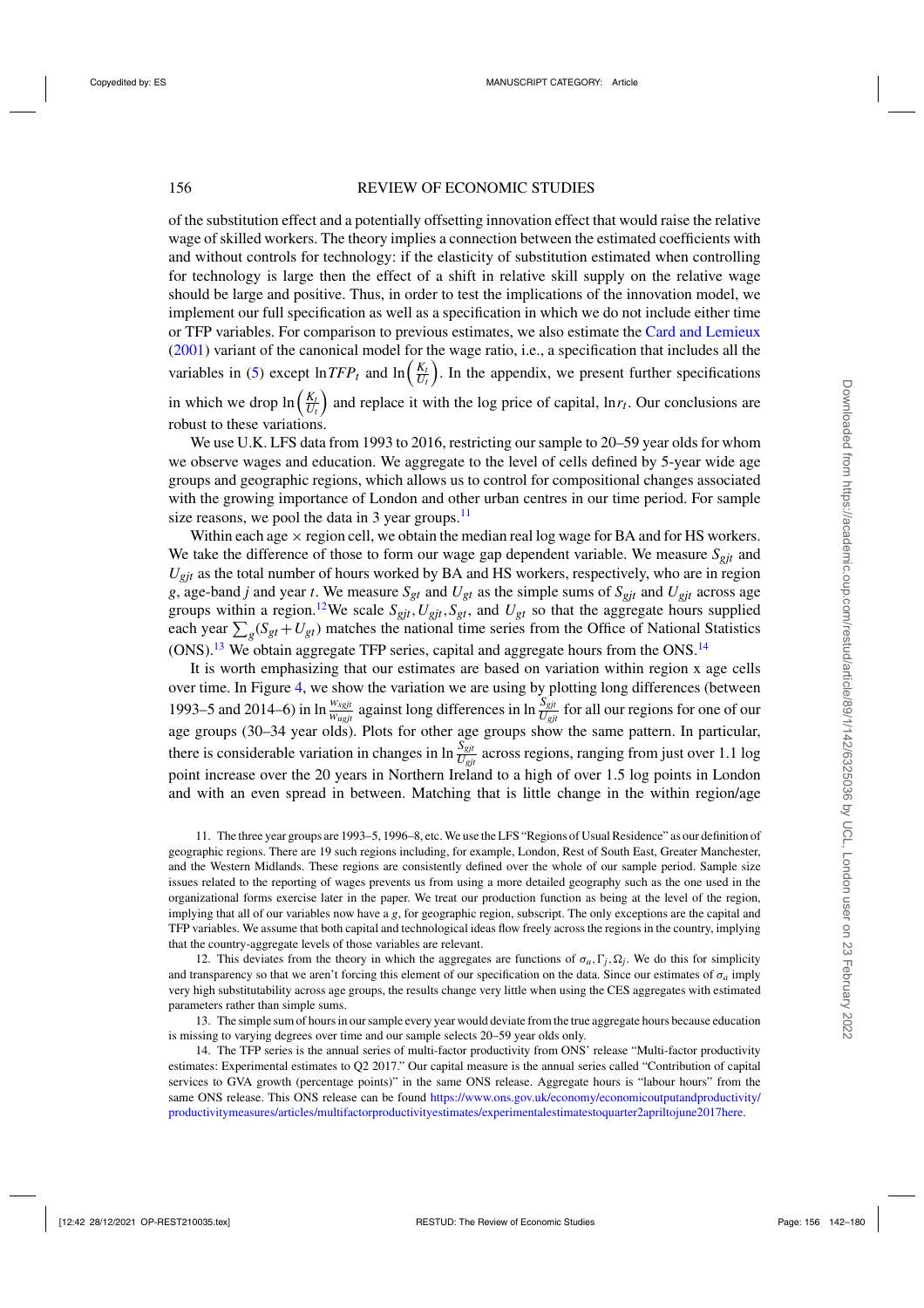<span id="page-15-0"></span>

Changes in employment and wage ratios by region, 1995–2016

*Note:* The variables are the difference between 1993–5 and 2014–6 in the log ratio of employment (x-axis) and median wages (y-axis) of BA to HS workers for each region. The data is for 30–34 year olds in each year.

group wage ratio, with most of the long term changes in the ratio being under 10% in absolute value. The correlation between the two series is only 0.15 and is not statistically significantly different from zero. When we put  $\ln \frac{S_{gt}}{U_{gt}}$  instead of  $\ln \frac{S_{gt}}{U_{gt}}$  on the x-axis, we get a similar pattern of weak correlations comparing only between regions. Thus, our data have considerable over-time variation in changes in employment ratios across regions matched with small changes and little variation in the change in the wage ratio. This core moment in the data is what is driving our estimate of the coefficient on  $\log S_{gt}/U_{gt}$  in Table [1.](#page-16-0)

We present the results from our specifications in Table [1.](#page-16-0) The first two columns contain estimates of the skilled wage equation and the wage ratio equation by OLS. The second two columns contain 2SLS estimates aimed at addressing the potential endogeneity of the employment levels of the inputs. We instrument for  $\ln \frac{S_{gt}}{U_{gt}}$  by using the education reform. In particular, we form a Bartik style instrument in which we interact the proportion of the population in a region in 1993 (the start of our data) who were born in 5-year-wide birth cohorts with the growth in the proportion of that cohort who obtained a BA at the national level. The idea behind this instrument is that regions with a higher proportion in the cohorts that were most directly affected by the education reforms (those born between 1970 and 1974 and between 1975 and 1979) would face a stronger increase in the relative supply of skilled labour for reasons that have to do with historical fertility patterns that are plausibly independent of later education trends. We also construct an instrument as the interaction of the proportion of the parental generation for the 1970–9 birth cohorts who themselves had a BA with the national growth rate in the proportion of workers with a BA. This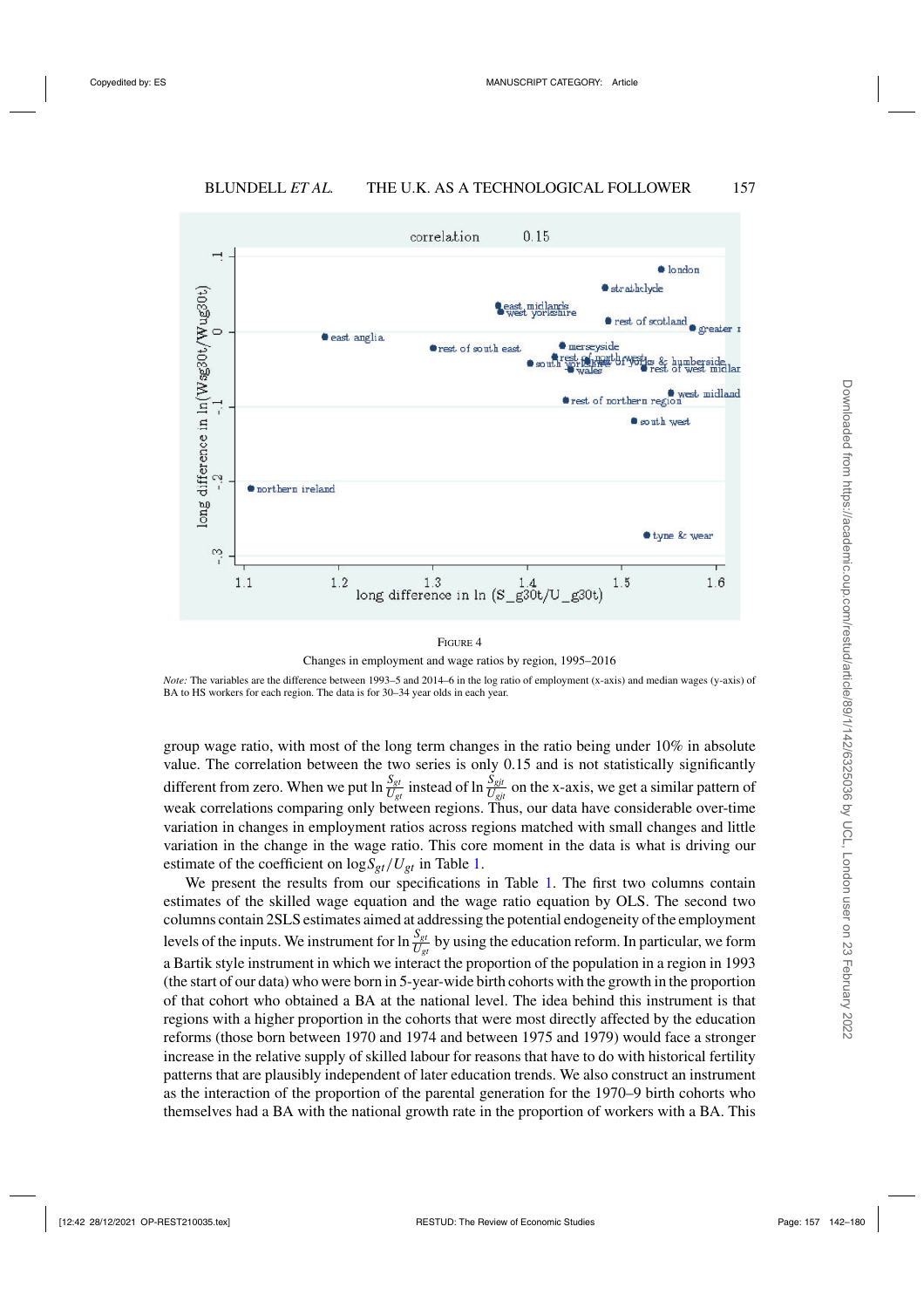<span id="page-16-0"></span>

|                                                                  | $\ln \frac{w_{sgjt}}{w_{ugjt}}$ | $\ln w_{sgjt}$ | $\ln \frac{w_{sgjt}}{w_{sgjt}}$<br>$w_{ugjt}$ | $ln w_{sgjt}$ | $\ln \frac{w_{sgjt}}{w_{sgjt}}$<br>$W_{ugjt}$ | $\ln \frac{w_{sgjt}}{w_{ugjt}}$ |
|------------------------------------------------------------------|---------------------------------|----------------|-----------------------------------------------|---------------|-----------------------------------------------|---------------------------------|
| t                                                                | 0.006                           | $0.021**$      | $-0.025*$                                     | 0.000         |                                               | $-0.00330$                      |
|                                                                  | (0.008)                         | (0.007)        | (0.012)                                       | (0.012)       |                                               | (0.005)                         |
| $t^2$                                                            | $-0.000$                        | $-0.001***$    | 0.000                                         | $-0.000$      |                                               |                                 |
|                                                                  | (0.000)                         | (0.000)        | (0.000)                                       | (0.000)       |                                               |                                 |
| $\ln S_{gt}/U_{gt}$                                              | 0.047                           | $-0.034$       | 0.256                                         | $-0.168$      | 0.002                                         | 0.056                           |
|                                                                  | (0.087)                         | (0.081)        | (0.156)                                       | (0.163)       | (0.010)                                       | (0.084)                         |
| $TFP_t$<br>$\ln \frac{1}{\textit{labours} \cdot \textit{large}}$ | $-0.004$                        | $0.315**$      | 0.091                                         | $0.474***$    |                                               |                                 |
|                                                                  | (0.121)                         | (0.113)        | (0.104)                                       | (0.109)       |                                               |                                 |
| $\ln K_t/U_t$                                                    | $-0.104*$                       | $-0.073$       | 0.212                                         | $0.488**$     |                                               |                                 |
|                                                                  | (0.049)                         | (0.046)        | (0.167)                                       | (0.177)       |                                               |                                 |
| $\ln S_{gjt}$ / $U_{gjt}$                                        | $-0.038$                        |                | 0.015                                         |               | $-0.036$                                      | $-0.036$                        |
|                                                                  | (0.023)                         |                | (0.038)                                       |               | (0.023)                                       | (0.023)                         |
| $\ln S_{gjt}$                                                    |                                 | $-0.025$       |                                               | $-0.133$      |                                               |                                 |
|                                                                  |                                 | (0.021)        |                                               | (0.156)       |                                               |                                 |
| IV                                                               | N <sub>0</sub>                  | N <sub>0</sub> | Yes                                           | Yes           | Yes                                           | No                              |
| N                                                                | 1208                            | 1208           | 760                                           | 760           | 760                                           | 1208                            |

TABLE 1 *Skilled wage and wage ratio regressions: U.K., 1993–2016*

*Notes:* standard errors are shown in parentheses. The regression is at the level of 19 regions, 5-year-age-bands and 3-yearperiods. The sample without IVs consists of 20-59 year olds. Whenever we use IVs, the sample is restricted to 20–44 year olds. The first 2 columns are the OLS estimation of the two equations. SURE results would be very similar and not shown here. The next 2 columns contain 2SLS estimates. 3SLS estimates would also be very similar to the 2SLS ones. The fifth column does not control time trend or TFP and the sixth is comparable to [Card and Lemieux](#page-37-0) [\(2001\)](#page-37-0). All specifications include complete sets of age-band and region dummies. \*\*\*  $P < 0.01$ , \*\*  $P < 0.05$ , \*  $P < 0.1$ .

is intended to capture the idea that children in locations with more educated parents were more likely to take advantage of the education reforms. Both instruments are strong predictors of  $\ln \frac{S_{gt}}{U_{gt}}$ in the first stage and do not suffer from weak instrument issues by any standard test. Using similar logic to the second instrument, for each birth cohort in each region, we construct the proportion of the "parental" cohort (the one born 25 years earlier) with a BA. We interact that proportion with the growth rate in the proportion with a BA for the specific child's cohort at the national level. Here too, the idea is that the growth in the BA share for an age group in a region will be related to the education level of the parents for that age group combined with the general increase in education level for their cohort. We use this as an instrument for  $\ln \frac{S_{gjt}}{U_{gjt}}$  but have to restrict our attention to age 20 to 44 year olds because the first stage is weak when we include older individuals since there is little variation in the proportion of the parents' generations with a BA for the older age groups. Finally, we instrument for  $\ln \frac{K_t}{U_t}$  using the interest rate.

The theory underlying our specifications implies several restrictions. The results reported in Table 1 have not imposed these restrictions; imposing them would make little difference to the key estimates and we will show them in [Appendix A.](https://academic.oup.com/restud/article-lookup/doi/10.1093/restud/rdab034#supplementary-data)

# 3.2. *Assessing the exogenous and endogenous skill biased technological change models*

The estimates from our wage specifications do not fit with either the canonical exogenous SBTC model or the induced skill biased innovation model. The first strike against these models is the lack of any substantial effects of the skill supplies on the wage ratio. The estimated coefficients on  $\log S_t/U_t$  in column (1) (OLS) and column (3) (IV) of Table 1 are statistically insignificant and have the wrong sign according to the theory. Results from alternative specifications presented in [Appendix A](https://academic.oup.com/restud/article-lookup/doi/10.1093/restud/rdab034#supplementary-data) all show this same pattern. Moreover, the lower bound of the confidence interval for the IV estimate in Table 1 (−0.05) is very small compared to the earlier use literature (*e.g.*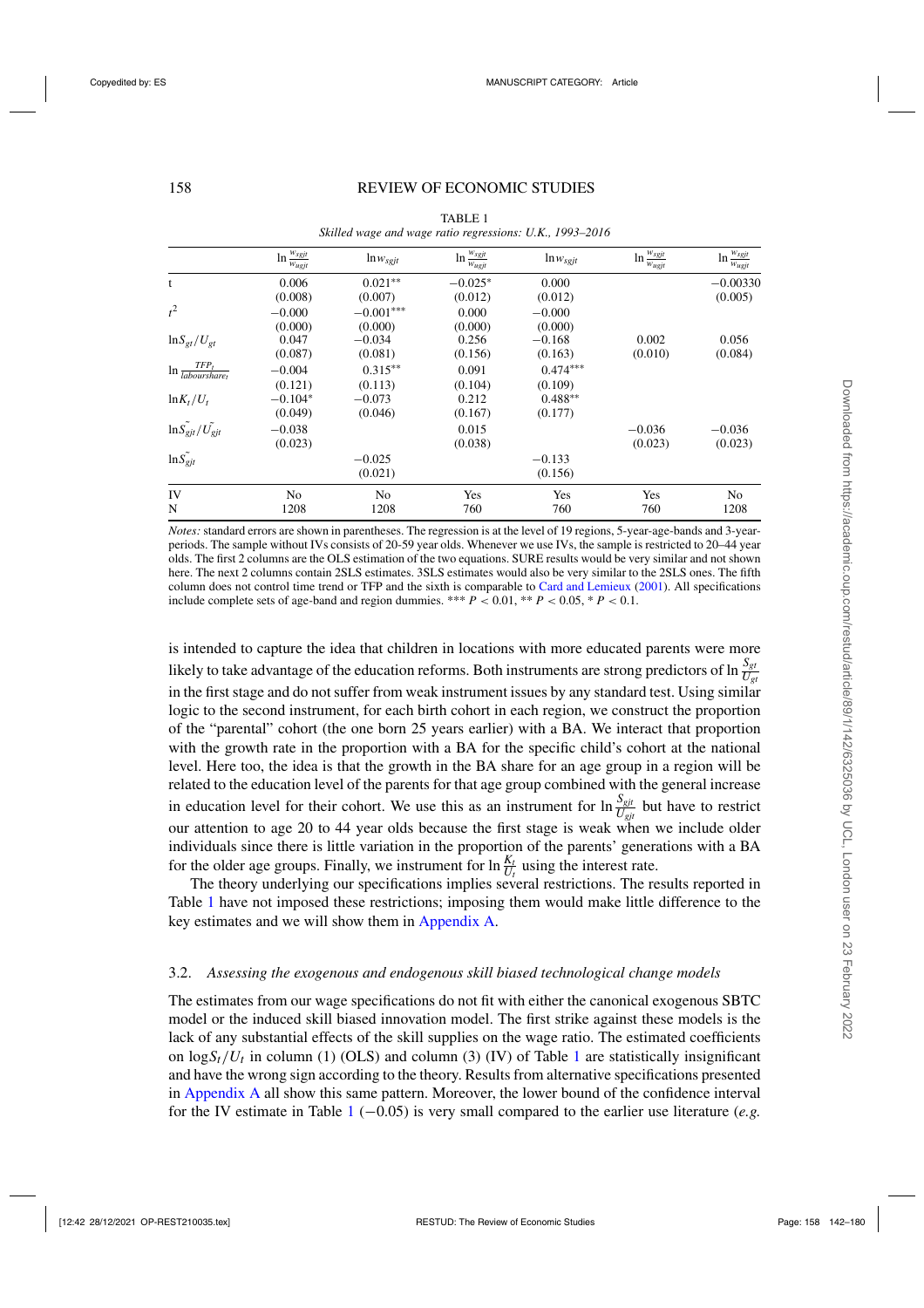−0.7 in [Katz and Murphy](#page-38-0) [\(1992\)](#page-38-0)). Thus, even in a generous interpretation, the coefficient would imply very high and possibly perfect substitutability between skilled and unskilled labour. This is very problematic for both the exogenous and induced innovation models since changes in relative demand created by either exogenous or endogenous technical change cannot move relative wages if the skill groups are perfect substitutes. As a side point, the age-specific skill supply coefficient is also close to zero (−0.038 in the OLS, and the wrong sign in the IV), implying a huge substitution elasticity between age groups (above 25). By comparison, [Card and Lemieux](#page-37-0) [\(2001\)](#page-37-0) estimated this elasticity to be in the [4,6] range.

The second strike against the exogenous SBTC model is found in the coefficients on the time and time squared variables in the wage ratio equations. Recall that these are intended to capture the path of the ongoing skill biased technological changes. The IV estimates imply a negative trend while the OLS estimates imply technological change effects that are small and move from positive in early years to negative in later years. These results are robust to different specifications. Such a pattern, in which technical change is small and either against skilled labour from the outset (IV) or turning against it in later years (OLS) does not fit with the exogenous technical change model.

These conclusions are reinforced in the last column of the table which contains estimates from the implementation of the classic [Card and Lemieux](#page-37-0) [\(2001](#page-37-0)) specification that includes only the linear time trend, the overall skill supply ratio, the skill supply ratio at the age group level, and a complete set of age and region effects. From this specification, we can see that our estimates of the skill supply and time effects in our main specification are not being determined by the inclusion of the TFP and capital variables. The estimated coefficients on both the time trend and the relative supply variables are statistically insignificant and of the wrong sign. The coefficient on the age group specific relative supplies is also small and statistically insignificant. At best, using the extremes of the confidence intervals, these estimates imply that skilled and unskilled labour are close to perfect substitutes, different age groups are close to perfect substitutes, and there is little or no ongoing skill biased technical change. We view these data patterns as a repudiation of the exogenous skill biased technical change model for the U.K. in the period after 1992.<sup>15</sup>

The estimated TFP effects provide further evidence against both the exogenous and endogenous skill biased technological change models. The TFP variable has a small and statistically insignificant effect on the wage ratio in column 3 of the table. Combined with the positive and statistically significant effect of TFP on the skilled wage in the estimates in column 4, the implication is that there is technological growth in this period but that skilled and unskilled workers benefit from it to an equal degree. Thus, the data does not fit with technology, as captured by TFP, being skill biased: the core feature of both of the first two technological change models.<sup>16</sup>

All of these implications apply to both the exogenous and endogenous skill biased technological change models, but the endogenous technological change model has added implications. In particular, if we do not control for technological change then the impact of changes in the skill ratio on the wage ratio no longer has a determinate sign. The negative substitution effect that is estimated when controlling for technological change is combined with an effect on innovation that can generate offsetting, skill biased demand shifts. Under some circumstances, the latter effect dominates and the estimated coefficient in the relative wage regression without

<sup>15.</sup> These patterns are robust to imposing the theoretical restrictions on coefficients in equations [\(4\)](#page-13-0) and [\(A.6\)](#page-36-0) and to excluding London, out of concerns that it is big enough to be driving the results on its own.

<sup>16.</sup> A referee pointed out that problems with the exogenous and endogenous SBTC models can also be demonstrated in a calibration exercise. In [Supplementary Appendix,](https://academic.oup.com/restud/article-lookup/doi/10.1093/restud/rdab034#supplementary-data) we show that if one assumes typical values from the U.S. literature for  $\sigma$  and  $\sigma_a$  then the combination of the implied path for  $\ln \frac{\theta_{st}}{\theta_{ut}}$  of observed TFP implies a very strongly declining path for  $\theta_{ut}$  that is unrealistic.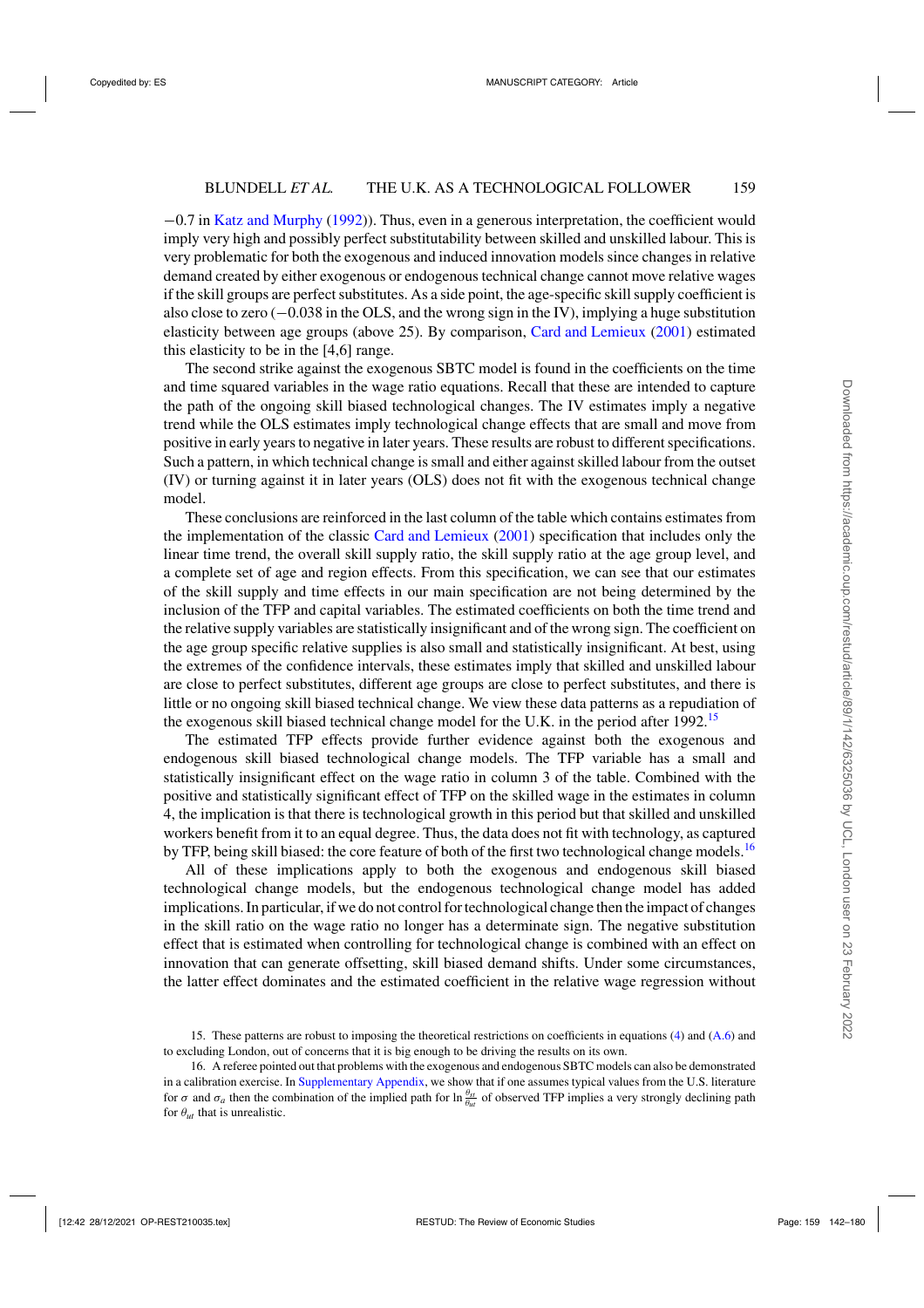technology controls can be positive. In column 5, we present estimates of the wage ratio equation without the TFP and trend variables. We also drop  $\ln \frac{R_t}{U_t}$  in order to obtain a specification similar to what is implied in [Acemoglu](#page-37-0) [\(2007](#page-37-0)). The estimated coefficient on the relative skill supply variable is close to zero and statistically insignificant. For this to be the case,  $\sigma$ , the elasticity of substitution between skilled and unskilled labour should be near 2 in the endogenous innovation models in [Acemoglu](#page-37-0) [\(2007\)](#page-37-0) and [Acemoglu and Zilibotti](#page-37-0) [\(2001\)](#page-37-0). Instead, our estimates in columns 1 and 3 have the opposite sign and even the lower bound of the estimates indicate much larger  $\sigma$  values. The lower bounds of estimates in columns 1 and 3 would imply the effect of the relative skill supply in column 5 should be much larger. Either way, the data patterns are not consistent with the implications of the endogenous innovation model.

One possible response to our concerns about the model of exogenous SBTC of the type embodied in [Card and Lemieux](#page-37-0) [\(2001](#page-37-0)) is that it is an older version of these models which has been supplanted by models of technological change and polarization. This has happened, in part, because other papers have similarly concluded that the exogenous skill biased technical change model does not fit even the U.S. data well either (*e.g.* [Card and DiNardo,](#page-37-0) [2002;](#page-37-0) [Beaudry and Green](#page-37-0), [2005](#page-37-0); [Acemoglu and Autor](#page-37-0), [2011](#page-37-0)). To look further into the role of polarization in the U.K. wage and employment structure, in Table [2](#page-19-0) for 30–34 year olds, we present average real wages (in the first column of the first panel) and proportions of employees (in the first column of the second panel) in each of 9 one digit occupations in 1993. The occupations are ranked by their average real wage. In the second columns in each panel we present the change in either wages or proportions between 1993 and 2016.

The second column for employment proportions shows an approximate U-shaped pattern, with growth in employment shares in the top three occupations, declines in the middle (largely routine) occupations and growth in personal services. The relationship is not perfect since the lowestpaid occupation ("elementary") shows a decline, but the pattern is broadly one of polarization. However, when we hold the education composition constant between the cohorts (in the last column), there are small declines in employment in the top three occupation groups and essentially no change in processing and skilled trades in the middle. There is some added evidence of relative growth at the bottom of the distribution. The main conclusion, however, is that the right branch of the U-shape in employment growth in the U.K. is entirely attributable to the education shifts. That is, occupation shifts appear to us to be of secondary importance relative to education shifts in determining the changes in the wage structure in the U.K. Given that, we do not believe that polarization/task based versions of the exogenous SBTC theory provide a useful lens through which to understand the specific wage and employment patterns we are examining.

Taken together, we view the patterns of changes in wage levels, wage ratios, skill ratios, TFP, and capital for the U.K. in the last two decades as firmly rejecting both the exogenous skill biased technological change model and the endogenous skill biased innovation model for the U.K. for this period. Our view is that the endogenous innovation model is better suited to explaining movements in economies that are technological leaders where the innovation is taking place and that this does not describe the U.K. in this period. We elaborate on this claim in the next section.

**3.2.1. Induced technological change and technological leadership.** Induced technological innovation models focus on the expansion of the technological frontier. As such, they are about countries which are the technological leaders and would seem to provide a better explanation for movements in leader than follower economies. Working within the induced innovation model, the country that is most likely to be the leader in skill biased technological innovation will be the one with the highest share of skilled workers. A high share provides an incentive for innovator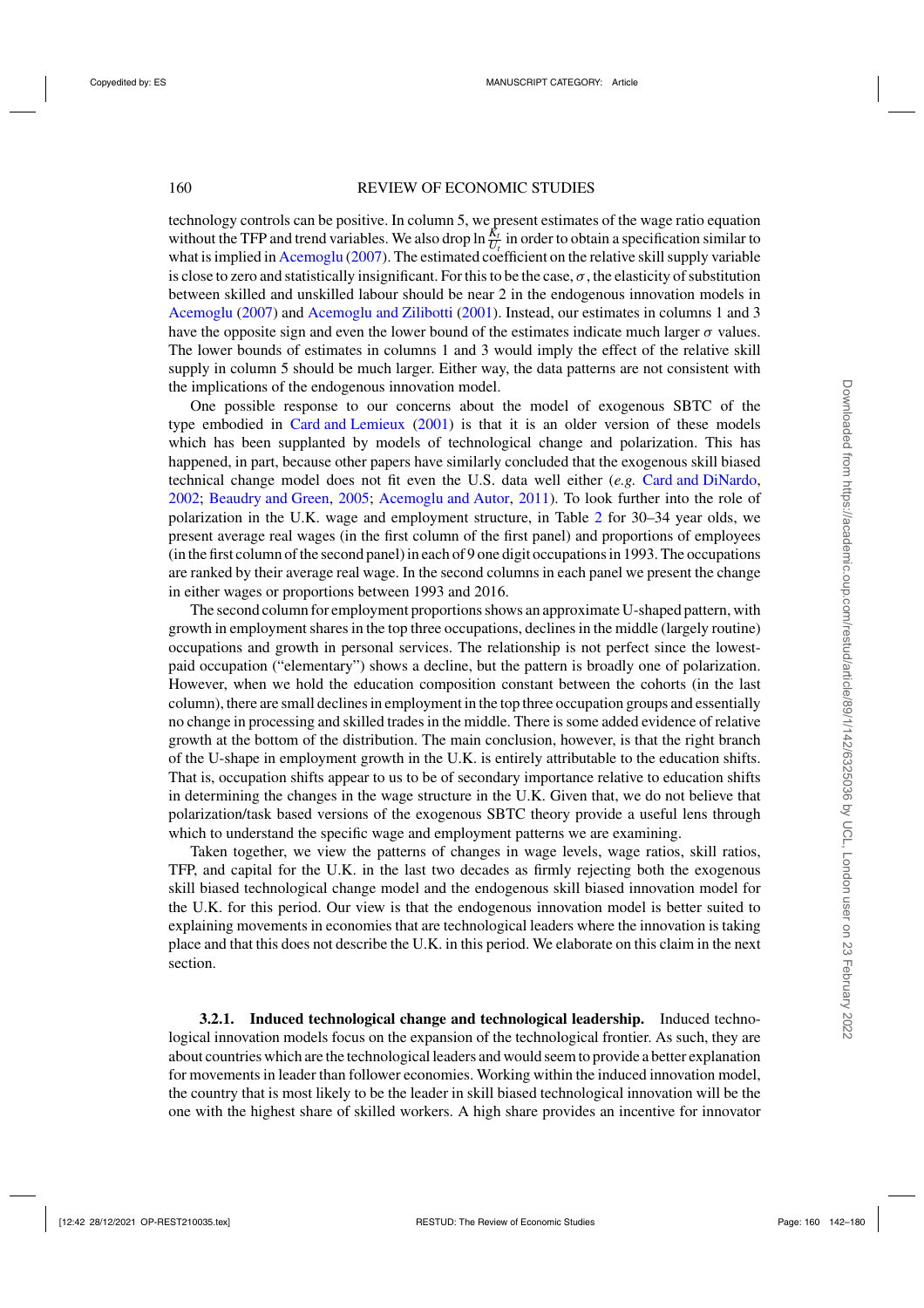<span id="page-19-0"></span>

|                                       | Mean real wage    |                     |                       | <b>Employment shares</b> |                      |
|---------------------------------------|-------------------|---------------------|-----------------------|--------------------------|----------------------|
| Occupation                            | W <sub>1993</sub> | %change<br>observed | share <sub>1993</sub> | Change<br>observed       | Change<br>reweighted |
| Professional occupations              | 15.00             | 0.184               | 0.111                 | 0.070                    | $-0.016$             |
| Associate professional and technical  | 14.00             | 0.149               | 0.159                 | 0.029                    | $-0.022$             |
| Managers and senior officials         | 13.06             | 0.257               | 0.151                 | 0.010                    | $-0.020$             |
| Skilled trades                        | 10.19             | 0.128               | 0.133                 | $-0.034$                 | 0.013                |
| Administrative and secretarial        | 9.85              | 0.227               | 0.134                 | $-0.046$                 | $-0.047$             |
| Process, plant and machine operatives | 9.10              | 0.097               | 0.090                 | $-0.038$                 | $-0.005$             |
| Personal service                      | 7.89              | 0.194               | 0.055                 | 0.032                    | 0.052                |
| Sales and customer service            | 7.63              | 0.229               | 0.060                 | 0.002                    | 0.018                |
| Elementary occupations                | 7.09              | 0.184               | 0.107                 | $-0.026$                 | 0.028                |

TABLE 2 *Changes between 1993 and 2016, by occupations, at age 30-34*

*Notes:* Real wage is in 2012 prices, deflated by GDP deflator. The final column reweights the employment shares of occupations using the education split in 1993 of 30–34 year olds.

firms to invent machines or forms of organization that complement skills. In 1980, on the cusp of the computer revolution, the U.S. was the leading developed economy in terms of education level. In that year, 22% of the U.S. population aged 25–64 had a tertiary education, which was by far the highest in the OECD [\(Lee and Lee](#page-38-0), [2016](#page-38-0)).<sup>17</sup> Thus, incentives for innovators to generate human capital intensive technologies would have been highest in the U.S. Moreover, the U.S. has had the highest ratio of investment in ICT (Information, Computers, and Technology) capital to total non-residential gross fixed capital throughout the 1985–2010 period (OECD, 2017). The idea that the U.S. is the innovation leader is also supported by evidence in [Bloom et al.](#page-37-0) [\(2012\)](#page-37-0) showing that U.S. multinationals use a more decentralized structure relative to both domestic firms and multinationals from other countries even when all are observed operating in the same economy (the U.K.).

On the other side, there is also good reason to believe that the U.K. is a follower in the area of skill biased technologies and their associated organizational forms.<sup>18</sup> Certainly, the U.K. was well behind the U.S. in educational attainment at the beginning of the computer revolution. This can perhaps be most clearly seen in data organized by birth cohort. For the cohort born between 1955 and 1959 in the U.K. (and who would have turned 25 in the early 1980s, at the outset of the computer revolution), 12% held a university degree by age 30 compared to 24% for the same cohort in the U.S.<sup>19</sup> For the cohort born a decade later, the numbers were 16% for the U.K. and 27% for the U.S.—the U.K. was still a laggard. Thus, viewed through the lens of the theory of induced invention, we would not expect the U.K. to have been a leader in skill-biased innovation. However, because of the educational reforms described earlier, by the cohort born between 1975 and 1979 (who turned 25 in the early 2000s), the U.K. had surpassed the U.S. with 34% attaining a university degree in the U.K. compared to 32% in the U.S. That increase in the educational

17. The next highest were Canada at 18% and Australia and New Zealand at about 15%, with the remainder of the OECD decidedly lower.

18. Classifying the U.K. as a technological follower could imply that we can analyse its wage patterns as the equivalent of a Southern economy in the analysis in [Acemoglu and Zilibotti](#page-37-0) [\(2001\)](#page-37-0). In their discussion, Northern economies innovate in response to relative skill changes in their workforces as described earlier. Southern countries, in contrast, do not innovate and take the technological level invented in the North as given. However, with no innovation response channel in the South, increases in the relative supply of skill in their workforces will necessarily induce a decline in the skilled–unskilled wage ratio. As we have seen, this does not fit with the wage patterns in the U.K. in recent decades.

19. These figures are computed from the U.K. LFS for the years 1992–2015 and the Outgoing Rotation Group sample from the U.S. Current Population Survey for the same years.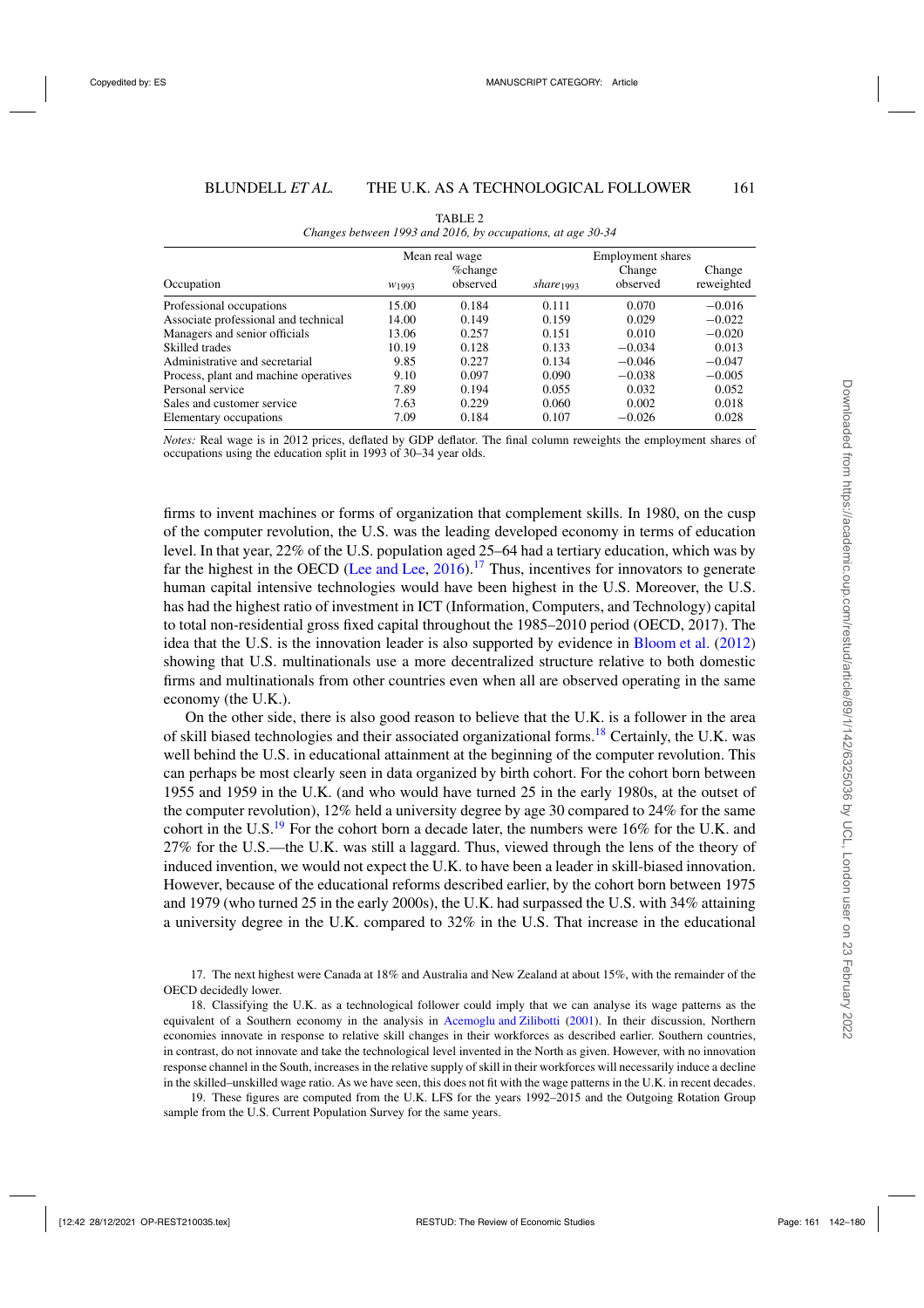attainment of new labour market entrants in the U.K. could have provided the conditions for firms to adopt the technologies previously developed in the U.S. Interestingly, the proportion of investment that was in ICT capital shot up in this decade in the U.K., approximately doubling at the same time the proportion of new labour market entrants with a university education also doubled (OECD,  $2017$ ).<sup>20</sup> Further, the evidence in [Bloom et al.](#page-37-0) [\(2012\)](#page-37-0) about use of decentralized organizational forms also suggests that U.K. firms were following rather than leading. They argue that U.K. firms were laggards in adopting decentralized structures because of regulation based inflexibilities. We offer an alternative explanation: that at the time of the development of the new IT related structures, the lower education level in the U.K. implied it was less profitable for U.K. firms to adopt the new approach. Then, as the U.K. education level increased, the U.K. underwent a technological transformation. We think that these patterns fit most naturally with models of technological choice and we turn to a model of this form in the next section.

# 4. A MODEL OF EDUCATIONAL CHANGES, TECHNOLOGICAL CHANGE, AND DECENTRALIZATION

In this section, we set out a model of technological choice in a situation where newly invented technologies involve decentralized organizational forms made possible by IT innovations. We derive implications of the model at the macro level that we compare to our production function estimates and at the micro level that we investigate with workplace data in the following sections.

The general framework we consider is one in which firms can choose to produce a single output either with a centralized (C) technology or a decentralized (D) technology. Having a single output is intended to emphasize the nature of these technologies as general purpose technologies that could be applied to the production of any product. Following [Rosen](#page-38-0) [\(1978](#page-38-0)) and [Borghans and ter Weel](#page-37-0) [\(2006\)](#page-37-0), we will characterize production in engineering terms as having a Leontieff form in which a continuum of tasks, *x*, defined on the unit interval are required to produce an output.<sup>21</sup> The amount of each task required to produce one unit of output is given by the continuous function,  $\alpha(x)$ ,  $x \in [0,1]$ . The tasks are performed by two types of workers: *U* (unskilled) and *S* (skilled). Total hours of work are inelastically supplied by each type of worker. Workers of each type are described by capacity functions,  $\tau_l(x)$ , which are continuous functions defined on [0,1] determining the amount of time a worker of type  $l = U$ , S needs to produce the amount of task *x* required for one unit of output. Further, we assume that tasks are ordered from least to most complex and that S workers have comparative advantage in more complex tasks, *i.e.*,  $\frac{\tau_S(x)}{\tau_U(x)}$  is decreasing in *x*.

[Rosen](#page-38-0) [\(1978](#page-38-0)) shows that based on such a specification, one can derive a production function defined over  $n_s$  and  $n_u$  (the number of hours of *S* and *U* labour used, respectively) in which the firm allocates a given amount of *S* and *U* to each task in order to maximize output. In particular, firms will allocate skill groups according to their comparative advantage in the sense that there will be a task  $\rho$  such that all tasks,  $0 \le x \le \rho$  are assigned to *U* workers and, conversely, all tasks  $\rho < x \le 1$ are assigned to *S* workers. Further,  $\rho$  is declining in  $\frac{n_s}{n_u}$ . Thus, if the relative number of *S* workers

<sup>20.</sup> The proportion of total non-residential fixed capital investment in ICT increased by 88% in the U.K. between 1990 and 2000. Only Finland and South Korea had faster growth in this proportion in this decade. In comparison, the proportion grew by 37% in the U.S.

<sup>21.</sup> This general form for production has become somewhat common in models of technological change, tasks, and polarization. For example, a variant of it is used in [Acemoglu and Zilibotti](#page-37-0) [\(2001](#page-37-0)) and [Acemoglu and Autor](#page-37-0) [\(2011\)](#page-37-0) use this approach to provide a framework for interpreting existing research on tasks and technological change. Our model differs in the way we introduce decentralization and in our assumption that firms can choose between two such technologies.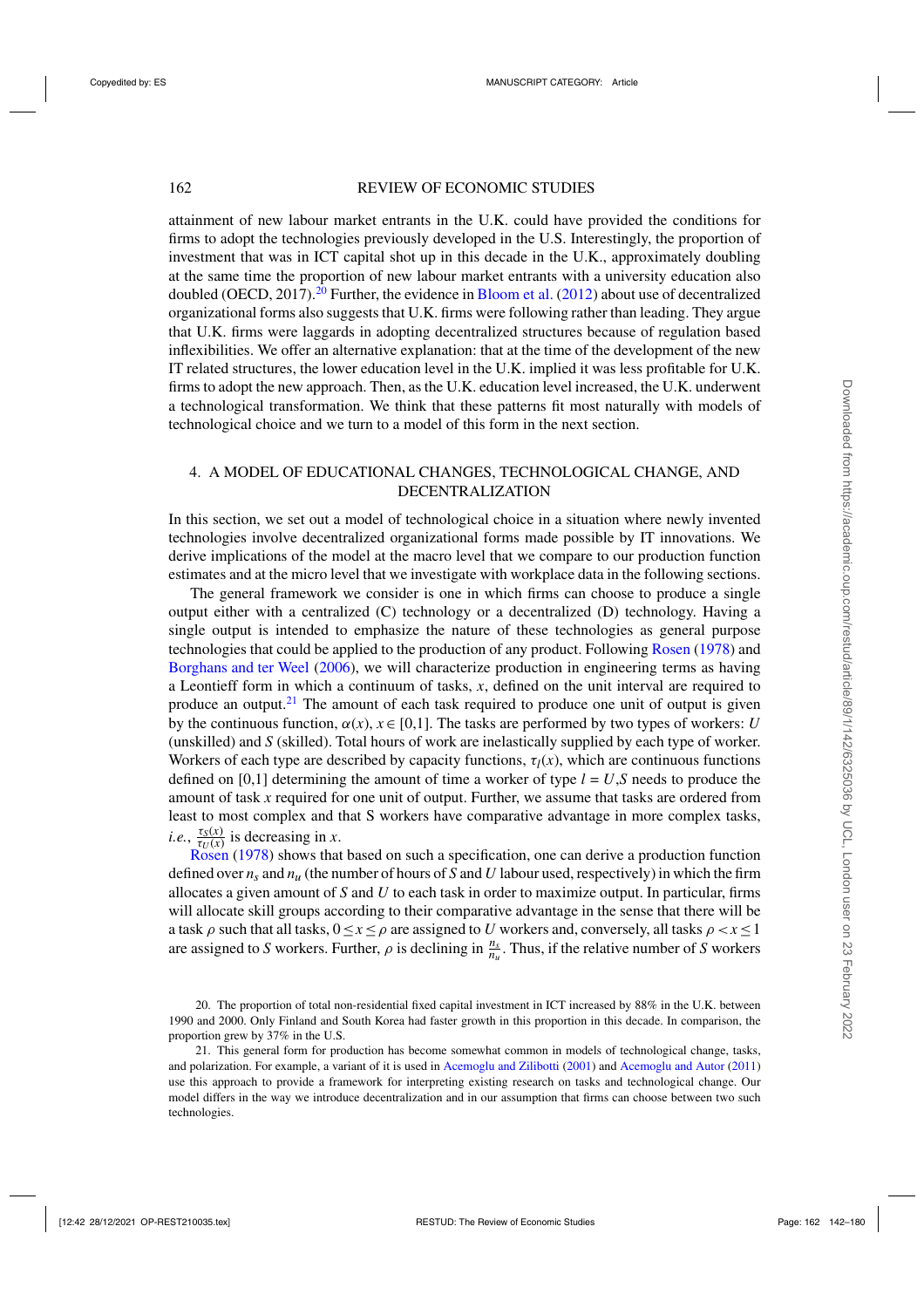is small then they will only be assigned to the most complex tasks and as that relative number grows, they will be moved progressively further down the list of tasks ranked by complexity. The marginal rate of technical substitution between *S* and *U* equals  $\frac{\tau_S(\rho(n_u,n_s))}{\tau_U(\rho(n_u,n_s))}$ , where we have written  $\rho$  as a function of  $n_u$  and  $n_s$ . Thus, profit maximizing firms will hire numbers of hours of *U* and *S* labour to equate the marginal rate of technical substitution to the wage ratio,  $\frac{w_S}{w_L}$ (where,  $w_S$  and  $w_U$  are the skilled and unskilled hourly wages), allocating those hours optimally according to comparative advantage over the tasks required to produce. The result is a production function that reflects the efficiencies from taking account of the comparative advantage of the two types of workers and which is, itself, not necessarily Leontieff in form. In this sense, the ultimate production function reflects more than just the engineering "recipes" since it includes the optimal allocation of workers across the task combinations specified in the recipes.

As [Rosen](#page-38-0) [\(1978](#page-38-0)) demonstrates, and as we draw in Figure 1, in the case with two types of workers (our case), the unit output isoquant intercepts both axes. The intercept on the *Nu* (number of unskilled workers) axis equals  $\int_0^1 \tau_U(x) dx$ . As we move away from that intercept to the left, we begin to introduce *S* workers, replacing the *U* workers in the most complex tasks. Thus, the slope of the isoquant is given by  $\frac{\tau_S(\rho(n_u,n_s))}{\tau_U(\rho(n_u,n_s))}$  and comparative advantage dictates the standard convex shape. The  $N_s$  intercept is given by  $\int_0^1 \tau_s(x) dx$ .

We will consider an economy with two possible "recipes" or technological forms. The first is centralized and takes the form as set out above, where we will now write the technological requirements function as  $\alpha^{C}(x)$  and the amount of time a worker needs to complete the number of tasks needed for a unit of output as,  $\tau_l^C(x)$ . In order to match patterns in the data, we delineate management tasks from other tasks. In the centralized technology, management tasks are necessary in order to co-ordinate the other tasks and the producers of the other tasks just focus on production of their part of the process, leaving communication and co-ordination to the managers. We will arbitrarily denote tasks on the interval  $[\theta,1]$  as management tasks. To keep the exposition simple, we will assume that the  $\alpha$  and  $\tau$  functions are continuous from above and below at  $\theta$ .

The alternative technological form is decentralized. [Caroli and Van Reenen](#page-37-0) [\(2001\)](#page-37-0) describe modern organizational forms as being "delayered" with "some decision-making being transferred downstream." Multi-tasking is also an important feature of this organizational form with the benefits that the firm becomes more flexible and managers have to spend less time monitoring and co-ordinating workers [\(Bloom et al.](#page-37-0), [2014](#page-37-0)). Thus, rather than having workers performing physical tasks without regard to others and having a manager who co-ordinates the outcome, in a decentralized form, workers both produce and co-ordinate with other task producers. As a result, less of the pure management task is needed. All of this is made possible by (*i.e.* is complementary with) IT technological change, which reduced the cost of diffuse information transfer.

We capture the differences in the decentralized form relative to the centralized form, first, by assuming that there is a lower requirement for the pure management tasks in the new form:

$$
\alpha^D(x) = \lambda \alpha^C(x), \forall x \ge \theta \tag{6}
$$

where, the D superscript denotes the decentralized technology, and  $\lambda < 1$ . For simplicity, we will assume that the requirements for the other tasks remain the same, *i.e.*,  $\alpha^D(x) = \alpha^C(x)$ ,  $\forall x < \theta$ .

Following much of the literature on technical change and the labour market, we also assume that skilled workers are better at working with the new organizational form [\(Caroli and Van Reenen](#page-37-0), [2001;](#page-37-0) [Bresnahan et al.,](#page-37-0) [2002](#page-37-0) ). We represent this by assuming that skilled workers are perfect multi-taskers and can perform each of the non-management tasks in the same amount of time as before, performing the new, associated communications while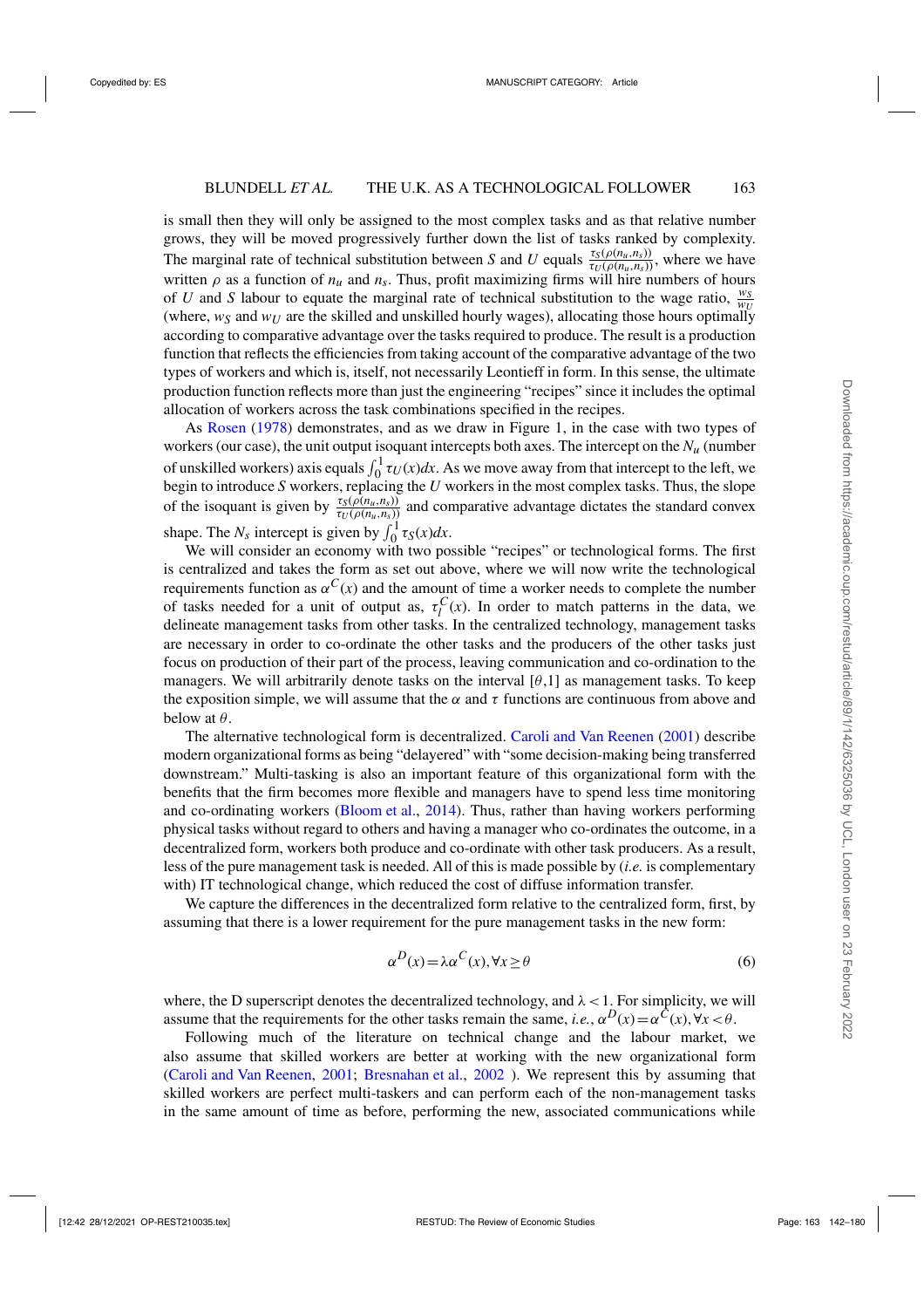<span id="page-22-0"></span>they are doing them without extra effort (thanks to IT). For unskilled workers, performing each non-managerial task now requires more time since working with the new IT is more difficult for them. Further, skilled workers are able to take advantage of the new technology in management tasks while unskilled workers are not. Thus,

$$
\tau_S^D(x) = \tau_S^C(x), \forall x < \theta \tag{7}
$$

and

$$
\tau_U^D(x) = \gamma \tau_U^C(x), \forall x < \theta \tag{8}
$$

with  $\tau_U^D(x) = \tau_U^C(x)$ ,  $\forall x \ge \theta$ ,  $\tau_S^D(x) = \lambda \tau_S^C(x)$ ,  $\forall x \ge \theta$  and  $\gamma > 1$ . We view this specification as capturing the notion of decentralization in papers such as [Lindbeck and Snower](#page-38-0) [\(1996](#page-38-0)), [Caroli and Van Reenen](#page-37-0) [\(2001\)](#page-37-0), [Bresnahan et al.](#page-37-0) [\(2002\)](#page-37-0), and [Bloom et al.](#page-37-0) [\(2012](#page-37-0)): that it is an organizational form in which decision making and communications are spread throughout the firm rather than being done by a small cadre of managers. We could allow for decentralization forms in which communication and decision making are differentially allocated across tasks but elect for the simpler form in which they are essentially allocated evenly across the non-manager tasks for expository clarity.

The literature emphasizes that decentralization has been enabled by the advent of IT. Much of the recent work on IT and the labour market also emphasizes impacts of the new technology in replacing routine tasks that tend to lie in the middle of the wage distribution. Following [Borghans and ter Weel](#page-37-0) [\(2006\)](#page-37-0) and [Acemoglu and Autor](#page-37-0) [\(2011\)](#page-37-0), we can model this effect by having the  $\alpha$  values in middle tasks substantially reduced under the new (D) technology. Essentially, the idea is that IT capital performs those tasks and, thus, less labour is required in them. As described in [Acemoglu and Autor](#page-37-0) [\(2011](#page-37-0)), the result will be a polarization in employment, with relatively more employment in low and high complexity jobs compared to those in the middle. However, this will not alter our main points about movements in educational wage differentials set out below. For that reason, we will not explicitly include the reductions in middle  $\alpha$ 's in our analysis for simplicity.

Given this setup, if there were only U workers in the economy then all firms would use the C technology since it would be cheaper at any given unskilled wage. Conversely, if there were only S workers in the economy, firms would use only the D technology. But we will start by assuming that the endowment of S and U workers in the economy is such that both technologies are in use (returning to the conditions under which that is true momentarily). We also assume that these are general purpose technologies that can be used for producing any good. Thus, to simplify, we assume both are used to produce a good which is the numeraire. Assuming free entry of firms and that output is the numeraire with a price of 1, that implies two zero profit conditions:

$$
1)1 = w_U \int_0^{\rho_C} \tau_U^C(x) dx + w_S \int_{\rho_C}^1 \tau_S^C(x) dx
$$
\n(9)

$$
2)1 = w_U \int_0^{\rho_D} \tau_U^D(x) dx + w_S \int_{\rho_D}^1 \tau_S^D(x) dx
$$
 (10)

where,  $w_U$  is the unskilled wage,  $w_S$  is the skilled wage,  $\rho_C$  is the task dividing the U from the S tasks for technology C and  $\rho_D$  is the threshold task for the D technology.

Several key points follow from these two equations. First, together they imply a factor price invariance result as in standard trade theory. Because  $\rho_C$  and  $\rho_D$  are determined by the equality of the wage ratio to the marginal rate of technical substitution (MRTS) in profit maximizing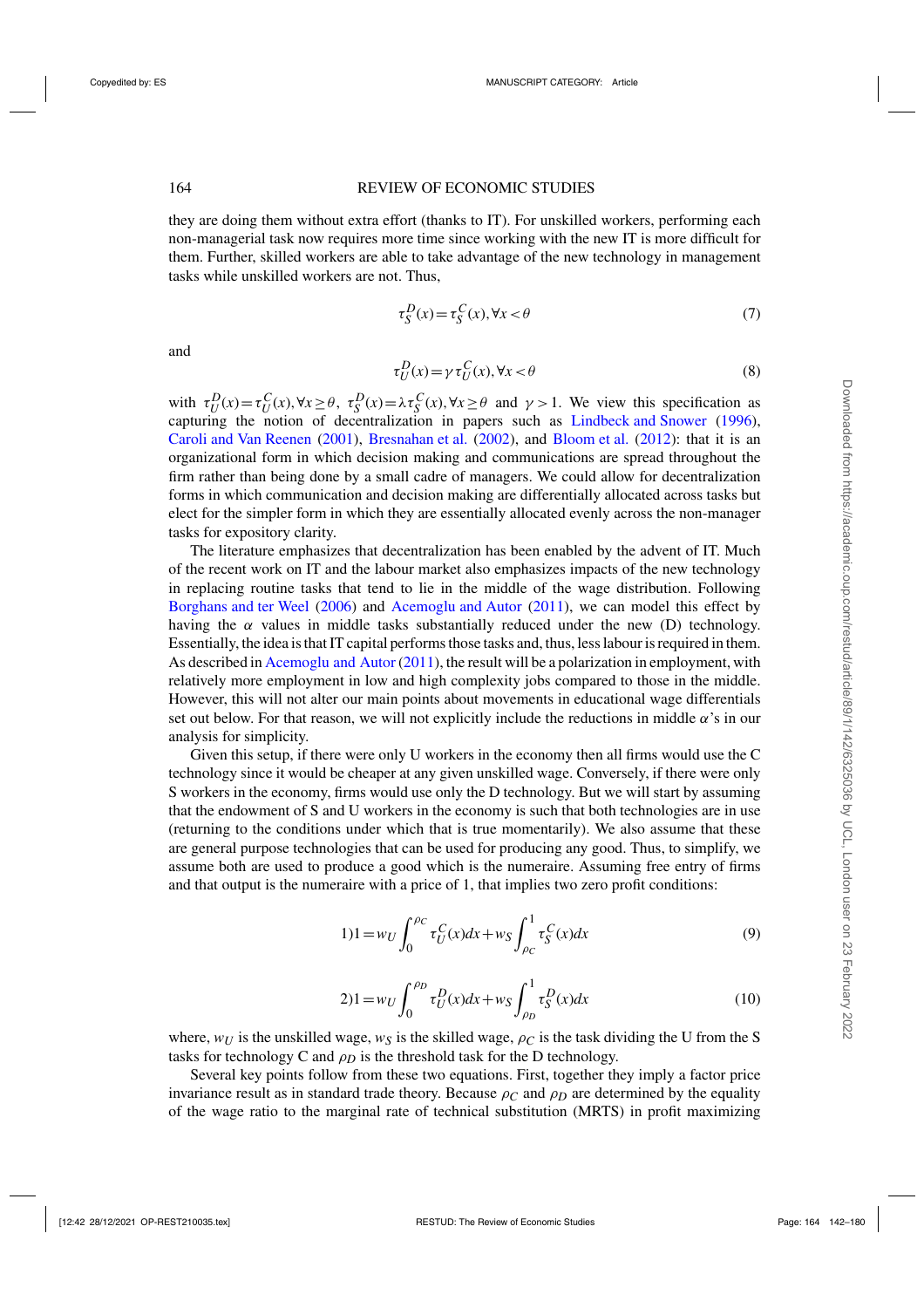firms and the MRTS is given by  $\frac{\tau_S(\rho)}{\tau_U(\rho)}$  (*i.e.* is technologically determined), everything on the right hand side of both equations can be written as functions of  $w_U$  and  $w_S$ . That, combined with the assumption that these are general purpose technologies and so are producing the same good with the same price, implies that we have two equations in two unknowns ( $w<sub>S</sub>$  and  $w<sub>U</sub>$ ). We show the solution diagrammatically in Diagram D1. The figure shows the unit output isoquants for the two technologies. The isoquant for the centralized technology intersects the number of unskilled workers  $(N_u)$  axis at  $n_{u0}^C = \int_0^1 \tau_U^C(x) dx$ , *i.e.*, the total number of hours to produce one unit if only unskilled workers are being used. Similarly, its  $N_s$  axis intercept is  $n_{s0}^C = \int_0^1 \tau_s^C(x) dx$ . The unit isoquant for the decentralized technology has a larger  $N_u$  intercept because of our assumption that unskilled workers take longer to do non-managerial tasks because of the requirement to communicate as well as produce but get no advantage in terms of the time they require to perform management tasks. In contrast, under the decentralized technology, skilled workers require no extra time to do non-production tasks and can take advantage of IT to spend less time on managerial tasks. The result is an isoquant with a larger  $N_u$  intercept, a smaller  $N_s$  intercept and a lower slope at all values of x than the C isoquant.<sup>22</sup> Given the continuity assumptions and the comparative advantage assumption, the isoquants will cross once. That, in turn, implies that there will be a single unit cost line that is just tangent to the two isoquants, *i.e.*, a single pair of  $w<sub>S</sub>$  and  $w<sub>U</sub>$  values at which both technologies are in operation.

# **Diagramme D1: Wage Setting with Two Technologies**



Diagram D1 is, of course, a standard trade diagram with two technologies instead of two sectors, and the same conclusions follow here as in the simple trade case. Our assumptions about the two technologies implies that the C technology will be relatively U intensive and in an equilibrium in which both technologies are used,  $n_{u*}^C$  and  $n_{s*}^C$  hours of unskilled and skilled work,<br>respectively, will be used to produce a unit of the output with this technology. Similarly,  $n_{u*}^D$  and  $n_{s*}^D$  hours of unskilled and skilled work will be used with the D technology. Rays defined by  $\frac{n_{s*}^C}{n_{us}^C}$ and  $\frac{n_{\rm g*}^D}{n_{\rm g*}^D}$  are drawn as diagonal lines in the figure. Those rays form the boundaries of the cone of diversification (the shaded area in Diagram D1). As long as the ratio of skilled to unskilled hours

<sup>22.</sup> To make the exposition simpler, we assume that  $\lambda \cdot \gamma = 1$ . This implies that the isoquant is smooth at task  $\theta$ . Without it, there would be a kink in the isoquant that would complicate the exposition but not the ultimate conclusions.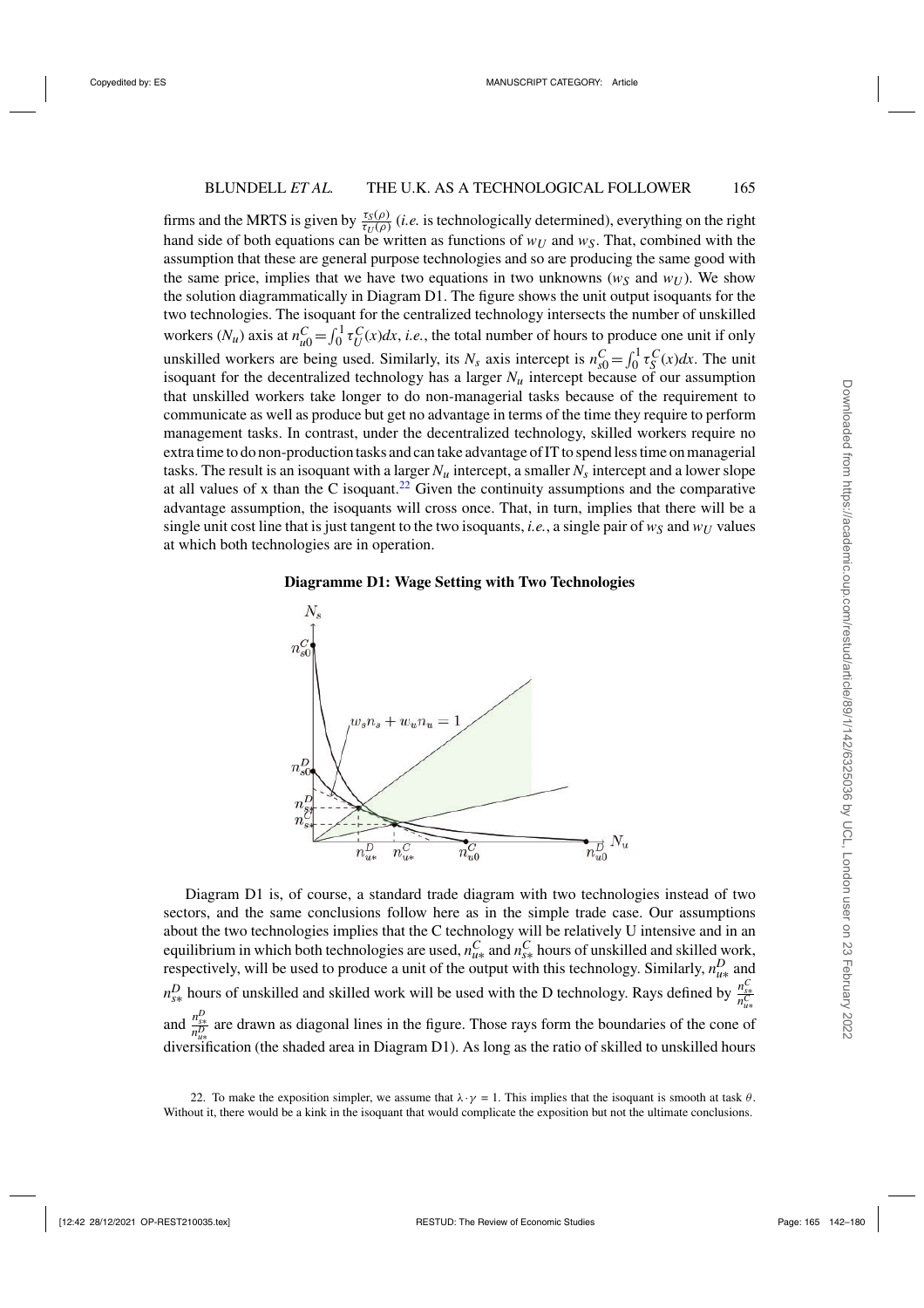in the economy falls within that cone, both technologies will be in use. If, instead,  $\frac{N_s}{N_u} < \frac{n_{\rm s}^C}{n_{\rm s}^C}$  then only the C technology will be used. This is simple to see in the figure since on rays with lower slope than  $\frac{n_{ss}^C}{n_{us}^C}$ , the cost line that is just tangent to the C isoquant will lie below the D isoquant, implying that it is less costly to produce just with C. Conversely, if  $\frac{N_s}{N_u} > \frac{n_{ss}^D}{n_{us}^D}$  then only the D technology will be used.

What is of most interest to us is the implications for wage movements when there are increases in S relative to U. Given that equations  $(9)$  and  $(10)$  have a unique wage solution and are not functions of labour quantities, as long as both technologies are in use, changes in the amounts of *S* and *U* in the economy do not alter the individual wages or their ratio. This is the standard factor price invariance result from trade theory. Firms in the economy react to larger relative amounts of *S* labour not by increasing the amount they use with any one technology but by shifting toward the more *S* intensive technology (D). In fact, it is straightforward to show that a given increase in the ratio  $\frac{N_s}{N_u}$  generates a more than proportionate increase in output from the D technology.<sup>23</sup>

Following from this, the empirical implications from the model are as follows. First, if the two technologies are available and the skilled to unskilled labour ratio,  $\frac{N_s}{N_u}$ , is in the cone of diversification then increases in the ratio of skilled to unskilled labour does not alter the wage ratio,  $\frac{w_s}{w_u}$ , or the individual wages,  $w_s$  and  $w_u$ . Second, if  $\frac{N_s}{N_u}$  rises enough then eventually all firms will adopt the D technology and then subsequent increases in  $\frac{N_s}{N_u}$  will generate decreases in  $\frac{w_s}{w_\mu}$ as in the standard one technology case. Third, assume that there are unskilled managers in the C technology before the increase in the skills in the economy (as is the case in our sample period), *i.e.*,  $\rho_C > \theta$ . In that case, the ratio of the number of unskilled managers to skilled managers will decline as  $\frac{N_s}{N_u}$  increases. This happens because U workers form a larger fraction of managers under the C technology (indeed, they may not be managers at all in the D technology given the comparative advantage set up) while S workers form a larger fraction of managers under the D technology. As the number of skilled workers rises, there will be a disproportionate shift toward the D technology that will imply more S than U managers overall even though the proportion of each type of manager will stay the same within each technology. Fourth, as  $\frac{N_s}{N_u}$  increases, the proportion of *S* workers who are managers decreases. This is somewhat surprising given that the economy is shifting toward a more *S* intensive technology where more of the management positions are held by *S* workers. However, there is actually a smaller proportion of *S* workers who are managers with the D technology (since all *S* workers are managers in the C technology if  $\rho_C > \theta$ ) and so as the economy shifts toward the D technology the proportion of *S* workers who are managers will fall. This is a reflection of the fact that in the decentralized technology, where *S* workers can both produce and communicate at the same time, *S* workers are used farther down into the task structure than in the *C* technology in equilibrium. Fifth, as  $\frac{N_s}{N_u}$  increases and the economy shifts toward the *D* technology, we should see more workers in all parts of the production structure making decisions and communicating not just to their managers.

It is interesting to compare these implications to those from a more standard model with exogenous technical change. In [Online Appendix,](https://academic.oup.com/restud/article-lookup/doi/10.1093/restud/rdab034#supplementary-data) we analyse a model in which one technology is in use at a time. The production function is expressed as a function of managerial and production labour with skilled workers having a comparative advantage in managerial tasks. We characterize

23. To see this note that we can write the ratio of *S* to *U* hours employed in the economy as a weighted average of the ratios employed in the two technologies, *i.e.*,  $\frac{N_s}{N_u} = \phi_C \frac{n_{ss}^C}{n_{us}^C} + (1 - \phi_C) \frac{n_{ss}^D}{n_{us}^D}$ , where,  $\phi_C$  is the fraction of output generated using the C technology. If the economy is in the cone of diversification, as  $\frac{N_s}{N_u}$  increases, the two technology specific ratios do not change but  $\phi_C$  decreases. In fact,  $\phi_C$  must decrease more than proportionally to maintain the equality.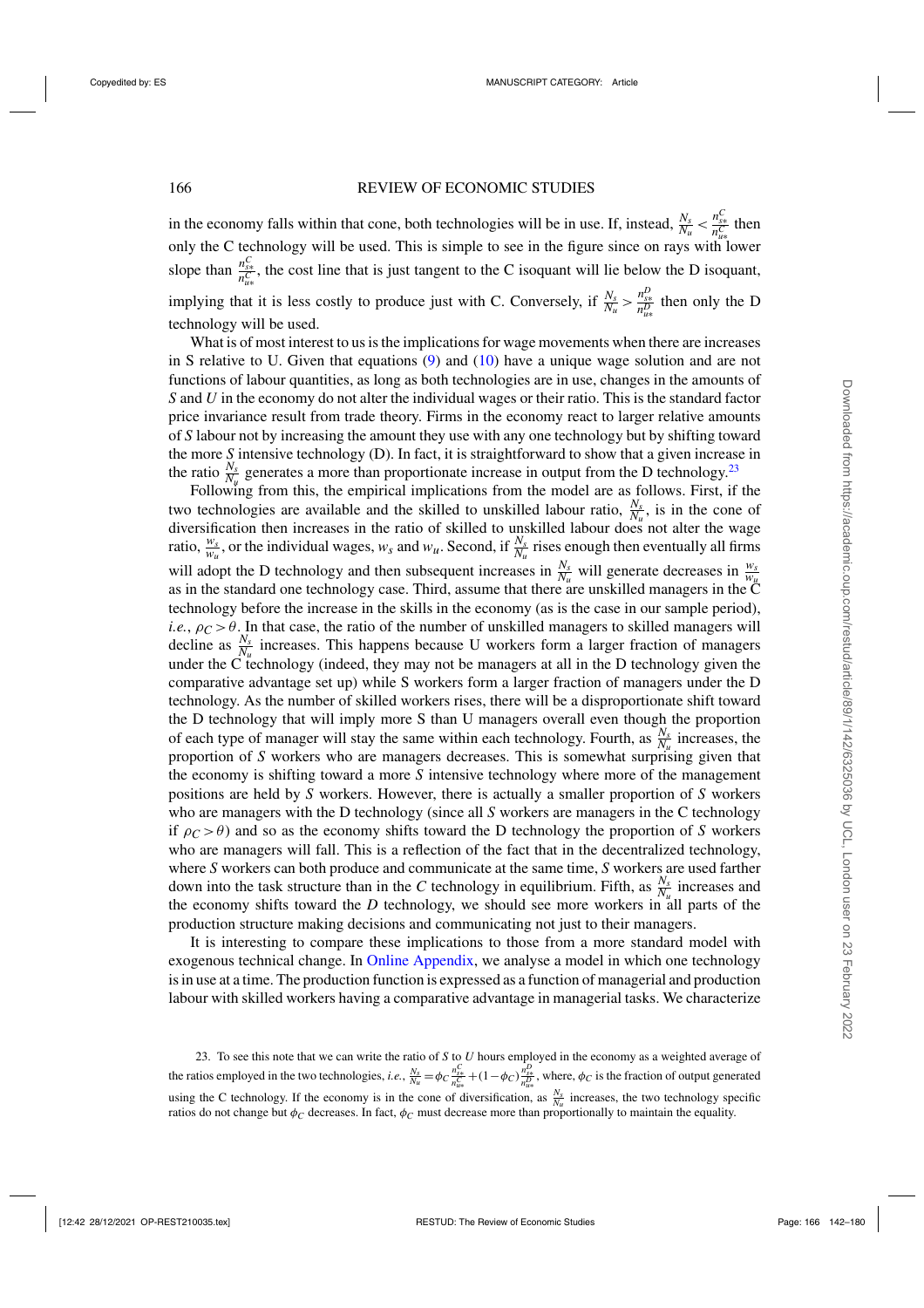skill biased technical change as a relative increase in the productivity of skilled workers as managers. This captures both that the technological change favours skilled worker and that it related to managerial tasks. The technological change arrives exogenously, *i.e.*, it alters the production function firms face without their making a choice over whether to adopt it. In this scenario, we show that the ratio of skilled to unskilled wages will remain constant only if the relative supply of skilled workers in managerial tasks increases by enough to offset the increase in their productivity in those tasks. This is the opposite of the implication from our endogenous technological choice model in which the expansion in *S* is accompanied by a decreasing proportion of *S* workers who are managers.

# 5. EVIDENCE ON MODEL IMPLICATIONS

### 5.1. *Macro evidence*

We begin our investigation of the relevance of our model of choice between a decentralized and a centralized organizational form by examining the model implications in relation to the wage and employment patterns documented in the earlier sections of the paper. The first implication of the model is that the substantial increase in the proportion of workers with a university degree should have no impact on either the college premium or skilled and unskilled wages individually. In Section 2, we showed that the college premium has not changed since 1992 even as educational attainment has soared and that this pattern cannot be explained as a result of compositional shifts in terms of observed or unobserved worker characteristics. This implication is borne out in our aggregate production function estimation where the coefficient on the relative skill supply variable in the wage ratio equations is small and never statistically significantly different from zero. As described earlier, the endogenous innovation model can also predict this zero effect but Acemoglu's description of the timing of the reaction of an economy to an increase in its relative skill supply involves an initial decline in the wage ratio followed by an increase as the effects of new inventions gradually take hold. In the figures in Section 2, instead, the relative wage stays constant throughout the period of greatest education expansion—a pattern that is predicted by the technical choice model.

The technical choice model also has the stronger implication that underlying the lack of movement in the wage ratio should be a lack of response of the skilled and unskilled wages individually to the relative supply shift. As we discussed earlier, the estimated coefficients on  $\frac{S_t}{U_t}$ in Table [1](#page-16-0) imply that movements in the skill ratio have no effect on either skilled or unskilled wages. These zero effects fit with the picture of the isoquant in Diagram D1. In that figure the isoquant for the economy is formed as the envelope constructed using the Centralized isoquant to the right of  $n_{u*}^C$ , the straight line connecting the points,  $n_{u*}^C$ ,  $n_{u*}^C$  and  $n_{u*}^D$ ,  $n_{v*}^D$ , and the Decentralized isoquant to the left of  $n_{u*}^D$ . The flat portion of the isoquant matches a flat section of the aggregate production function corresponding to the range of factor employment values in which the economy is operating in the cone of diversification with both technologies in use. That section being flat corresponds to the effect of  $\frac{S_t}{U_t}$  on the levels of both wages being zero, which we have just seen is true. It also implies that the determinant of the Hessian of the production function should equal zero. We can construct an estimate of that determinant as either,  $(b_2 \cdot d_4 - b_4 \cdot d_2)$ or  $(b_2 \cdot -d_3 - (1-b_3) \cdot d_2)$ . These take values of 0.007 and  $-0.033$  from the OLS estimates and −0.16 and −0.12 from the IV estimates, all of which are not statistically significantly different from zero at the 5% significance level and all but one of which are about the same size in absolute value as their associated standard errors. Thus, our production function based estimates fit with the model implication that the U.K. economy was operating in a region in which the production function had a flat spot in our time period. This is a very specific implication of our technological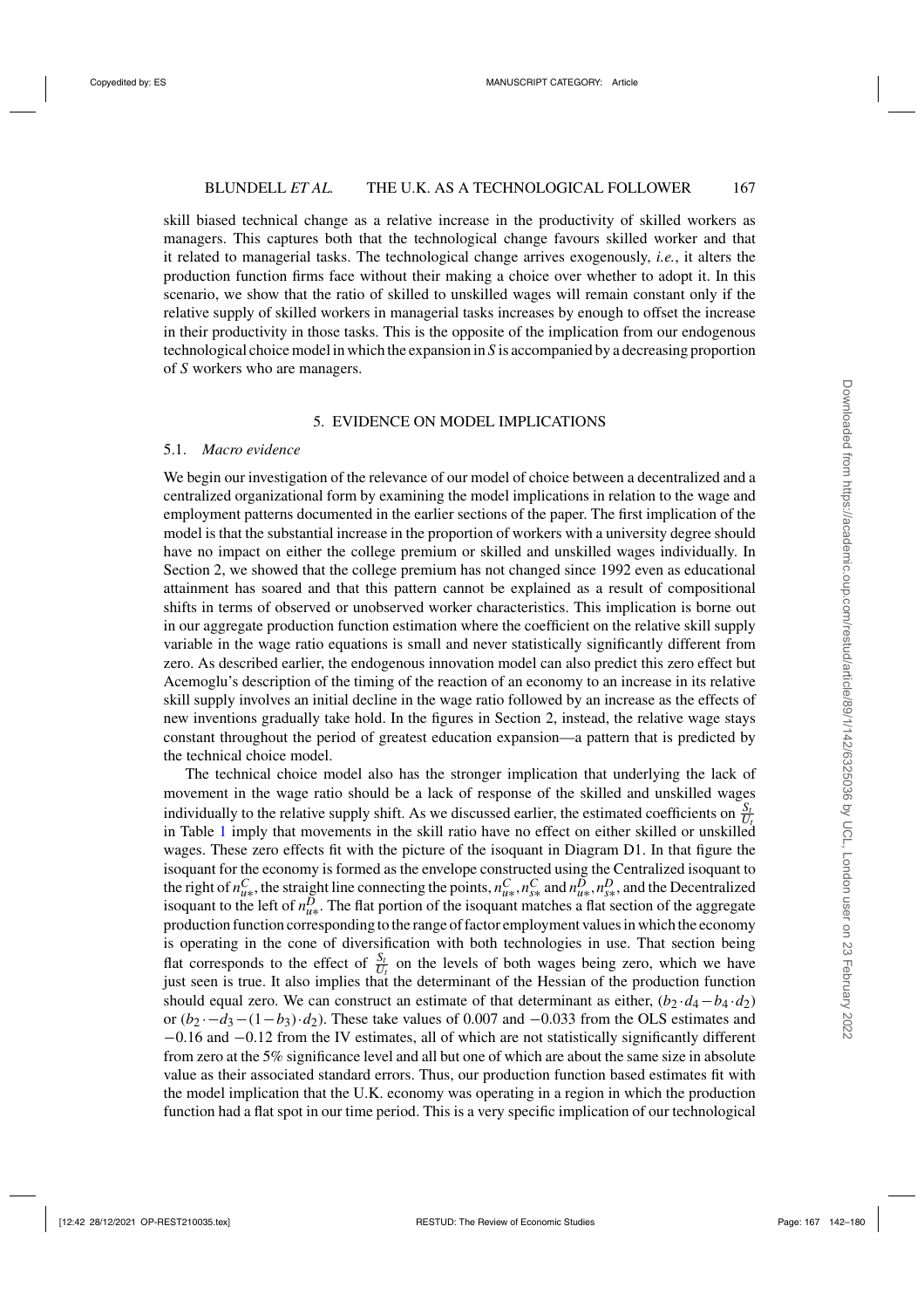choice model. It is worth noting that one could allow ongoing technological changes in both the technologies in our model, which would be represented by inward shifts in the unit isoquants in Diagram 1. However, if the rates of technological change were different in the two technologies then the wages and their ratios would change over time and the estimated production function would not have a flat segment. An equal technological change in each would be captured in a TFP measure that did not affect the wage ratio, as is the case in our estimates.

Taken together, we see the evidence from the production function estimates as fitting with technological change affecting the labour market through two channels. The first is a general shift out in the production possibilities frontier that is captured in our TFP measure. The fact that TFP changes induce wage level changes but no change in the wage differential implies that this element of technological change is skill neutral. It may reflect forces affecting productivity other than the IT and skill related changes that we emphasize here. Controlling for movements in TFP, changes in the skill ratio have no impact on wage levels or the wage differential, fitting with our model of endogenous technological choice. Thus, our evidence suggests a non-biased general shift out in the frontier with skill related technological changes corresponding to changes in the choice of the point along a given frontier (*i.e.* holding TFP constant). The result that the economy is operating on a flat portion of the production function in this period is a key piece of evidence in favour of this view.

The other implications of the model at the aggregate level have to do with occupational composition. In particular, as the relative number of workers with BA's increases, management roles should be increasingly taken over by BA educated workers. Thus, the model predicts that the proportion of managers who have a BA should increase across cohorts. In the left graph of Figure [5,](#page-27-0) we plot the proportion of managers who have a BA over time. The plots are for 30 to 34 year olds in order to hold age composition constant. There is clear evidence of a large shift in the direction predicted by the model: approximately 25% of managers had a BA in the early 90s compared to over 50% after  $2010^{24}$  At the same time, the proportion of the BA educated workforce employed as managers should decline according to the model. In the 2nd graph of Figure [5,](#page-27-0) we plot the proportion of BA workers employed in management jobs, again focusing on age 30–34. We see that 23% of BA workers were managers in the early 90s compared to 19% after 2010. We argued earlier that the pattern depicted in the two panels in Figure [5](#page-27-0) fits with our model but does not match the predictions of a standard model with an exogenous technological change favouring educated workers.

## 5.2. *Micro evidence*

We turn, next, to using micro data to examine the main implication of the model: that firms in locations with larger increases in the relative number of educated workers make greater use of decentralized organizational forms. Our hypothesis is that in a more decentralized and de-layered organizational structure, workers will be given more autonomy and will report greater influence over their work. We are interested in whether an increase in the relative supply of education skills induces a shift toward a more decentralized organizational form as measured by this marker. We examine this question using the U.K. Workplace Employment Relations Survey (WERS). The WERS is a survey of workplaces that includes questionnaires both for the manager as well as for

<sup>24.</sup> The data underlying Figure [5](#page-27-0) is from the LFS with managers corresponding to the first major group in the U.K. SOC2000, called "Managers and senior officials."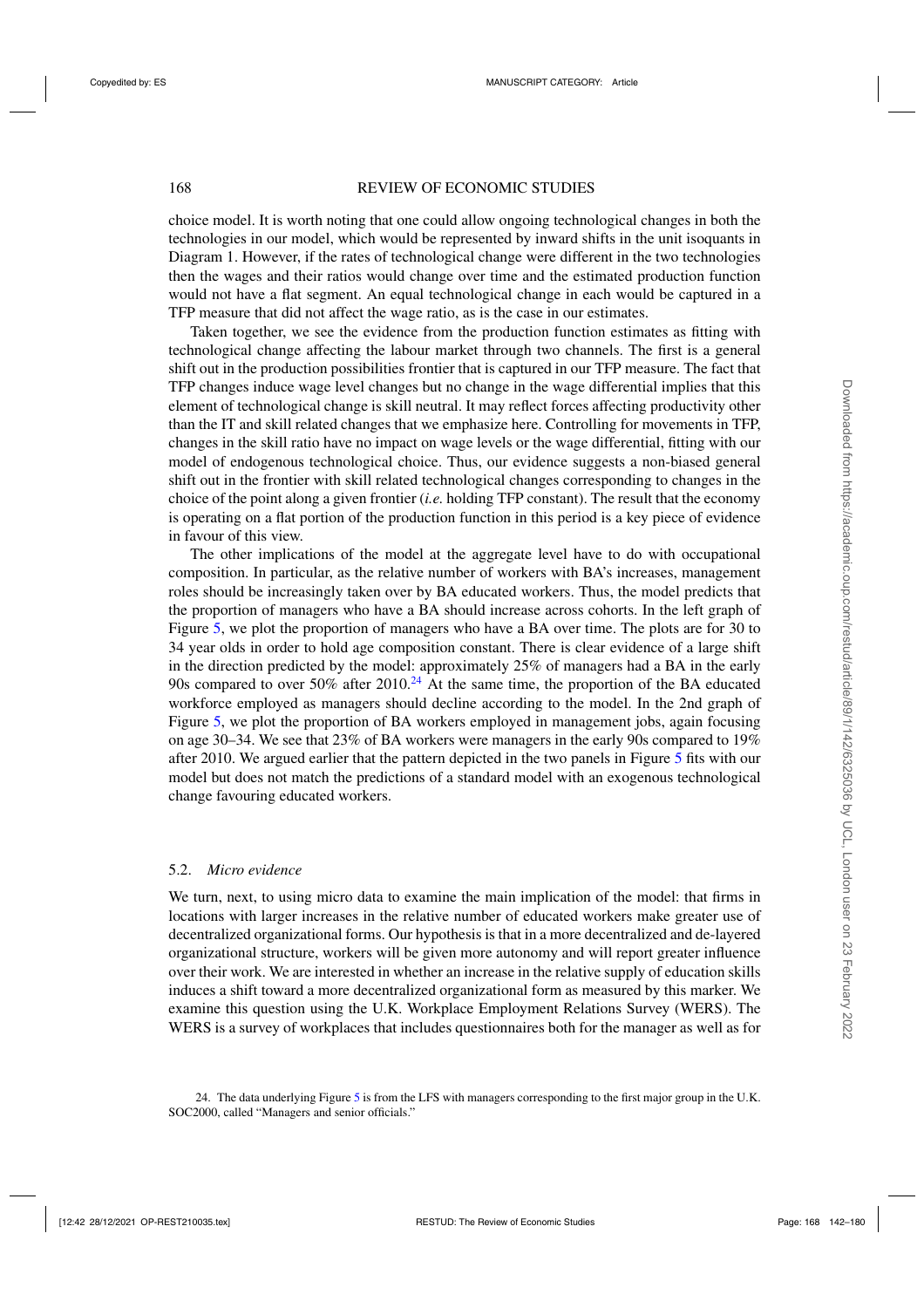<span id="page-27-0"></span>



BA proportion within managers, and Proportion of BA's Who are Managers

*Notes:* We define managers as the first major group under U.K. SOC2000. The occupation classification in the LFS changed from SOC90 in 2000 to SOC2000 in 2001, and then to SOC2010 in 2011. We map the other two classifications to SOC2000 in a probabilistic way, using a matrix from the ONS for the latter period, and a self-constructed matrix based on dual-coded data in 2000–1. The left graph shows the break points in the time series for when the classification changed.

a subsample of employees.<sup>25</sup> We focus on employees' responses to three questions:

"How much influence do you have about the following?"

- 1. "The range of tasks you do in your job,"
- 2. "the pace at which you work"
- 3. "how you do your work."

The responses for each question range from 1 "A lot" to 4 "None." These questions are included in the cross-sectional WERS surveys for 1998, 2004, and 2011. Rather than use these questions separately we implement a principal components analysis to compute an index of the ability of workers to influence their own work. We define the index as 4 minus the first principal component, so that the index is higher where more employees report having more influence. The index accounts for approximately 80% of the total covariance among the three questions. Finally, we normalize the influence index to have mean 0 and standard deviation 1 in the 3-wave-pooled sample. We view the answers of "A lot" to these questions as reflecting a decentralized workplace where decision making on what to do and how fast to do it has been devolved to workers. In this, we follow [Bresnahan et al.](#page-37-0) [\(2002](#page-37-0)) and [Bloom et al.](#page-37-0) [\(2012\)](#page-37-0) who implement surveys of managers to capture organizational practices. Their decentralization measure is based, in part, on "individual decision authority" which reflects whether workers control their "pace of work" and "method of work."

Table [3](#page-28-0) lists the overall mean and standard deviation of the influence index by WERS wave and education of employees. Across all firms, there has been a nearly 0.6 standard deviation increase in the mean influence index value between 1998 and 2011. Thus, there is a clear general trend toward decentralization of decision making. We examine differences between more and less educated workers in the lower panels of the table, presenting weighted averages with the

<sup>25.</sup> The WERS surveys 25 employees per workplace. When there are fewer than 25 employees at the workplace, they are all given the questionnaire. The WERS is a representative survey and we incorporate its associated weight in all our calculations.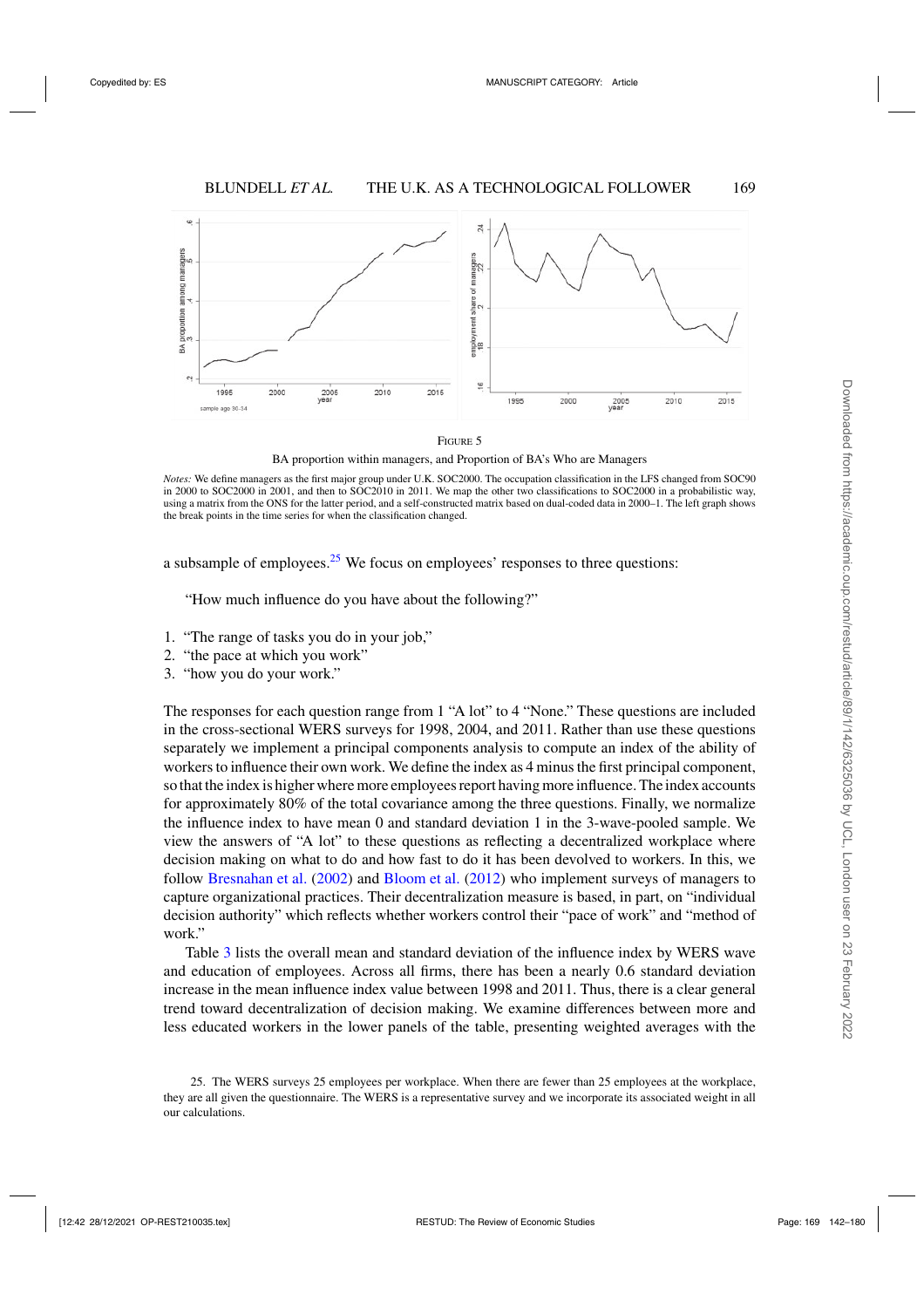<span id="page-28-0"></span>

| Wave | Number of<br><b>TTWAs</b>                           | Number of<br>workplaces | Mean influence<br>index | Standard<br>deviation |
|------|-----------------------------------------------------|-------------------------|-------------------------|-----------------------|
|      | Influence index for all employees                   |                         |                         |                       |
| 1998 | 204                                                 | 1758                    | $-0.32$                 | 0.92                  |
| 2004 | 230                                                 | 1657                    | 0.024                   | 0.96                  |
| 2011 | 238                                                 | 1917                    | 0.27                    | 1.025                 |
|      | Influence index for employees with degrees or above |                         |                         |                       |
| 1998 | 190                                                 | 1368                    | $-0.018$                | 0.79                  |
| 2004 | 209                                                 | 1272                    | 0.001                   | 0.83                  |
| 2011 | 223                                                 | 1557                    | 0.13                    | 0.80                  |
|      | Influence index for employees without degrees       |                         |                         |                       |
| 1998 | 203                                                 | 1732                    | $-0.34$                 | 0.88                  |
| 2004 | 229                                                 | 1620                    | 0.024                   | 0.93                  |
| 2011 | 235                                                 | 1823                    | 0.25                    | 1.047                 |

TABLE 3 *Summary statistics of the influence index*

*Notes:* for each education group or for "all employees," we first calculate 4 minus the first principle component of the three influence scores (ranged 1–4). We then normalize that variable to have mean 0 and standard deviation 1 in the 3 wave pooled sample for the education group or for "all employees." Workplaces are weighted by the establishment's employment weight times the proportion of employees of that workplace in that education group. If a workplace has no employees of the labelled education group responding to the influence questions in the employee survey, the workplace is not counted in the sub-table for that labelled education group. *Source:* Authors' analysis of the U.K. Workplace Employment Relations Survey.

proportion of workers at a firm in the particular education group as the weights. Doing that indicates that the increases in the index value were particularly large at lower educated firms. This makes sense since those are the firms that would most likely have used a centralized structure in the past and that, as a result, would have had the most leeway for adjustment.

To investigate the role of skill supply in choice of organizational form, we examine the relationship between the local supply of workers with BAs and the influence index at the workplace level. "Local area" here refers to Travel To Work Areas (TTWA), which were developed to capture local labour markets using data on commuting flows in 1991.<sup>26</sup> There were around 300 such areas in the U.K. in the 1998 through 2011 period. We derive from the LFS the proportion of workers in the TTWA who have a BA or above for the two calendar years up to and including the WERS survey year. $27$ 

Table [4](#page-29-0) reports the results from OLS regressions of the influence index on the local BA proportion across a range of specifications. In all the specifications, we pool together the data from the three waves, and we weight by the size of the workplace. Given that our main variable of interest varies at the TTWA level, we cluster the standard errors at that level. In the first column, we report the results from an OLS regression with the proportion of BA's in the area and year dummy variables as the only regressors. The estimated year effects indicate a secular trend toward organizational forms with greater worker control. This may reflect a response to the general increase in the education level of the workforce but more direct evidence on whether such a relationship exists is found in the estimated effect of the proportion of workers with a BA. We estimate that a 10 percentage point increase in the proportion of BAs in an area is associated with a 0.09 standard deviation increase in the influence index. This result fits with the idea that firms in areas with a higher proportion of educated workers use more decentralized organizational forms.

<sup>26.</sup> For further information on TTWA, see [http://www.ons.gov.uk/ons/guide-method/geography/beginner-s-guide/](http://www.ons.gov.uk/ons/guide-method/geography/beginner-s-guide/other/travel-to-work-areas/index.html) [other/travel-to-work-areas/index.html.](http://www.ons.gov.uk/ons/guide-method/geography/beginner-s-guide/other/travel-to-work-areas/index.html)

<sup>27.</sup> For example, for the WERS outcome measured in 2011, the BA proportion is measured from LFS 2010–1.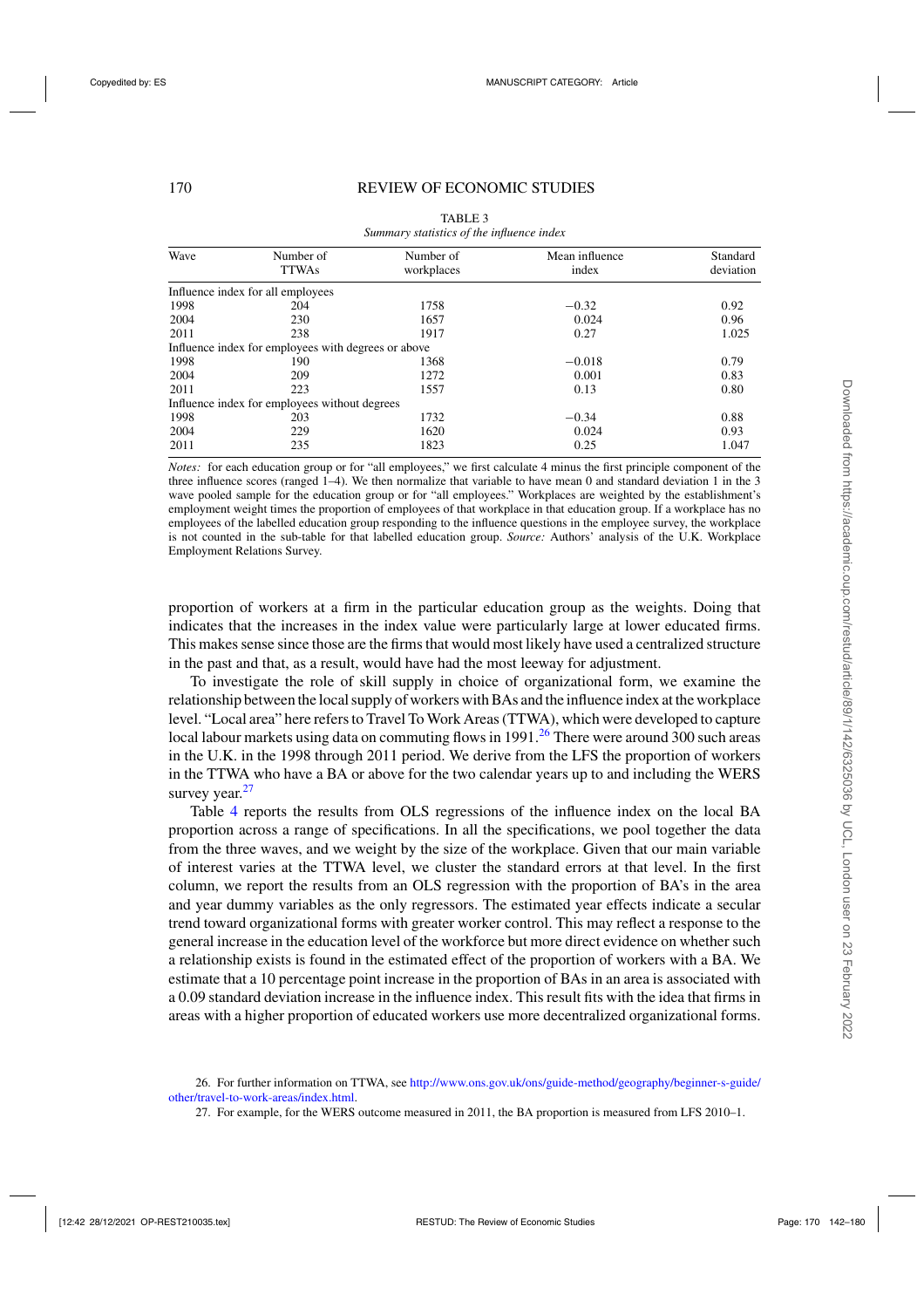<span id="page-29-0"></span>

|                                                                             |           | $\cdots$       |            |           |                |
|-----------------------------------------------------------------------------|-----------|----------------|------------|-----------|----------------|
| Current %BA                                                                 | $0.92***$ | $0.95*$        | $1.022***$ | $1.01***$ | $0.94***$      |
| in the TTWA                                                                 | [0.17]    | [0.50]         | [0.16]     | [0.16]    | [0.30]         |
| Wave $= 2004$                                                               | $0.30***$ | $0.30***$      | $0.28***$  | $0.44***$ | $0.30***$      |
|                                                                             | [0.049]   | [0.045]        | [0.047]    | [0.14]    | [0.050]        |
| Wave $= 2011$                                                               | $0.47***$ | $0.47***$      | $0.42***$  | $0.77***$ | $0.47***$      |
|                                                                             | [0.062]   | [0.066]        | [0.064]    | [0.22]    | [0.064]        |
| Current %HS people                                                          |           | 0.047          |            |           |                |
| in TTWA                                                                     |           | [0.70]         |            |           |                |
| Dummies for workplace<br>size, organization size,<br>and industry (1 digit) | No.       | N <sub>0</sub> | Yes        | Yes       | Yes            |
| Full interactions between<br>industry (1 digit) and wave                    | No        | N <sub>0</sub> | No         | Yes       | No             |
| <b>Including London</b>                                                     | Yes       | Yes            | Yes        | Yes       | N <sub>0</sub> |
| <b>Observations</b>                                                         | 5,332     | 5,332          | 5,332      | 5,332     | 4663           |
| $R^2$                                                                       | 0.064     | 0.064          | 0.155      | 0.165     | 0.156          |

TABLE 4 *Workplace-level regressions of the influence index*

*Notes:* All regressions are at the workplace level, with standard errors clustered at the TTWA level. Each workplace is weighted by its employment weight. For both the BA proportion and the HS proportion at TTWA, the variable is the proportion of economically active people (working or unemployed) in that education group from the LFS in the two calendar years prior to the year of the dependent variable. For example, for workplaces observed in 2004, the BA and HS proportions are from the LFS 2003–4.

*Source:* Authors' analysis of the U.K. Workplace Employment Relations Survey.

In the next set of columns, we check the robustness of this result across a series of specifications. In the second column, we condition on the current HS proportion in the area, and the coefficient on the BA proportion changes very little. Thus, what matters for decentralization is the proportion of higher educated workers not more versus fewer high school drop-outs among the less educated. In the third column, we introduce controls for industry, workplace size, and size of the organization. $28$  Notably, the size and significance of the BA proportion coefficient remains very similar to what was observed in column 1. This implies that the association between the level of education of the population and the organizational form happens within industries (as one would expect with a General Purpose Technology) rather than through shifts in the industrial structure. In the fourth column, we further include interactions between industry and wave and the key estimate remains essentially unchanged. Finally, we are concerned that our results are being driven primarily by London as a potential outlier which contains a large number of observations and has both high education and high use of more modern technologies. However, omitting London, in column 5, does not alter our results.

In Table [5,](#page-30-0) we report results with the dependent variable generated either only from the responses of the BA employees or only from the non-BA employees' responses. The specification includes industry, size, and year effects as in column (3) of Table 2, and we try both weights based just on establishment size and weights based on employment in the specific education group. The results indicate that the positive correlation between BA proportion and employees' influence at workplace observed in the earlier specifications is not a mechanical result from a combination of BAs having more influence than non-BAs and an increasing proportion of BAs. In fact, the influence over work decisions reported by non-BA employees in their workplace is even more positively correlated with the local supply of BAs than for BA employees. Again, this fits with

<sup>28.</sup> More specifically, industry is measured by the first digit of Standard Industrial Classification 1992; we have 5 categories of workplace size: <25, 25–49, 50–249, 250–999, 1000+. Whereas workplace size refers to the number of employees at the specific site, the organization may have multiple sites and hence many more employees. We have 5 categories of organization size: <50, 50–249, 250–999, 1000–9999, 10000+.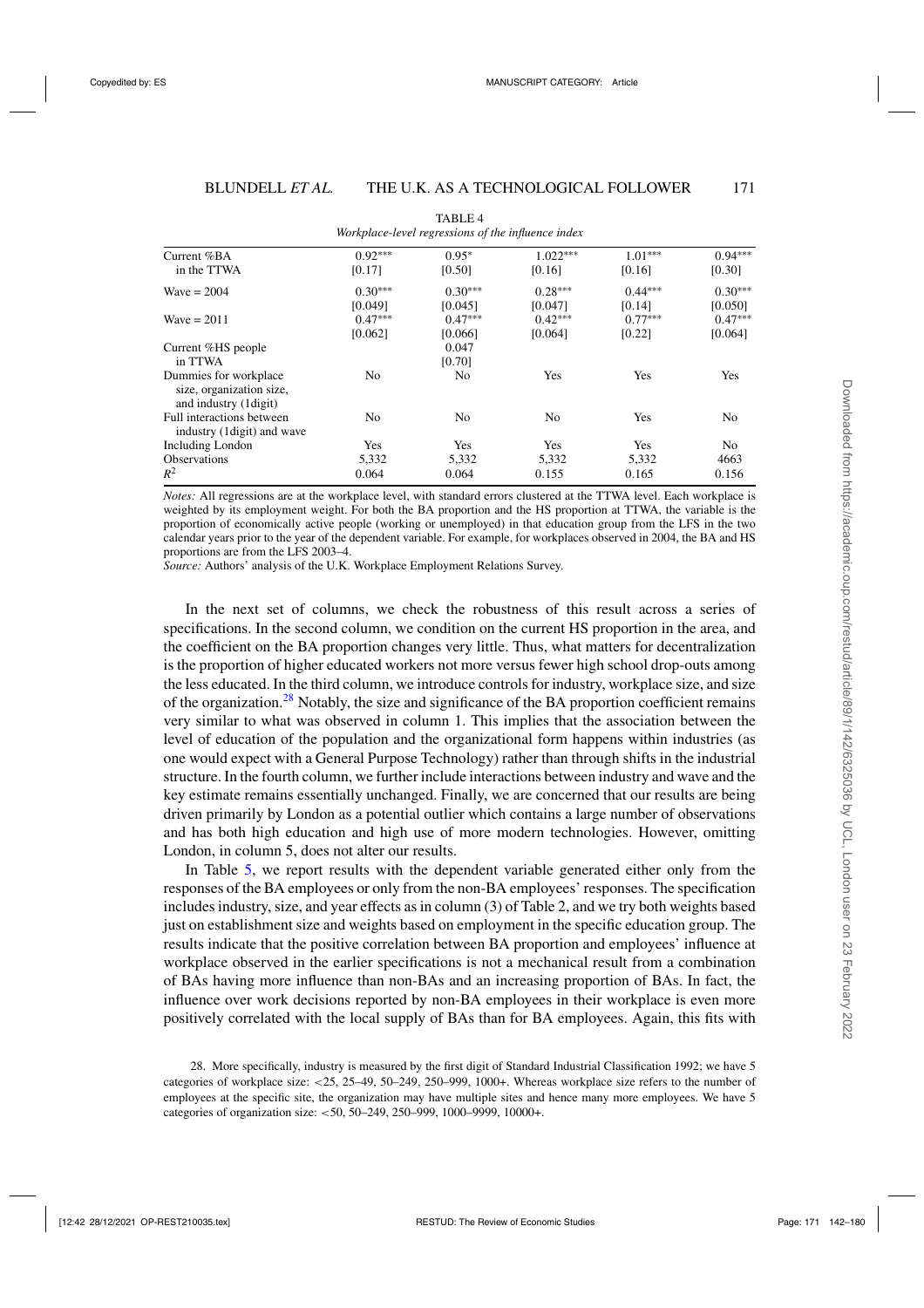<span id="page-30-0"></span>

|                     | Influence reported by |                          |                     |                                |
|---------------------|-----------------------|--------------------------|---------------------|--------------------------------|
|                     | <b>BA</b> employees   | Non-BA employees         | <b>BA</b> employees | Non-BA employees               |
| Weighted by         |                       | Establishment employment | BA employment*      | Non-BA employment <sup>*</sup> |
| %BA in              | $0.60***$             | $0.86***$                | 0.24                | $0.93***$                      |
| the TTWA            | [0.21]                | [0.24]                   | [0.20]              | [0.29]                         |
| Wave $= 2004$       | $-0.011$              | $0.28***$                | 0.0088              | $0.29***$                      |
|                     | [0.047]               | [0.040]                  | [0.041]             | [0.0429]                       |
| Wave $= 2011$       | 0.021                 | $0.42***$                | $0.092**$           | $0.43***$                      |
|                     | [0.052]               | [0.052]                  | [0.045]             | [0.059]                        |
| <b>Observations</b> | 4,197                 | 5,175                    | 4,197               | 5,175                          |
| $R^2$               | 0.08                  | 0.121                    | 0.062               | 0.143                          |

| TABLE 5                             |
|-------------------------------------|
| Influence by education of employees |

*Notes:* The set of controls in each regression is the same as in column (3) in table 2.

\*In the first two columns, each workplace is weighted by its employment weight. In the last two, the weight is multiplied by the proportion of employees in that education group. If a workplace does not have any employee in the education group responding to the influence questions in the employees' survey, it is omitted from the respective regression. *Source:* Authors' analysis of the U.K. Workplace Employment Relations Survey.

the idea that under the older, centralized organizational form, BA employees would have had managerial or quasi-managerial roles and, thus, some control over decision making. It is the non-BA's who will experience the greatest change in the shift to a decentralized workplace.

Whether the estimated association between the local BA proportion and the average influence index value in these regressions represents a causal effect of the level of education is unclear. More educated workers may migrate to areas where firms have more decentralized organizational structures, implying a reverse causality. Alternatively, there could be a third unobserved factor prevalent in some areas that both increases the attractiveness of using a decentralized form and is attractive to more educated workers. We find it difficult to determine what form such a factor would take given that we are already controlling for industrial structure and firm size. In addition, the fact that our results hold up when we drop London (which is a strong candidate as a place where more educated workers migrate to with the aim of working for the most up-to-date firms) is weak evidence against the first endogeneity channel. Nonetheless, we are concerned that there is remaining endogeneity.

To address any remaining endogeneity, we adopt two approaches.<sup>29</sup> The first is to include the value of the dependent variable (the mean value of the influence index) in the first year for which we have it (1998).<sup>30</sup> One can interpret this variable as a parameterization of location fixed effects that uses only the part of the fixed effect that is correlated with the historic mean level of worker control over their workplace.<sup>31</sup> Thus, we compare two regions with the same initial level of use of decentralized organizational forms as a means of holding constant a general proclivity to use such forms for time-invariant reasons and ask whether the region that had a greater increase in the proportion of workers with a BA saw a larger proportion of firms increase the extent of their decentralization. The results without industry and firm size controls are given in column (1) of Table [6](#page-31-0) and the results including those controls are given in column (2). The estimated effect of the proportion BA is again highly statistically significant and takes a value of about two-thirds of the comparable estimates in the first and third columns of Table [4.](#page-29-0) Thus, the proportion BA

<sup>29.</sup> We implement these approaches using data aggregated to the TTWA. Estimation using data at the firm level with clustered standard errors yields very similar results.

<sup>30.</sup> Since we have to drop the first year of our data, we are left with firm observations across only two years of data.

<sup>31.</sup> Direct fixed effect estimators yield erratic and ill-defined coefficient estimates which we interpret as arising from the shortness of our panel.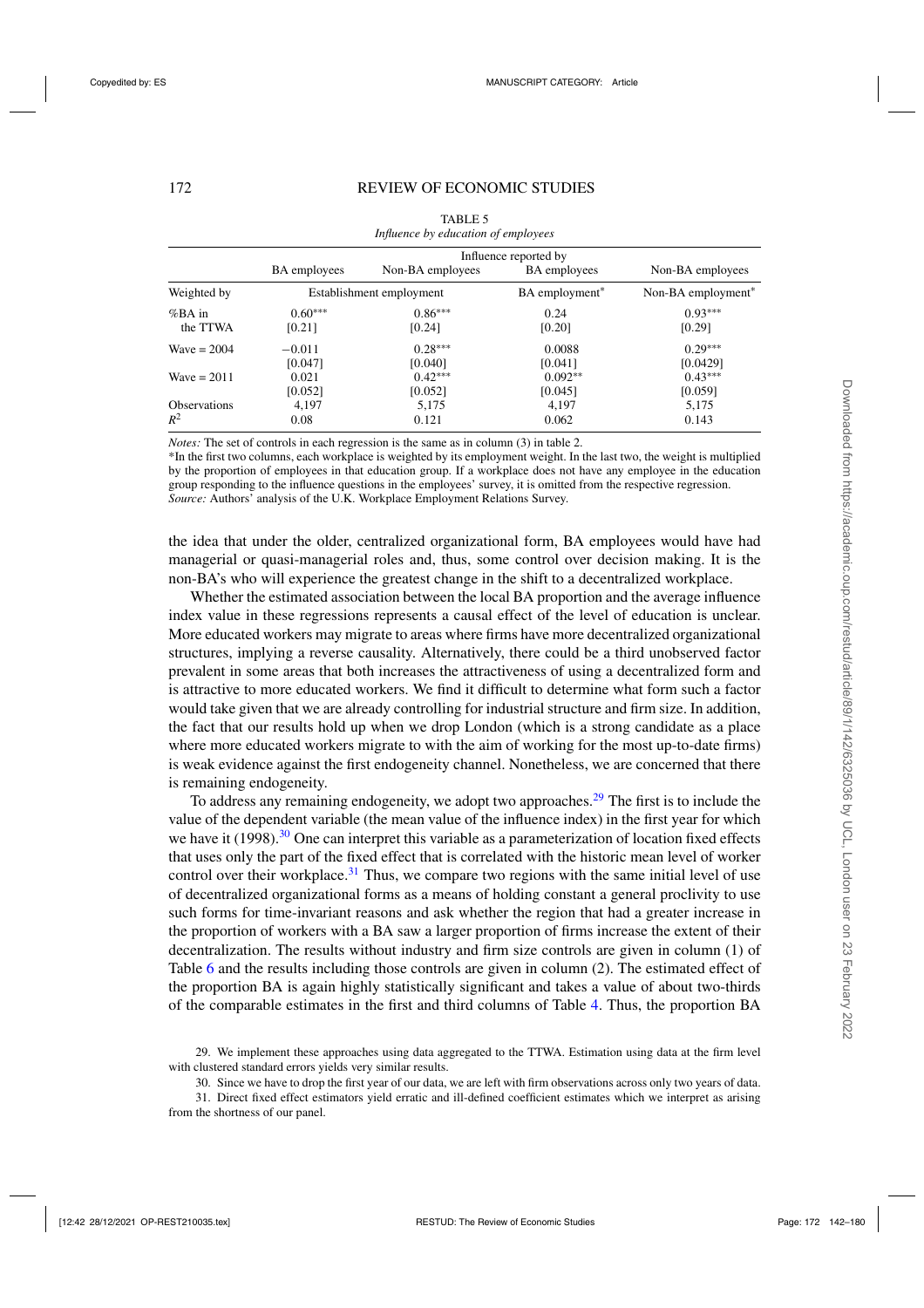<span id="page-31-0"></span>

| Current %BA<br>in the TTWA                                                | $0.62***$<br>[0.20] | $0.65*$<br>[0.23] | $1.08***$<br>[0.37]             |
|---------------------------------------------------------------------------|---------------------|-------------------|---------------------------------|
|                                                                           |                     |                   |                                 |
| Wave $= 2004$                                                             | $-0.21***$          | $-0.17***$        | $0.28***$                       |
| Wave = $2011$                                                             | [0.049]             | [0.048]           | [0.057]<br>$0.41***$<br>[0.075] |
| Influence index in 1998                                                   | 0.025<br>[0.052]    | 0.051<br>[0.047]  |                                 |
| Dummies for workplace<br>size, organization size<br>and industry (1digit) | N <sub>0</sub>      | Yes               | Yes                             |
| Including London                                                          | Yes                 | Yes               | Yes                             |
| <b>Observations</b>                                                       | 390                 | 390               | 672                             |
| $R^2$                                                                     | 0.119               | 0.278             |                                 |
| First stage F-stat                                                        |                     |                   | 15.35                           |
| Associated <i>p</i> -value                                                |                     |                   | 0.000                           |

TABLE 6 *Influence index regressions: initial value and IV estimates*

*Notes:* All regressions are at the TTWA level, weighted by employment, with standard errors clustered at the TTWA level. The instruments in columns (3) are: the population share of the 1970–4 birth cohort; the population share of the 1975–9 birth cohort; the proportion of BA educated individuals in the parents' generation; and the proportion of GCSE/O-level holders in the parents' generation. All the instruments are measured at the TTWA level in 1995–6. *Source:* Authors' analysis of the U.K. Workplace Employment Relations Survey.

variable is picking up longer term differences in the extent of use of decentralized forms to a limited degree and not enough to overturn our conclusion that increases in the proportion BA induces a movement toward those forms. Interestingly, the historical use of decentralized forms itself has only a weak relationship with future use of those forms in a region.

Our second approach is to implement an instrumental variables (IV) estimator. In particular, we make use of variation across areas that relates to the expansion of education. As instruments we use the proportion of the population born in the years 1970–4 and the proportion born between 1975 and 1979, measured in 1995–6. $32$  The underlying idea is that the proportion of the population with a university degree expanded substantially for the 1970s cohorts. As a result, areas with a high concentration of people of university age at the time of the expansion in the higher education system would be predicted to have a more educated population later to the extent that people have some tendency to stay where they grew up. In addition, we use the educational composition of people in the generation who would likely be the parents of these cohorts (people born between 1945 and 1954). In particular, we construct the proportion of the parental generations who have a BA and the proportion who have a GCSE/O level, again measured in 1995–6. We also include the interaction of these parental education variables with the size of the 1970s birth cohorts in the area. The idea behind the instruments is that areas that one would predict to have a large increase in the proportion of BAs in their workforce between the early 1990s and the early 2000s are ones where there is a local baby boom in those generations and where the parents own education indicates that they would be interested in their children's education. For this set of instruments to be valid, we require that parents in the previous generation and, in particular, more educated parents—did not have a tendency to have more children in areas which would later turn out to have more decentralized organizational structures. We also require that the parents did not locate in an area because it would undergo a shift toward a more decentralized organizational form several decades later, as part of a shift to a technology that did not even exist at the time at which most

<sup>32.</sup> The denominator for the proportions is the population born between 1940 and 1979.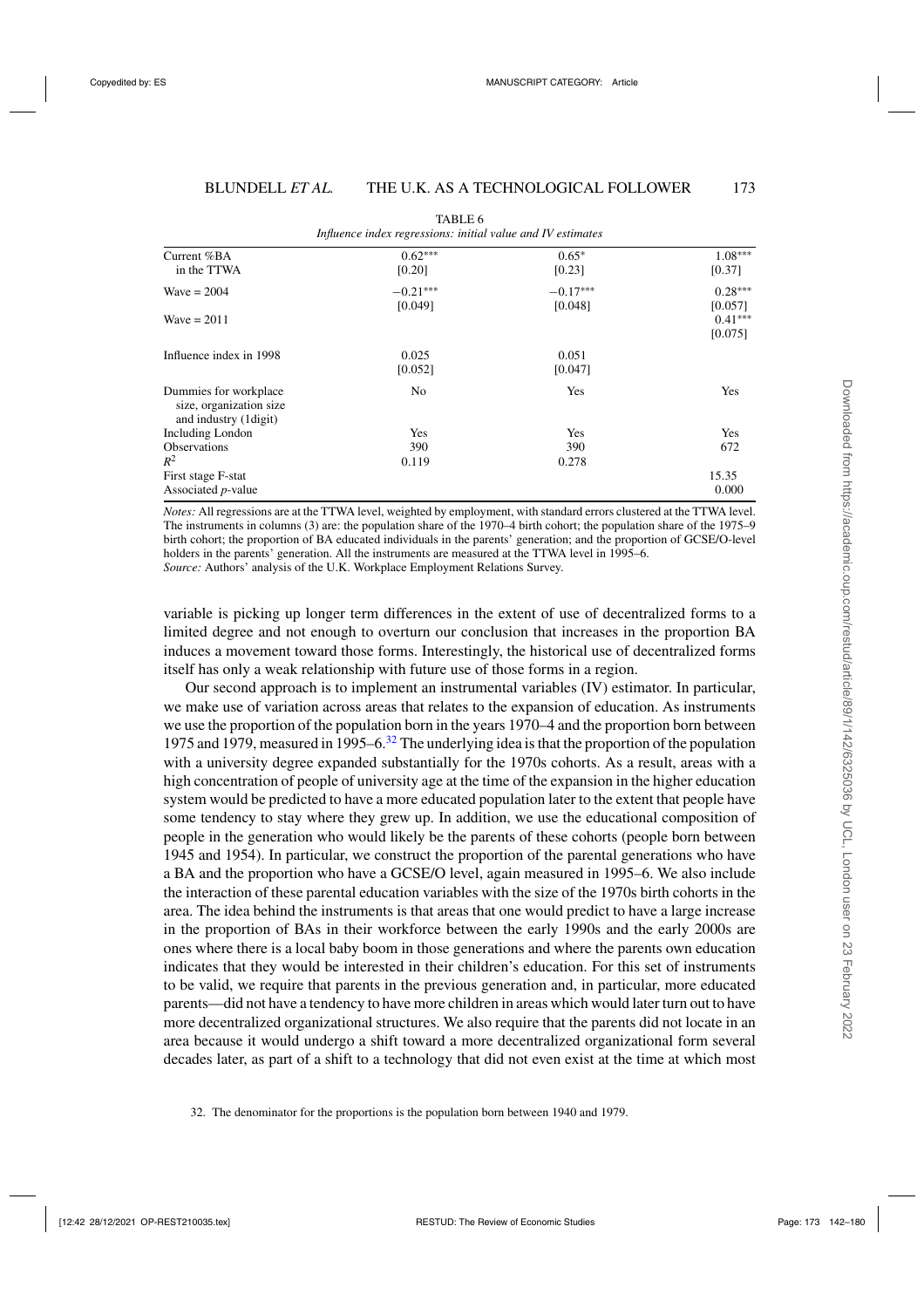# 174 REVIEW OF ECONOMIC STUDIES

of them made their location choice. The fact that we control for industry and firm size effects in these regressions eliminates any concern that their location might have been related to persistent concentration in industries that would ultimately favour decentralization. We view the conditions under which this instrument set fails as very stringent. In particular, we find it hard to come up with situations in which differences in cohort sizes across areas are determined by the conditions that would affect the adoption of decentralized organizational forms decades later, especially after we control for industrial structure. The set of instruments are highly significant in the first stage, with p-values associated with the F-statistic for the test of their exclusion being effectively zero.

Column (3) in table [6](#page-31-0) contains the results from our IV specification. The estimated coefficient on the proportion BA is 1.08, which is very similar to the value estimated with OLS in column (3) of table [4.](#page-29-0) This fits with our belief that endogeneity is not a substantial concern once we control for industry and firm size effects.

Our overall conclusion from our estimates is that an increase in the proportion of the working age population with advanced education in a region causes firms in that region to increase their use of decentralized technologies, with the effect being on the order of a 10 percentage point increase in the percentage of the working age population with a BA generating a 0.1 standard deviation increase in the extent to which workers feel they control their own work. This fits with results in [Caroli and Van Reenen](#page-37-0) [\(2001](#page-37-0)) where they use U.K. and French data to show that a relative shortage of educated workers in a local labour market, as reflected in a higher education wage differential, implies that the firms in that market are less likely to implement organizational change. We view their results and ours as corroborating evidence for our model in which the large increase in the education level of new cohorts born after the late-1960s generated a shift in organizational structure toward a more decentralized structure in which workers had more control over their own tasks. As we have seen, in such a model, the technological shift can be accomplished without a change in the wage differential between more and less educated workers.

## 5.3. *Other technological followers*

To this point, we have presented evidence for a claim that the U.K.'s combination of a rapid educational upgrading with no accompanying change in the education-wage differential can best be understood in the context of a model of technological choice in which the U.K. is a technological follower choosing among technologies developed elsewhere (most likely the U.S.). But the U.K. is not the only economy to undergo a substantial increase in its education level after the U.S., and it is worth asking whether other economies experiencing such an increase also have patterns fitting with them being technological followers.

To address this question, we use data from the OECD on the education levels and education-wage differentials for advanced economies between 1997 and 2010 [\(OECD](#page-38-0), [2012](#page-38-0)). The data is from the labour force surveys for the member economies and is restricted to 25–64 year olds. The period is chosen both because it is one in which we can obtain consistent data and because it roughly matches the period of substantial growth in the U.K.'s education level. That is, it is a period in which other economies also experiencing such growth would face the same set of existing technological choices. In this period, 11 other OECD economies both started the period with a proportion of their population with a tertiary education that was lower than that of the U.S. in 1997 and experienced an increase in that proportion of at least  $40\%$ <sup>33</sup>. The lowest increase

<sup>33.</sup> The countries are: Australia, Belgium, France, Ireland, New Zealand, Norway, Poland, South Korea, Spain, Sweden, and Switzerland.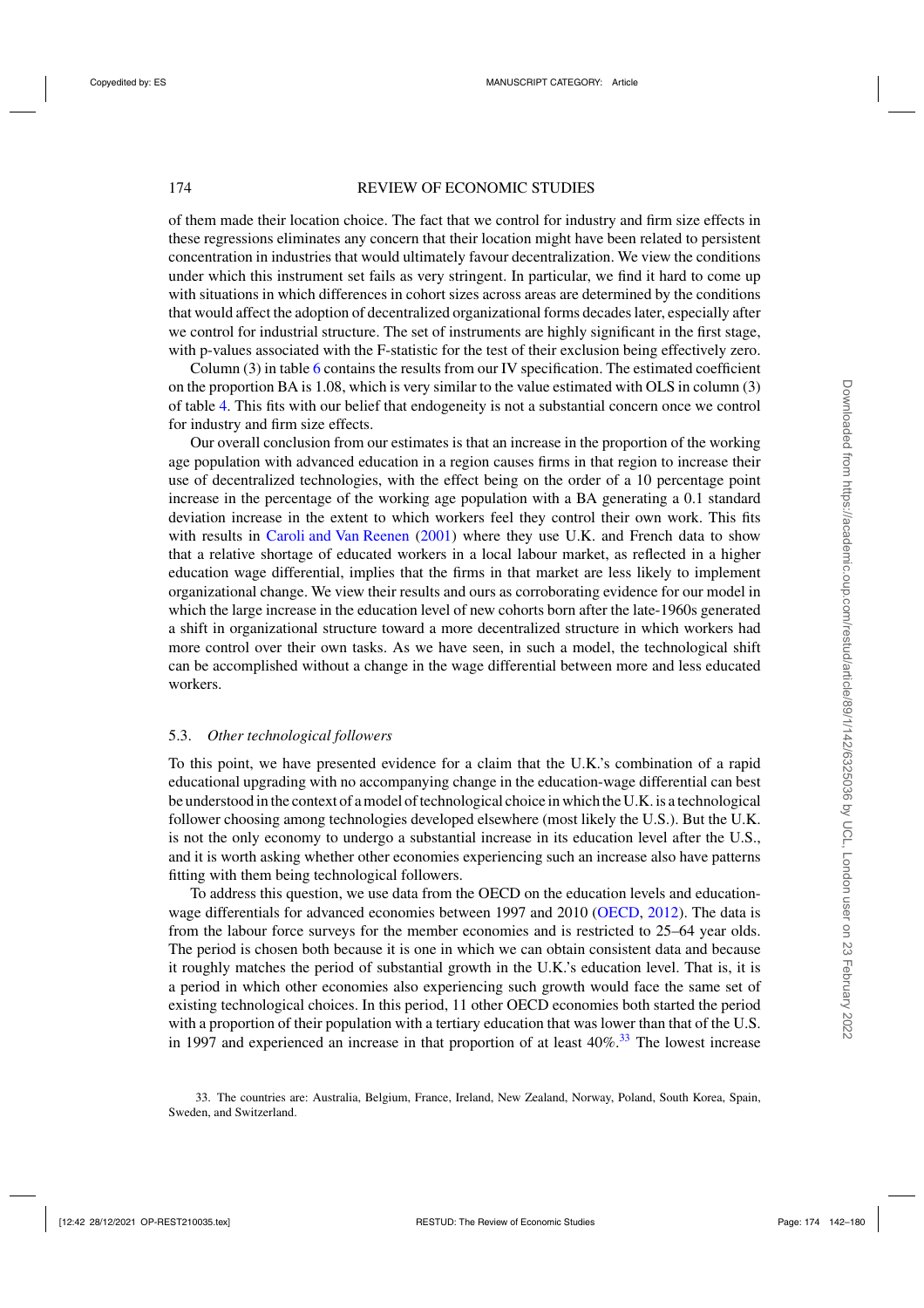country meeting these requirements was Belgium (rising from 25% of its population having a tertiary education in 1997 to 35% in 2010) and the highest was Poland (moving from 10% with a tertiary education in 1997 to 23% in 2010). The OECD data indicate a 65% increase for the U.K. from 1997 to 2010, which is very close to what we obtain using the U.K. LFS for the same period (71%).

We examine movements in the wage ratio between the mean annual earnings of all workers aged 25–64 with a tertiary education and the mean annual earnings of workers with an upper secondary education being their highest education level. We regress this ratio on a simple linear time trend to summarize the wage differential pattern that coincides with the rapid educational growth in these economies. Out of the 11 OECD economies meeting our education growth criteria<sup>34</sup>: the time trend coefficient is not statistically significantly different from zero at the 10% level or below in 7; two exhibit statistically significant positive trends; and two exhibit statistically significant negative trends.<sup>35</sup> According to the time coefficient regressions, for Poland—the country with the largest percentage increase in tertiary education—the wage ratio fell by 1.8 percentage points per decade (from a base of 170). At the other end, for the country with the smallest educational increase—Belgium—there was a 1.5 percentage points increase per decade in the wage ratio (on a base of 130). The other economies with statistically insignificant time trends for the wage ratio show negative and positive point estimates that are either smaller or somewhat bigger than these two examples. We present the full set of estimated coefficients in [Supplementary](https://academic.oup.com/restud/article-lookup/doi/10.1093/restud/rdab034#supplementary-data) [Appendix.](https://academic.oup.com/restud/article-lookup/doi/10.1093/restud/rdab034#supplementary-data) In the [online appendix,](https://academic.oup.com/restud/article-lookup/doi/10.1093/restud/rdab034#supplementary-data) we also show how our estimates fit with previous results in [Crivallero](#page-38-0) [\(2016\)](#page-38-0), who estimates very small effects of increases in university attainment on the college wage premium in a pooled sample of 12 European economies, and [Chen](#page-37-0) [\(2013\)](#page-37-0), who shows that Taiwan also underwent a large increase in educational level with no accompanying change in its college premium.

Taken together, we believe the results in the OECD data and in other papers are consistent with our model for many economies undergoing substantial increases in their education levels. We make no claim that our discussion provides a complete analysis of the determinants of wage movements in these economies. The number of observations for each country in the OECD data is small and we do not investigate factors such as the level of decision making of workers, as we do for the U.K. Nonetheless, we think the fact that there are so many economies which both start our period behind the U.S. in their education levels and experience substantial educational growth but do not have statistically significant changes in their wage ratios indicates that it is plausible that other countries could also be described in terms of our model with educational catch-up driving endogenous technological choices. A more complete investigation of this hypothesis for other economies is beyond the scope of this paper.

# 6. CONCLUSION

In this article, we highlight two empirical patterns: first, the U.K. underwent a dramatic increase in the proportion of the working age population with a BA since 1993; second, the BA-to-HS wage differential was essentially unchanged over this period. The combination of increased educational supply and a lack of movement in the educational wage differential necessarily implies a skill

<sup>34.</sup> This includes the U.K. We drop Australia because there are only three earnings observations in our period. For the other countries, the wage ratio data are for the years 2000–10, with some missing years in most economies.

<sup>35.</sup> The countries with flat wage ratio profiles are: Belgium, France, Ireland, New Zealand, Poland, Switzerland, and the U.K. The two countries with positive trends are: South Korea and Spain. And the two with negative trends are: Norway and Sweden. Regressions of the wage ratio on the proportion with a tertiary education generate the same pattern of insignificant, significantly positive, and significantly negative coefficients on the education variable.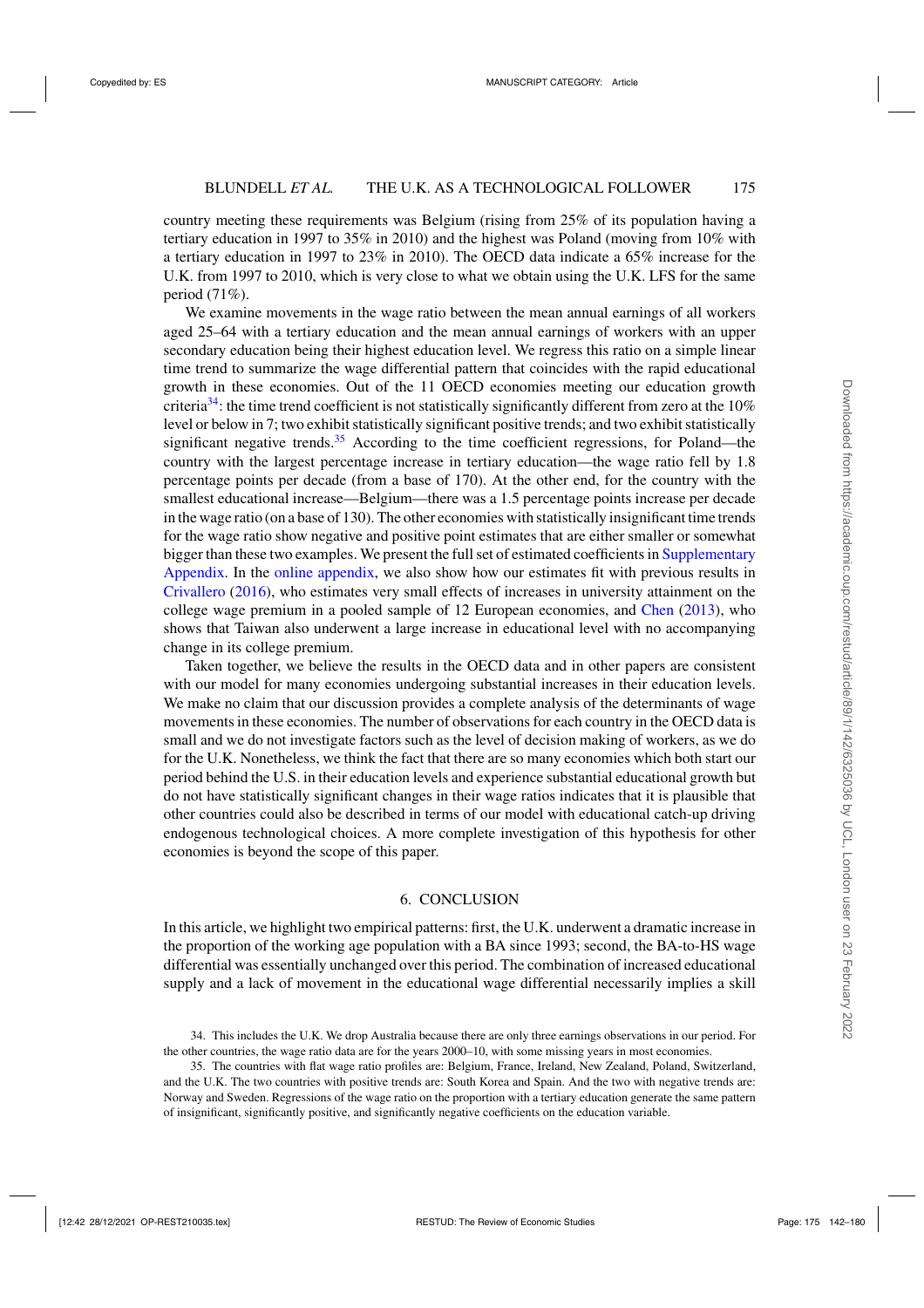# 176 REVIEW OF ECONOMIC STUDIES

biased demand shift over time. We consider three models of technological change that imply skill biased demand shifts: the canonical model in which the demand shift is exogenous; a model in which the increase in education induces new skill favouring inventions; and a model in which a variety of technologies already exist, with firms choosing which to implement. We argue that the core patterns in the U.K. data do not fit with exogenous technological change models, including those that incorporate tasks. Moreover, because the growth in educational attainment varies over time, the exogenous technological change models require that the rate of technological change has to speed up and slow down in just the right way to generate the pattern that we observe of an unchanging college premium throughout the post-1993 period. Of course, we cannot reject a claim that there just happened to be such a variation in the exogenous rate of technological change but we view it as improbable.

Of the remaining, endogenous technological change models, we believe that models of induced invention may be relevant for the U.S. in recent decades since it was in a position to be a technological leader in skill biased technologies by virtue of having a much more educated work force than other developed economies at the dawn of the computer era [\(Beaudry et al.,](#page-37-0) [2006\)](#page-37-0). In contrast, the U.K. underwent its educational expansion much later and, as a result, we believe it is plausible that it was a technological follower for this type of technology—following an induced technological adoption model rather than one of induced innovation.

More explicitly, we argue for a model for the U.K. in which firms in any sector can choose to produce using a centralized or a decentralized organizational structure as discussed in papers such as [Caroli and Van Reenen](#page-37-0) [\(2001](#page-37-0)) and [Bloom et al.](#page-37-0) [\(2012\)](#page-37-0). In the decentralized structure, workers need to be able to take individual initiative and control their own work—characteristics that we view as fitting more with higher educated workers. The model has a similar construction to a classic trade model in that the economy responds to a shift in the relative supply of more educated workers by shifting toward greater use of the decentralized organizational structure. And, as in the trade model, there is no adjustment in terms of relative wages or wage levels. But the model also has further implications; most notably that the proportion of managers who have a BA should increase but the proportion of BA's who work as managers should decrease as the decentralized technology spreads. The latter is the opposite of the prediction from a standard skill biased demand model built around a nested CES production function. The model also implies strong restrictions on the shape of the aggregate production function that we show hold for the U.K. in this period. In addition, we show that areas in the U.K. which had more substantial increases in education levels are also areas where workers report having more control over their own work—something we see as a marker of a decentralized workplace. Importantly, this pattern occurs within industries, not because of shifts in the industrial structure, and is robust across a range of specifications. We develop an instrumental variable strategy in which we instrument for area specific educational changes using differences in fertility in previous decades and parental education. We believe these instruments are very likely to be valid, based as they are on an assumption that parental decisions on fertility in the 1960s and 1970s did not arise from predictions of decentralized technologies coming to their areas in the 1990s and after. Again, it is important that we control for industry in all our specifications, implying that parents would have to make their guess about future technology use independently of the local industrial structure for our instrument to be invalid. The IV results indicate that increases in the education level in a local economy have a causal impact on the adoption of decentralized organizational forms by firms in that economy.

The key point we see as arising from this exercise is that the effects of technological change are not one size fits all. There are good reasons to believe the U.S. has been a technological leader and there has been considerable study of the interactions of technological change and educational supply shifts in the U.S. The question then becomes, can the experience of the U.S. be generalized to other countries? The U.K. provides an interesting case study to examine this question. Its large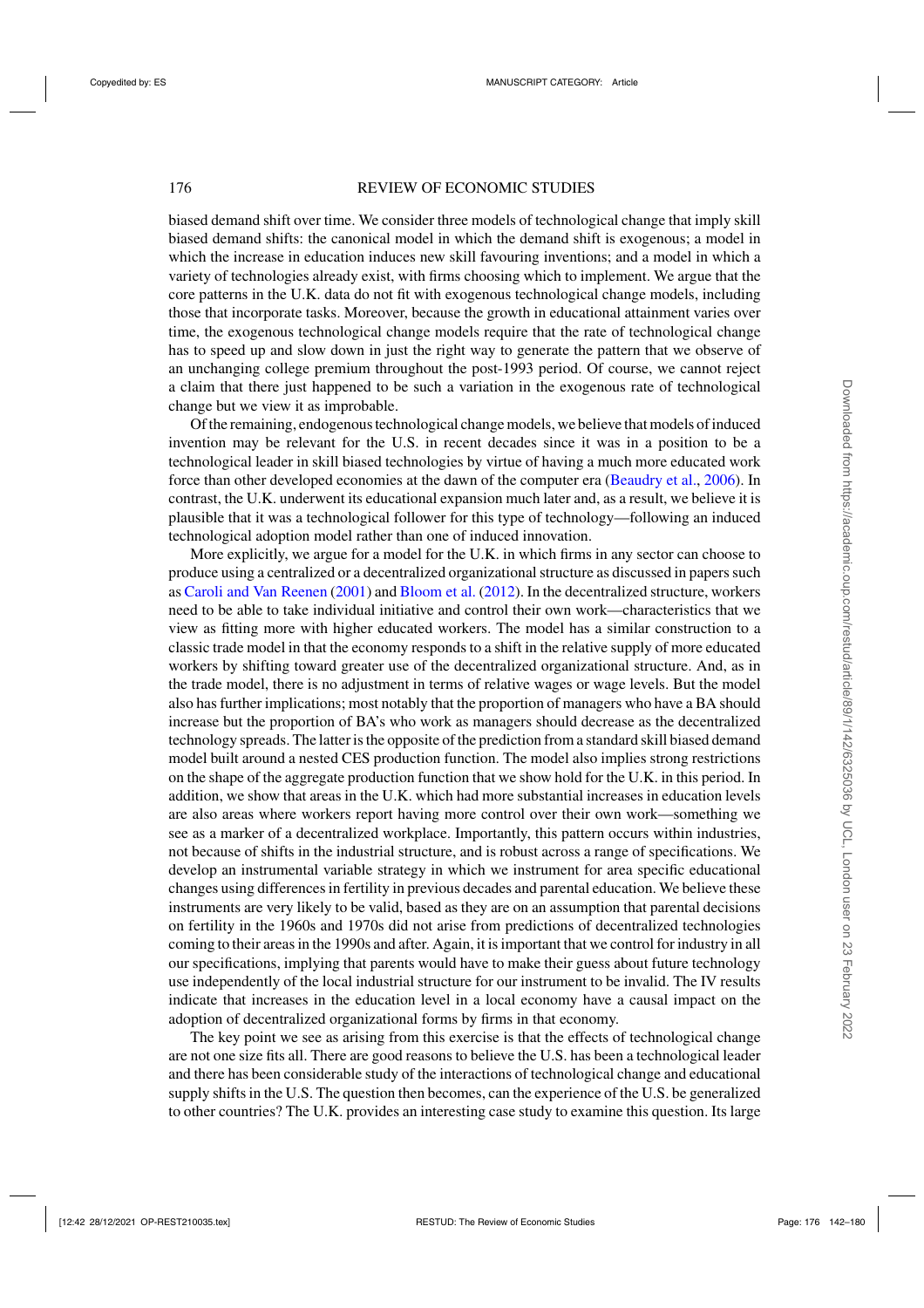<span id="page-35-0"></span>expansion in education happened quickly and well after the main expansion for the U.S. Because of that, we believe that the U.K. provides evidence on what happens to technological followers as their conditions shift toward favouring the technologies that the leader has developed. We argue that during the transition period for a follower economy, one could observe no real impact on skilled wage differentials even though the economy was being substantially transformed. Our evidence lines up with this interpretation. We believe this calls into question approaches in which technological change effects are identified from commonalities in wage and employment movements across countries, with remaining differences assigned to differences in institutions and differences in supply shifts. This does not mean that there are no commonalities across economies and that we should devolve to studying each economy in isolation. Instead, we view our results as indicating the need for a broader view of the impact of technological change—one which emphasizes the role of differences in movements in relative factor supplies in determining the point in the lifecycle of a technology at which each economy adopts it.

#### **Data Availability Statement**

Some of the data underlying this article are available in the Zenodo digital repository, at [http://doi.org/10.5281/](http://doi.org/10.5281/zenodo.4737253) [zenodo.4737253.](http://doi.org/10.5281/zenodo.4737253) The others cannot be shared directly and publicly because they are owned by third parties (e.g. the Office for National Statistics). The above link describes how to apply for access to those data.

#### **Supplementary Data**

[Supplementary data](https://academic.oup.com/restud/article-lookup/doi/10.1093/restud/rdab034#supplementary-data) are available at *Review of Economic Studies* online. And the replication packages are available at [http://doi.org/10.5281/zenodo.4737253.](http://doi.org/10.5281/zenodo.4737253)

*Acknowledgments*. We would like to thank the editor, referees, and seminar participants at UBC and IFS for very helpful comments on earlier drafts. This research is part of the research programme of the Economic and Social Research Council Centre for the Microeconomic Analysis of Public Policy at IFS. We are grateful to the Economic and Social Research Council, grant number RES-000-23-1524, for financial support. The usual disclaimer applies. The research output can be found at the Zenodo link above.

## A. APPENDIX: DERIVATION OF GENERAL WAGE EQUATIONS

In this Appendix, we provide a more complete derivation of our aggregate skilled wage and wage ratio regressions given in equations  $(4)$  and  $(5)$  in the text.

Starting from the production function specification set out in the text and assuming competitive labour markets, we obtain,

$$
\ln w_{ujt} = \Omega_j - \frac{1}{\sigma_a} (\ln U_{jt} - \ln U_t) + \ln \theta_{ut} + \ln \frac{\partial F}{\partial (\theta_{ut} U_t)}
$$

$$
\ln w_{sjt} = \Gamma_j - \frac{1}{\sigma_a} (\ln S_{jt} - \ln S_t) + \ln \theta_{st} + \ln \frac{\partial F}{\partial (\theta_{st} S_t)}
$$

Log linear approximations for these expressions are given in equations [\(1\)](#page-12-0) and [\(2\)](#page-12-0) in the text, and the approximation for the wage ratio is given in  $(3)$ .

In order to take the skilled wage equation and the relative wage equation to the data we need to address the fact that the productivity parameter ratio  $(\ln(\frac{\theta_{st}}{\theta_{ut}}))$  and the  $\theta_{ut}$  parameter that enter both equations are unobserved. We address these issues using the approach in [Beaudry and Green](#page-37-0) [\(2005\)](#page-37-0). In particular, we make use of the fact that given our production function we can write log TFP as,

$$
\ln \text{TPP}_t = s_t^u \ln \theta_{ut} + s_t^s \ln \theta_{st},\tag{A.1}
$$

where,  $s_t^u$  is the share of income going to unskilled labour and  $s_t^s$  is the share of income going to skilled labour. Rewriting (A.1) slightly, we have:

$$
\ln \theta_{ut} = \frac{\ln TFP_t}{(s_t^u + s_t^s)} - \frac{s_t^s}{(s_t^u + s_t^s)} \ln \frac{\theta_{st}}{\theta_{ut}}
$$
(A.2)

Note that if  $\theta_{\rm st} = \theta_{\rm ut}$  then technological change is labour biased but not skill biased and bringing in TFP data alone would be sufficient to get estimable versions of  $(2)$  and  $(3)$ .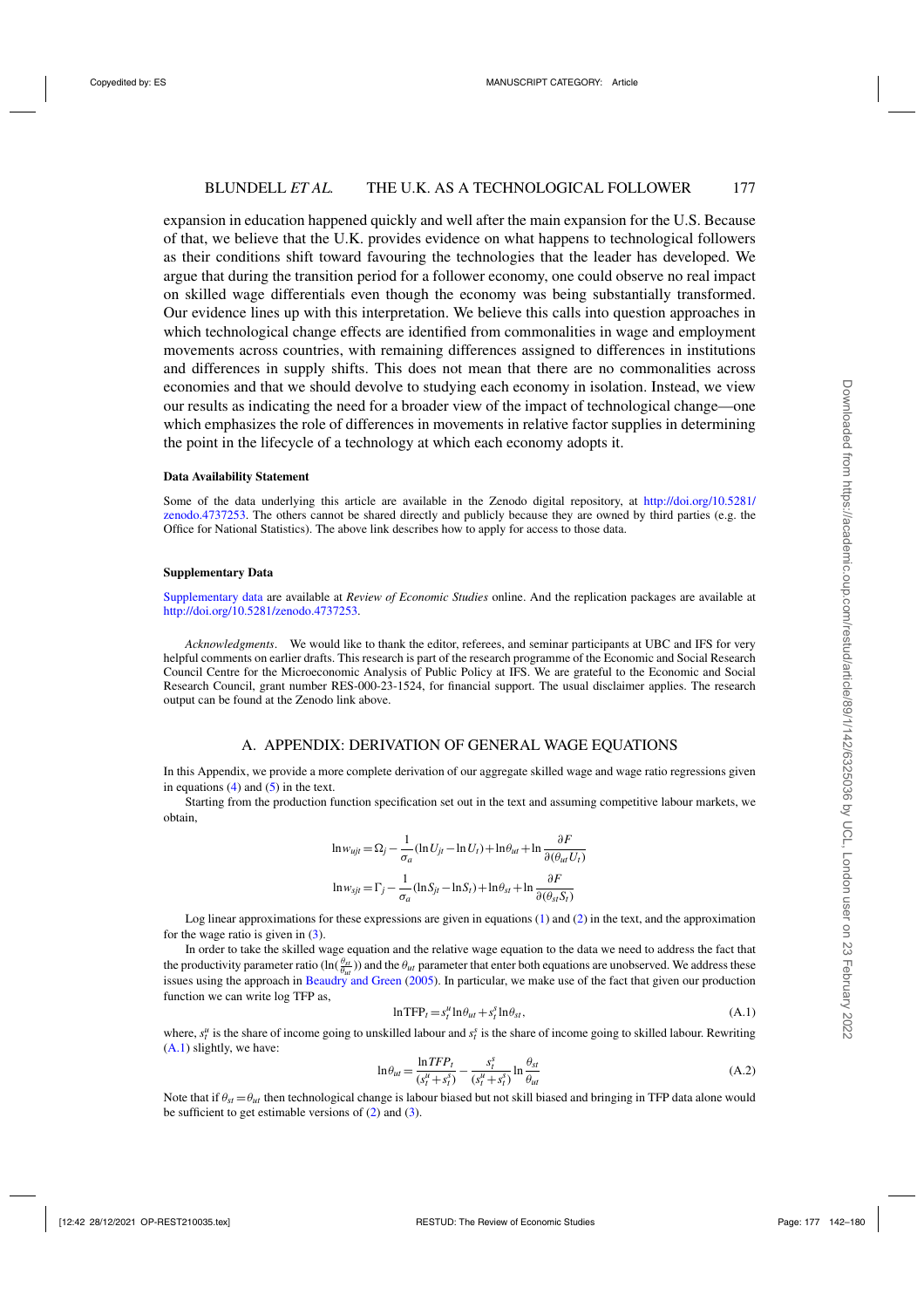<span id="page-36-0"></span>

|                                                             |                     | $\cdot$       |                               |
|-------------------------------------------------------------|---------------------|---------------|-------------------------------|
|                                                             | $\ln S_{gt}/U_{gt}$ | $\ln S_{gjt}$ | $\ln S_{gjt}/\tilde{U_{gjt}}$ |
| $IV_{\text{gjt}}$                                           | $-0.354$            | $3.146***$    | $12.430***$                   |
|                                                             | (0.215)             | (0.647)       | (0.748)                       |
| $IV1_{gt}$                                                  | $1.772***$          | $-0.677$      | $-0.446$                      |
|                                                             | (0.373)             | (1.124)       | (1.300)                       |
| $IV2_{gt}$                                                  | 13.809***           | $-4.165$      | $-20.169***$                  |
|                                                             | (0.951)             | (2.863)       | (3.310)                       |
| t                                                           | $0.052***$          | $-0.002$      | $-0.004$                      |
|                                                             | (0.004)             | (0.011)       | (0.013)                       |
| $t^2$                                                       | $-0.001***$         | 0.000         | 0.000                         |
|                                                             | (0.000)             | (0.000)       | (0.000)                       |
| $TFP_t$<br>$\ln \frac{1}{\textit{labours} \textit{hare}_t}$ | 0.016               | $-0.097$      | 0.045                         |
|                                                             | (0.071)             | (0.213)       | (0.247)                       |
| $\boldsymbol{N}$                                            | 760                 | 760           | 760                           |

| <b>TABLE A.1</b> |                     |
|------------------|---------------------|
|                  | First stage results |

*Notes:* Standard errors are shown in parentheses. The regression is at the level of 19 regions, 5-year-age-band and 3-yearperiod. The sample is restricted to 20–44-year-olds. All specifications include complete sets of age-band dummies and region dummies. \*\*\* *p* < 0.01, \*\* *p* < 0.05, \* *p*< 0.1.

To allow for skill biased technical change, we assume that the log ratio,  $\ln(\frac{\theta_{st}}{\theta_{ut}})$  is a quadratic function of *t*, that is,

$$
ln \theta_{st} - ln \theta_{ut} = \gamma_0 + \gamma_1 t + \gamma_2 t^2
$$
\n(A.3)

This allows for a bit more flexibility than the common linear skill biased technical change assumption, which is obviously nested in this specification.

Substituting [\(A.2\)](#page-35-0) and (A.3) into the skilled wage equation yields an estimable specification similar to the one in [Beaudry and Green](#page-37-0) [\(2005](#page-37-0)), given by:

$$
\ln w_{sjt} = \ln \Gamma_j + \left(\beta_1 - \beta_2 + 1 - (1 - \beta_2) \frac{s_t^s}{s_t^u + s_t^s}\right) [\gamma_0 + \gamma_1 t + \gamma_2 t^2] + (\beta_1 - \beta_2) \ln \left(\frac{S_t}{U_t}\right) + (1 - \beta_2) \frac{\ln TFP_t}{(s_t^u + s_t^s)} + \beta_2 \ln \left(\frac{K_t}{U_t}\right) - \frac{1}{\sigma_a} \ln \tilde{S}_{jt} + \epsilon_{1jt}
$$
\n(A.4)

Simplifying and gathering terms yields equation [\(4\)](#page-13-0), the skilled wage specification, in the text. To ease comparisons with the existing literature, we estimate the coefficients on the  $t$  and  $t^2$  terms as fixed, implicitly pinning the labour share values at average values for our period.

Similarly, we can write:

$$
\ln w_{ujt} = \ln \Omega_j + (\alpha_1 - (1 - \alpha_2) \frac{s_t^s}{s_t^u + s_t^s}) [\gamma_0 + \gamma_1 t + \gamma_2 t^2] + \alpha_1 \ln(\frac{S_t}{U_t})
$$
  
+  $(1 - \alpha_2) \frac{\ln TFP_t}{(s_t^u + s_t^s)} + \alpha_2 \ln(\frac{K_t}{U_t}) - \frac{1}{\sigma_a} \ln \tilde{U}_{jt} + \epsilon_{2jt}$  (A.5)

and the difference between the two wage equations gives:

$$
\ln \frac{w_{sjt}}{w_{ujt}} \approx (\ln \Gamma_j + (1 + \beta_1 - \alpha_1 - \beta_2 - (\alpha_2 - \beta_2) \frac{s_t^s}{s_t^u + s_t^s}) [\gamma_0 + \gamma_1 t + \gamma_2 t^2] + (\beta_1 - \beta_2 - \alpha_1) \ln \frac{S_t}{U_t}
$$
  
+  $(\alpha_2 - \beta_2) \frac{\ln TFP_t}{(s_t^u + s_t^s)} + (\beta_2 - \alpha_2) \ln \frac{K_t}{U_t} - \ln \Omega_j - \frac{1}{\sigma_a} (\ln \tilde{S}_{jt} - \ln \tilde{U}_{jt})$  (A.6)

Simplification and gathering terms yields equation [\(5\)](#page-13-0) in the text.

# A.1. *IVs for the skill supplies*

In this section, we define the instrumental variables (IV's) for the skill supply variables in our aggregate production function estimation. The three IV's we use are:

$$
IV1_{gt} = \sum_{c} \eta_{gc0} * BAgrowth_{ct}
$$
\n(A.7)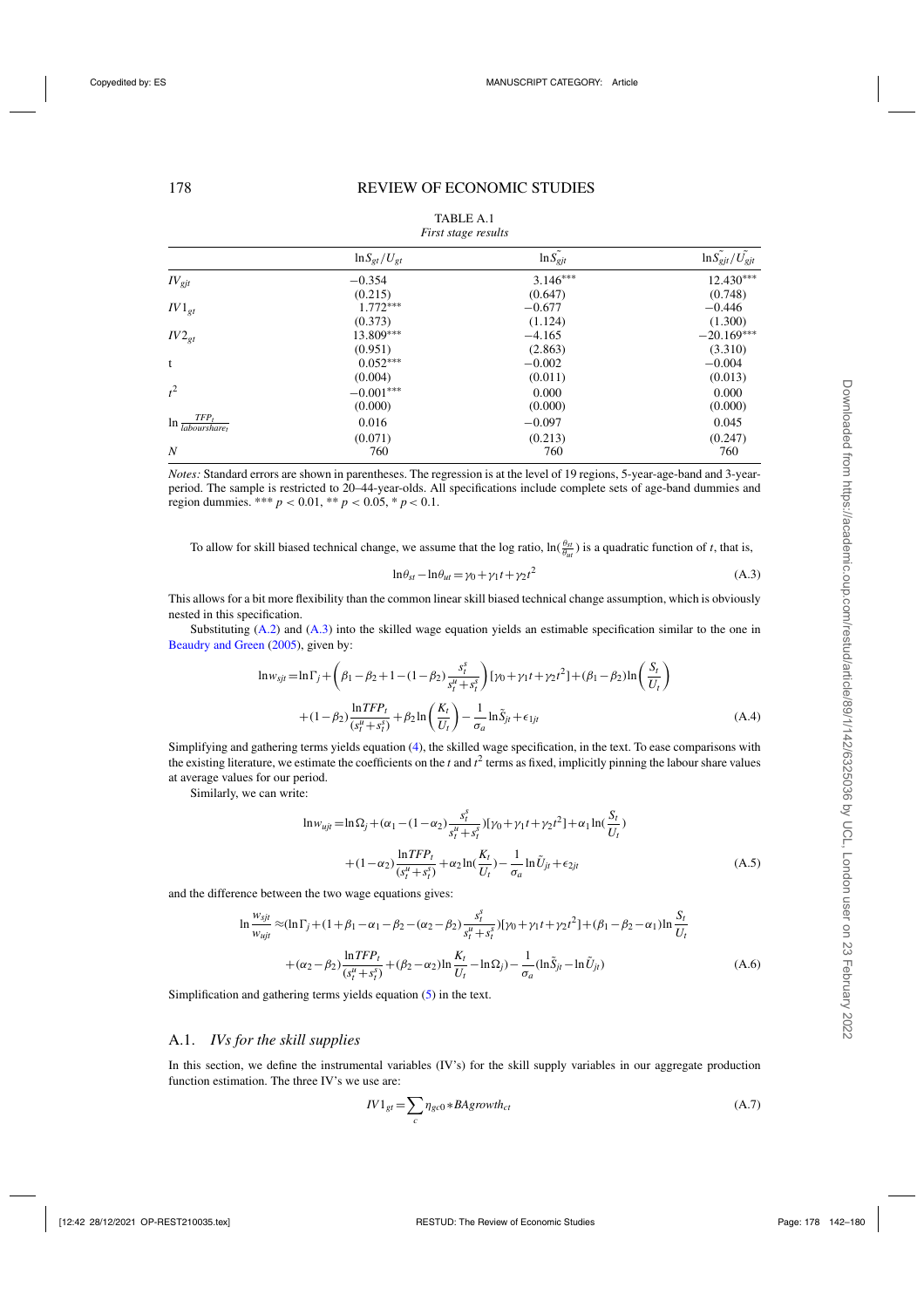$$
IV2_{gt} = BAprop_{4550,g0} * BAgrowth_t
$$
\n(A.8)

$$
IV1_{gjt} = BAprop_{t-j-25,g0} * BAgrowth_{t-j,t}
$$
\n(A.9)

<span id="page-37-0"></span>where  $\eta_{\alpha c0}$  is the share of cohort c in working-age population in region g at time 0 (1993–5), *BAgrowth<sub>ct</sub>* is the growth in the BA proportion among cohort c between time 0 and time t, in the U.K. as a whole, *BAprop*4550,*g*<sup>0</sup> is the BA proportion among the 1945–54 cohorts in region g at time 0, so as to capture the parents' generation of the 1975–84 cohort, *BAgrowtht* is the growth in the BA proportion between time 0 and time t, in the UK as a whole, *BApropt*−*j*−25,*g*<sup>0</sup> is the BA proportion among the *t*−*j*−25 cohort in region g at time 0, so as to capture the parents generation of cohort *t*−*j*, and *BAgrowtht*−*j*,*<sup>t</sup>* is the growth in the BA proportion for the *t*−*j* cohort between time 0 and time t.

The first two IVs are at the region-time level and are included as instruments for  $\ln \frac{S_{gt}}{U_{gt}}$  while the third is at the

region-age group -time level and serves as an instrument for  $\ln \frac{S_{glt}}{\tilde{U}_{gjt}}$ . As seen in the first stage results, the first two IV's

are highly significant in the first stage for  $\ln \frac{S_{gt}}{U_{gt}}$  while the first and third instruments have substantial significant effects in the age specific skill supply and skill ratio first stages. The results imply easy passing of weak instrument tests.

#### **REFERENCES**

- ACEMOGLU, D. (1998), "Why Do New Technologies Complement Skills? Directed Technical Change and Wage Inequality", *Quarterly Journal of Economics*, **113**, 1055–1089.
- ACEMOGLU, D. (2007), "Equilibrium Bias of Technology", *Econometrica*, **75**, 1371–1409.
- ACEMOGLU, D. and AUTOR, D. (2011), "Skills, Tasks and Technologies: Implications for Employment and Earnings", *Handbook of Labor Economics*, **4**, 1043–1171.
- ACEMOGLU, D. and ZILIBOTTI, F. (2001), "Productivity Differences", *The Quarterly Journal of Economics*, **116**, 563–606.
- ANTONCYZK, D., DELEIRE, T. and FITZENBERGER, B. (2010), "Polarization and Rising Wage Inequality: Comparing the and Germany" (Technical Report, ZEW).
- AUTOR, D. H. and DORN, D. (2013), "The Growth of Low-skill Service Jobs and the Polarization of the Labor Market", *The American Economic Review,* **103**, 1553–1597.
- BEAUDRY, P., DOMS, M. and LEWIS, E. (2006), "Endogenous Skill Bias in Technology Adoption: City-level Evidence from the IT Revolution" (Technical Report, National Bureau of Economic Research).
- BEAUDRY, P., DOMS, M. and LEWIS, E. (2010), "Should the Personal Computer be Considered a Technological Revolution? Evidence from Metropolitan Areas", *Journal of Political Economy,* **118**, 988–1036.
- BEAUDRY, P. and GREEN, D. A. (2003), "Wages and Employment in the United States and Germany: What Explains the Differences?" *The American Economic Review,* **93**, 573–602.
- BEAUDRY, P. and GREEN, D. A. (2005), "Changes in Wages, 1976–2000: Ongoing Skill Bias or Major Technological Change?" *Journal of Labor Economics,* **23**, 609–648.
- BECKER, G. S. and MURPHY, K. M. (1992), "The Division of Labor, Coordination Costs, and Knowledge", *The Quarterly Journal of Economic,* **107**, 1137–1160.
- BLOOM, N., LEMOS, R., SADUN, R. et al. (2014), "The New Empirical Economics of Management" (Technical Report, National Bureau of Economic Research).
- BLOOM, N., SADUN, R. and VAN REENAN, J. (2012), "Americans Do It Better: Multinationals and the Productivity Miracle", *American Economic Review*, **102**, 167–201.
- BLUNDELL, R., GOSLING, A., ICHIMURA, H. et al. (2007), "Changes in the Distribution of Male and Female Wages Accounting for Employment Composition using Bounds", *Econometrica,* **75**, 323–363.
- BORGHANS, L. and TER WEEL, B. (2006), "The Division of Labor, Work Organization, and Technological Change", *Economic Journal,* **116**, F45–F72.
- BORGHANS, L. and TER WEEL, B. (2007), "The Diffusion of Computers and the Distribution of Wages", *European Economic Review*, **51**, 715–748.
- BRESNAHAN, T. F., BRYNJOLFSSON, E. and HITT, L. M. (2002), "Information Technology, Workplace Organization and the Demand for Skilled Labor: Firm-level Evidence", *Quarterly Journal of Economics*, 339–376.
- CARD, D. and DINARDO, J. E. (2002), "Skill Biased Technological Change and Rising Wage Inequality: Some Problems and Puzzles" (Technical Report, National Bureau of Economic Research).
- CARD, D. and LEMIEUX, T. (2001), "Can Falling Supply Explain the Rising Return to College for Younger Men? A Cohort-based Analysis", *The Quarterly Journal of Economics,* **116**, 705–746.
- CAROLI, E. and VAN REENEN, J. (2001), "Skill-biased Organizational Change? Evidence from a Panel of British and French Establishments", *Quarterly Journal of Economics*, **116**, 1449–1492.
- CARPENTIER, V. (2004), "Historical Statistics on the Funding and Development of the UK University System", 1920- 2002. [data collection]. UK Data Service. SN: 4971, http://doi.org/10.5255/UKDA-SN-4971-1.
- CARPENTIER, V. (2006), "Funding in Higher Education and Economic Growth in France and the United Kingdom, 1921-2003", *Higher Education Management and Policy,* **18**, 1–26.
- CHEN, U. (2013), "The Impact of the Expansion in Post-secondary Education on the University Wage Premium in Taiwan" (Technical Report, University of Michigan).